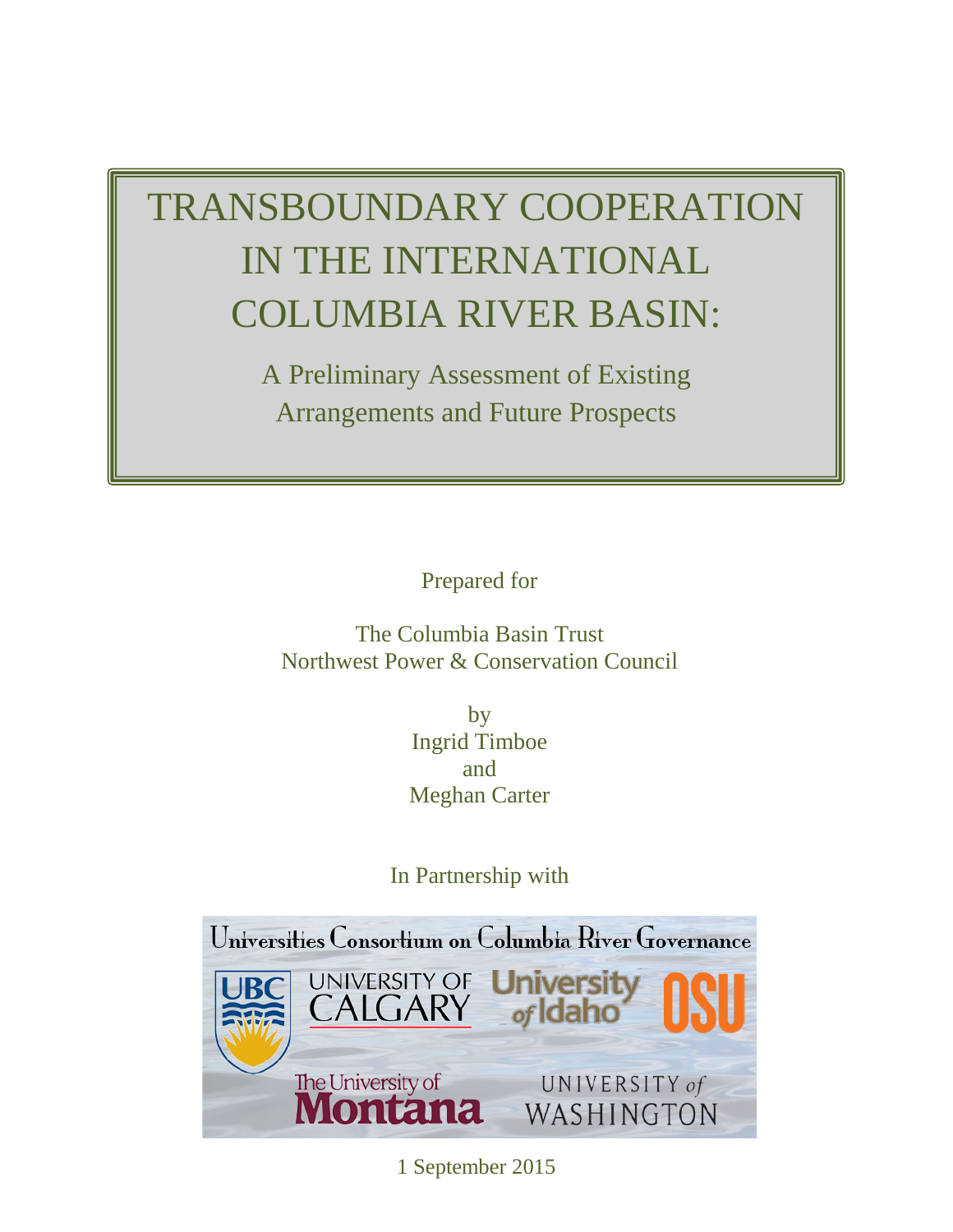"In the end, we will conserve only what we love. We will love only what we understand. We will understand only what we are taught."

Baba Dioum, New Delhi, 1968

The authors wish to thank the following people, whose leadership and participation in the undertaking and completion of this report proved invaluable. First of all, to Dr. Matthew McKinney at the University of Montana and Dr. Richard Paisley at the University of British Columbia, your guidance and support made this project possible – we could not have done it without you both! To Jennifer Anders and John Harrison at the Northwest Power & Conservation Council, as well as Kindy Gosal at the Columbia Basin Trust, for sponsoring this assessment and supporting our work. And finally to all of the managers throughout the Columbia River basin who took the time to be interviewed for this project, thank you!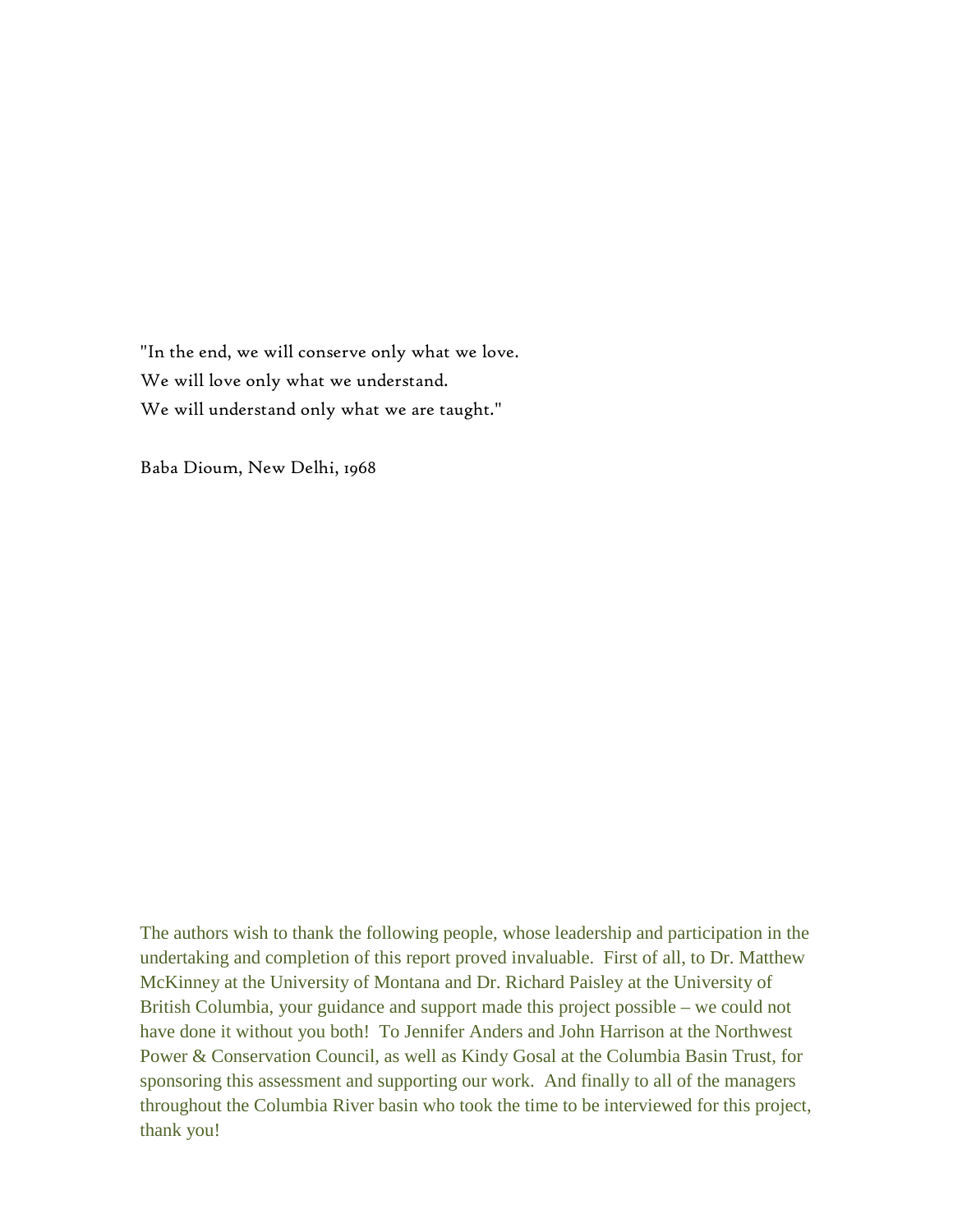# **CONTENTS**

| ---- |
|------|
|------|

# **SECTION 1.0: INTRODUCTION**

|             | <b>Objectives of this Project</b><br>. |  |
|-------------|----------------------------------------|--|
| $(1/2 - 8)$ | $M$ ethr<br>--------                   |  |

# **SECTION 2.0: KEY FINDINGS**

| 2.1 |       |                                                      | 9         |
|-----|-------|------------------------------------------------------|-----------|
| 2.2 |       |                                                      |           |
|     | 2.2.1 |                                                      |           |
|     |       | i. Transboundary Cooperation: What is working well?  | <b>20</b> |
|     |       | ii. How could transboundary cooperation be improved? | 21        |
|     | 2.2.2 |                                                      | 23        |
| 2.3 |       |                                                      | 24        |

# **SECTION 3.0: CONCLUSION**

| 3.1 Opportunities to Build Upon & Enhance Existing Arrangements |     |
|-----------------------------------------------------------------|-----|
| 3.2 Opportunities to Facilitate Transboundary Cooperation       | 29. |
| 3.3 Potential Next Steps                                        | 30. |

# **SECTION 4.0: APPENDICIES**

| 4.2 Existing Transboundary Arrangements, by primary issue area |    |
|----------------------------------------------------------------|----|
| 4.2 Transboundary Arrangement Profiles, by scale               | 34 |
| 4.3 Interview Format                                           | 64 |
| 4.4 Individuals Interviewed For This Project                   | 65 |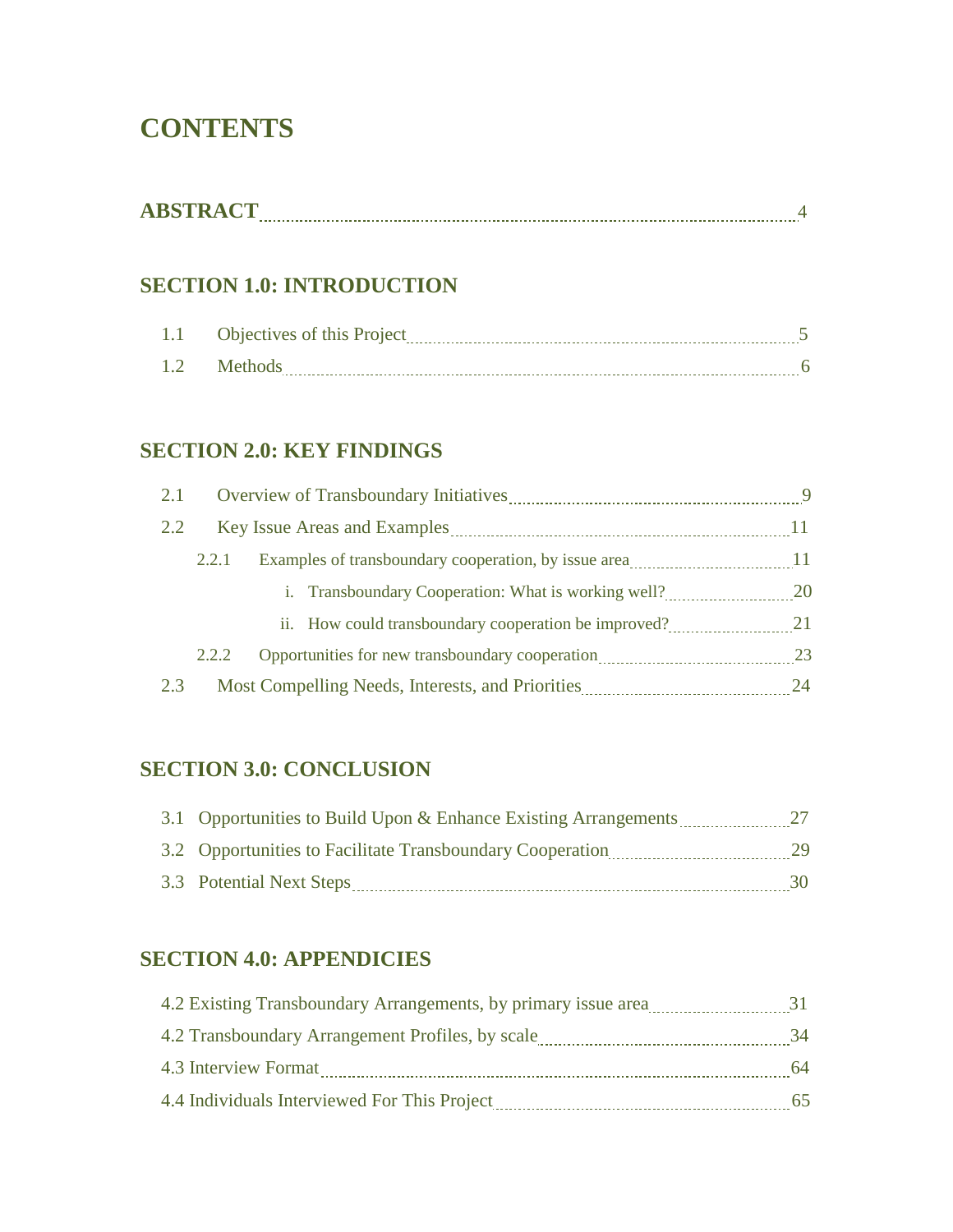# **ABSTRACT**

*This report is an assessment of the current state of transboundary cooperation between the United States and Canada within the international Columbia River basin on issues broadly related to water resource management. Current initiatives were identified and categorized into several management categories including: ecosystem function, fish passage & restoration, climate change, invasive species and/or toxics management, energy, and international river governance. Interviews were then conducted with 34 natural resource managers throughout the region on their work, specifically addressing areas where they are, and are not, collaborating cross-border at this time. These interviews revealed that, while there is a great deal of work currently being done to address these issues collaboratively, the work is largely fragmented and limited to subbasin or regional activities. Basin-wide cooperation, outside of the relevant international treaties, appears virtually non-existent at this time. Managers working on climate change adaptation and mitigation in the Crown of the Continent region are disconnected from those working on the lower Snake or in Lake Roosevelt. Water quality monitoring activities in the lower Columbia River basin are not connected to those in the upper basin.* 

*It is increasingly understood that complex natural resource issues cannot be successfully addressed in isolation. In order to strengthen and expand transboundary cooperation at the basin level, this report identifies several existing initiatives that could be expanded upon, as well as opportunities to make connections where few currently exist. These recommendations are directly based on feedback received from the individuals interviewed for this project, and offer opportunities, and challenges, for future crossborder cooperation in the Columbia River basin.*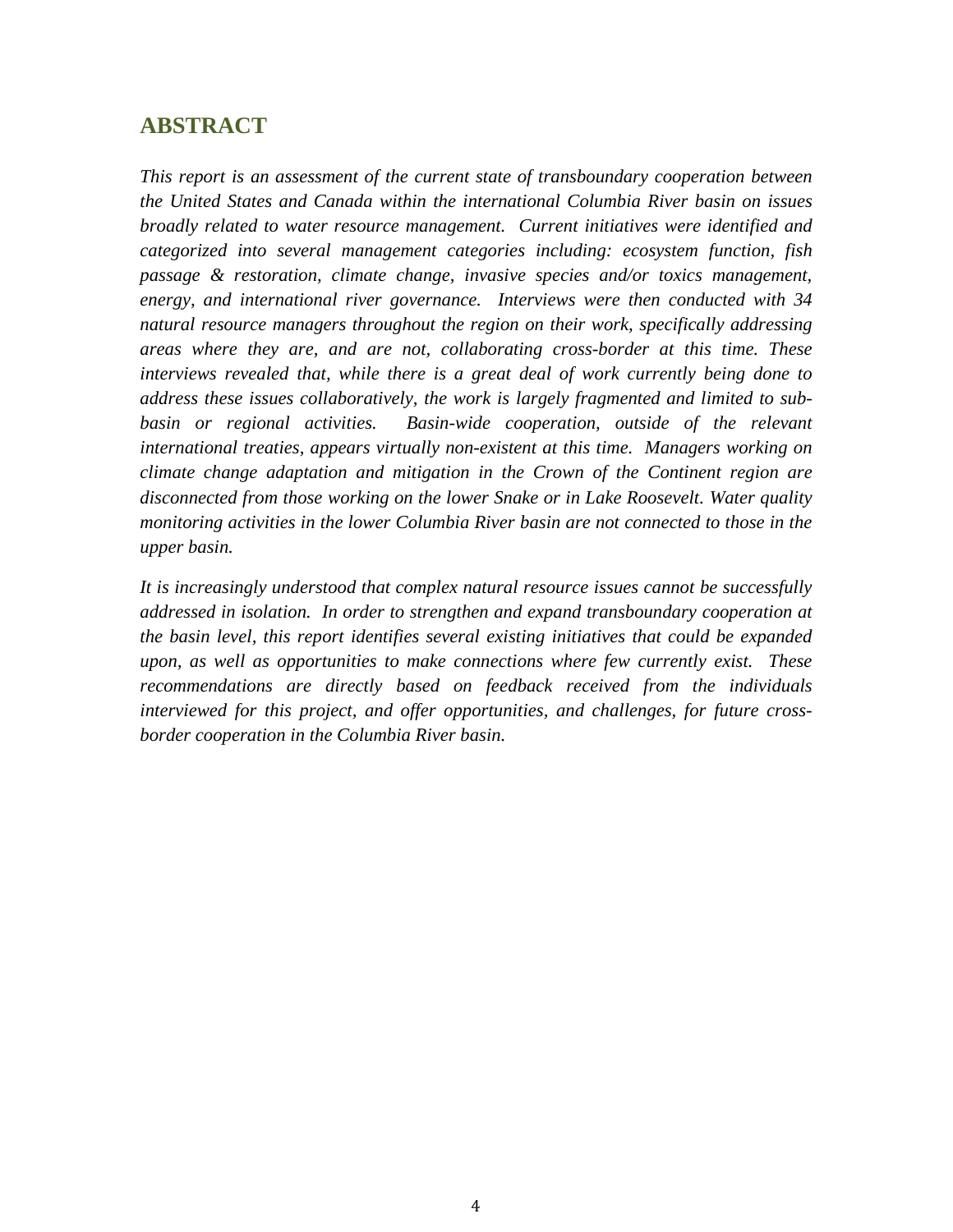# **1.0 INTRODUCTION**

# **1.1 Objectives of this Project**

The Columbia River is an international river basin shared by Canada and the United States. Several initiatives have emerged over the years to facilitate transboundary administration and cooperation on a wide variety of water management, and related, natural resource issues. The objectives of this assessment are to highlight these existing transboundary arrangements and to offer some insight on opportunities for future transboundary cooperation between these riparian neighbors.

This assessment flows in part from participant requests at the October 2014 International Columbia River conference entitled *Learning from Our Past to Shape Our Future*, cohosted by the Northwest Power & Conservation Council ("Council") and the Columbia Basin Trust ("Trust"). On the final day of the conference, participants specifically challenged the Trust and Council to bring together individuals and organizations working across the international border to share data, information, funding and collaborate on ways to effectively and efficiently address complex regional environmental and energy issues, as well as foster a greater sense of shared basin identity<sup>[1](#page-4-0)</sup>.

The international Columbia River basin contains a diverse set of stakeholders working at many different levels on a variety of regional issues such as improving ecosystem functioning, anadromous fish reintroduction, invasive species mitigation and prevention, sustainable energy production, and Tribal treaty rights protection. Outside of the Universities Consortium on Columbia River Governance (UCCRG), there currently appears to be few centralized databases or facilitated transboundary forums for managers to connect, meet or discuss their work and visions for the future of the basin. The Council and Trust may be open to facilitating such a forum, but first need a clearer picture of what cross-border collaboration already exists. This assessment is a first attempt at understanding the current transboundary management landscape. In addition to documenting who is doing what, where and with whom in the basin, this report also identifies the most compelling needs, interests and priorities for these initiatives so that any efforts to increase cooperation are seen as useful and elicit wide participation. The final objective of this project is to take the information gathered from interviews and identify potential next steps for the Council and Trust, and others, in their role as transboundary cooperation facilitators.

<span id="page-4-0"></span><sup>1</sup> For more information on the conference, and the outcomes mentioned here, see *The Columbia River Basin: Learning From Our Past to Shape Our Future, 2014 Conference Summary*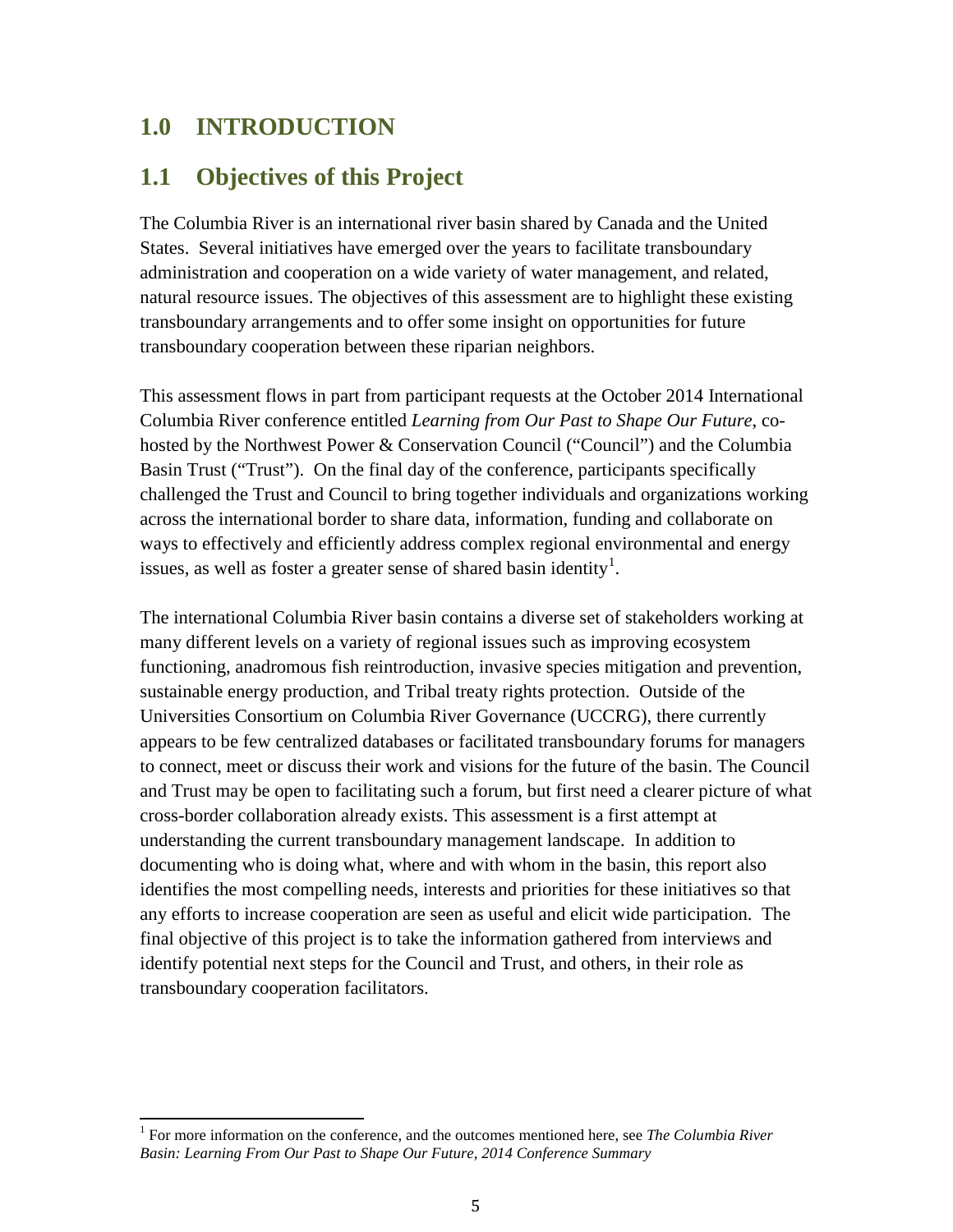# **1.2 Methods**

This report identifies a number of transboundary initiatives and categorizes them into broad issue areas (see Appendices 4.1  $\&$  4.2). Telephone interviews were conducted with contacts from as many of the initiatives as were willing to participate and available during July 2015.

Given the limited objectives of this report, as well as the brief time frame for completion, we caution that it represents only a snapshot of the current transboundary cooperation landscape and should not be viewed as an exhaustive list of entities or a complete rendering of all of the transboundary work being done. Cross-border collaboration within the basin is a dynamic process, one that is constantly in flux. This narrative report is not intended to provide a full account of all the ties that bind Columbia basin communities together over their shared resources. Focusing solely, as this report does, on the legal and institutional arrangements in place does not take into account the complex social processes or cultural, spiritual, and economic ties that exist between transboundary communities. Instead, this report solicits input from managers working within each of the broad issue areas in order to identify and assess the overall level of institutionalized cross-border cooperation that exists at this time.

# **Identifying Initiatives**

The international Columbia River basin encompasses an area of 259,000 square miles, approximately the size of France, and has ten major tributaries: the Kootenai/y, Okanagan, Wenatchee, Spokane, Yakima, Snake, Deschutes, Willamette, Cowlitz, and Lewis<sup>[2](#page-5-0)</sup>. The river's headwaters originate in southeastern British Columbia, from which the mainstem and its tributaries flow through seven U.S. states before finally emptying into the Pacific Ocean at Astoria, Oregon. We used the following three criteria to help identify current transboundary initiatives:

- Operating within the international Columbia River basin
- Operating on both sides of the  $49<sup>th</sup>$  Parallel
- Includes water and/or related natural resources

The compiled list includes 46 transboundary initiatives and represents an initial attempt at identifying the dozens of entities currently working on cross-border issues within the basin. This list, while not inclusive of every transboundary organization, is nonetheless representative of the type and level of institutionalized cooperation occurring at this time.

<span id="page-5-0"></span><sup>&</sup>lt;sup>2</sup> Bill Lang. (n.d.). "Columbia River." Center for Columbia River History. Retrieved from <http://www.ccrh.org/river/history.htm>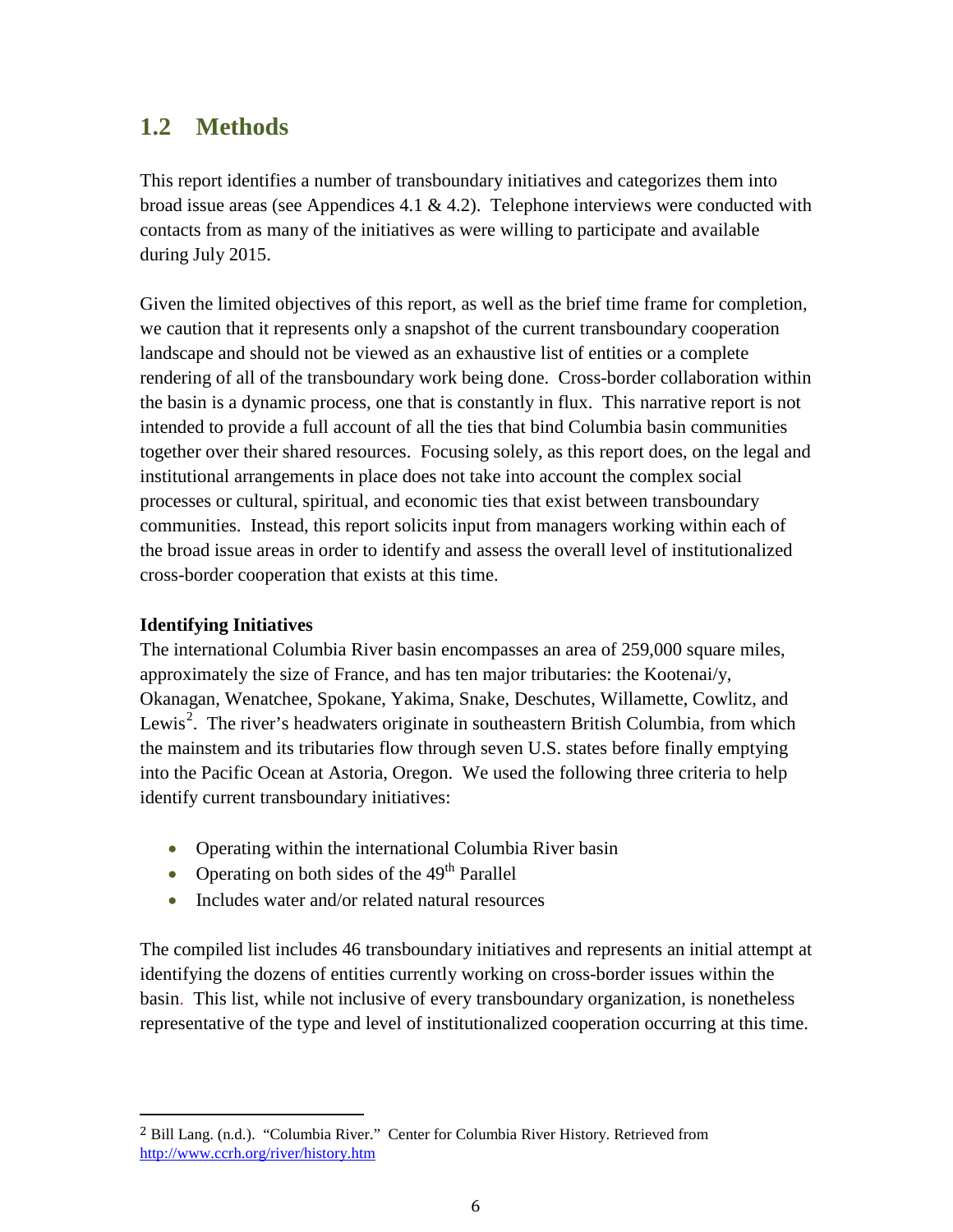The initiatives critically reviewed in this report vary in terms of formality as well as composition. Some are highly formal, such as the bilateral agreements between British Columbia and its neighboring states, while others simply consist of longstanding relationships that, over time, have generated shared projects and agendas, such collaborations between various First Nations in Canada and tribes in the U.S.

The primary focus of this report is on regional, state, provincial, local and tribal cooperation, outside of applicable international agreements. However, the current status of one such agreement, the Columbia River Treaty, was raised repeatedly during the interview process. More specifically, there is intense interest as to whether Canada and the United States may decide to adjust the current Treaty to include ecosystem function, fish passage, and/or Tribal and First Nations rights and responsibilities.

# **Categorizing Initiatives**

The second stage of this assessment involved breaking down the list of identified transboundary initiatives into categories based on issue area. These categories are derived from the working groups used during the 2014 International Columbia River conference in Spokane. They include:

- Ecosystem function
- Fish passage and restoration
- Invasive species and/or toxics
- Climate change
- Energy
- Transboundary river governance

In light of the potential adjustment of the Columbia River Treaty, as well as future management of the basin in general, participants at the 2014 conference were asked to reflect on these issues, discuss their current status, and determine what changes, if any, they would make to the current management system. Given their continued relevance, this report uses the same classifications to categorize and assess the transboundary initiatives.

One note on the energy category. Like the transboundary river governance entities, many of the energy entities do not collaborate outside of their formal obligations under the Columbia River Treaty. Hydropower production is a very important transboundary issue, but for the purposes of this report on assessing and identifying areas that could benefit from greater cross-border cooperation, we decided not to focus on this highly regulated issue area, beyond identifying the relevant energy initiatives (see Appendix 4.2).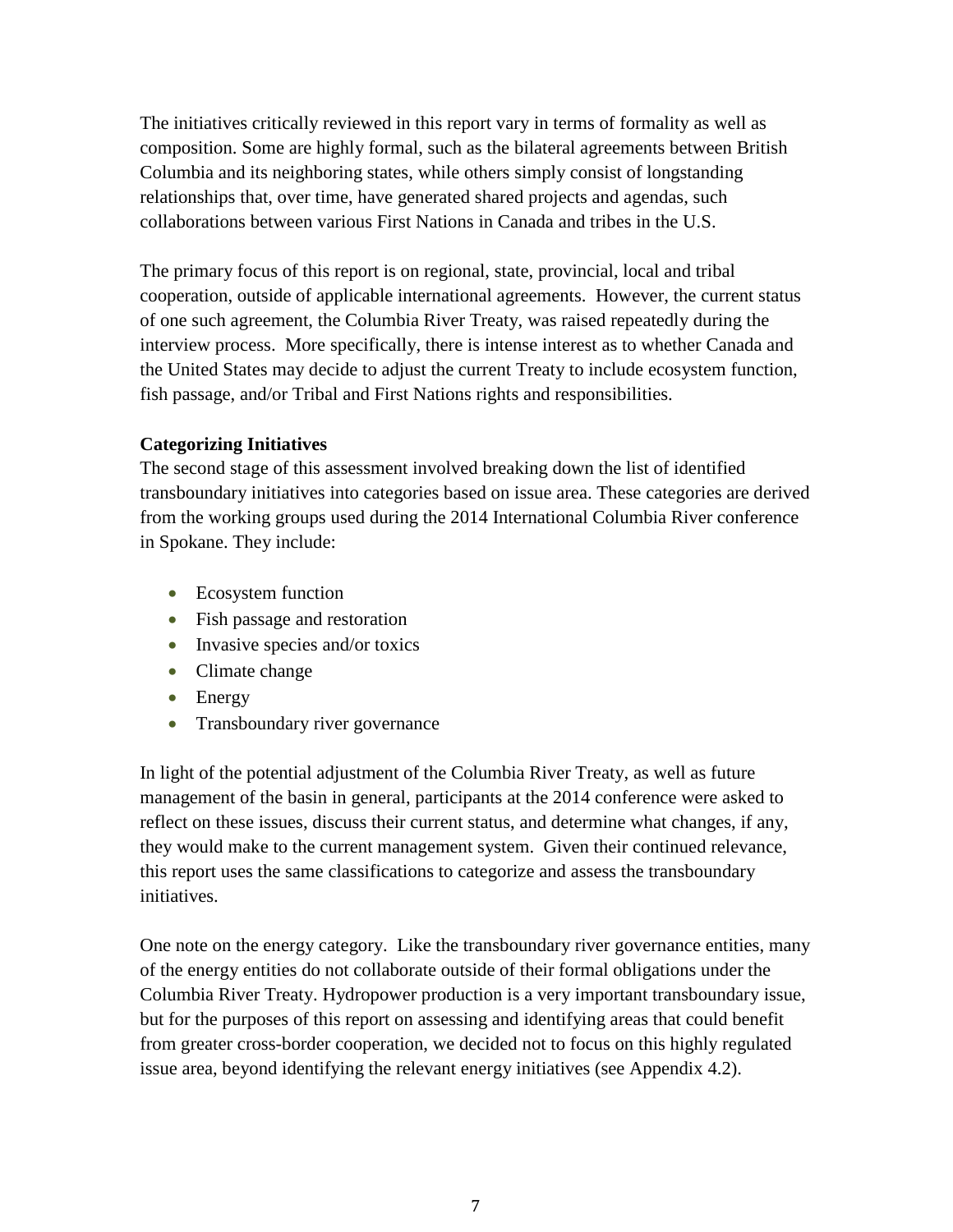# **Interviews**

The third and most important step involved conducting phone interviews with appropriate contacts from several initiatives within each category (for names and titles of the individuals who participated in these interviews, see Appendix 4.4). In addition, this report includes interviews with professionals who are not involved in any of the 46 initiatives, but who cooperate with international counterparts outside of a formal entity. Each interviewee was asked the same seven questions in order to develop a more holistic understanding of who is doing what, where, and with whom, as well as what challenges and successes they have had in their transboundary collaborations (interview template is in Appendix 4.3).

Interviews ran from July 1- 31, 2015, primarily by phone, but a few were also conducted via emailed questionnaires for those who were willing to participate but did not have time for a phone interview.

- 21 out of the 46 identified initiatives are represented by interviewees in this report (These are the participating initiatives, highlighted in Appendix 4.1).
- 34 interviews were completed in total
	- o 21 of the interviewees are part of one or more initiative
	- o 6 of the interviewees are part of ongoing cross-border cooperation outside of one of the 46 initiatives identified
	- o 7 interviewees are not working cross-border at this time. This is primarily due to restrictions in their professional mandates or a lack of funding and staff to coordinate such work.

The composition of interviews includes individuals participating in entities from all of the categories, except for international river governance. There is also a great deal of overlap between categories. For example, several of the people included in this report who manage ecosystem function issues also work on invasive species and/or salmonid reintroduction and/or climate change. For the sake of clarity, we chose discrete categories for each entity, but also stress that there is great deal of overlap between them.



 **Figure 1: Interview Composition, by issue area**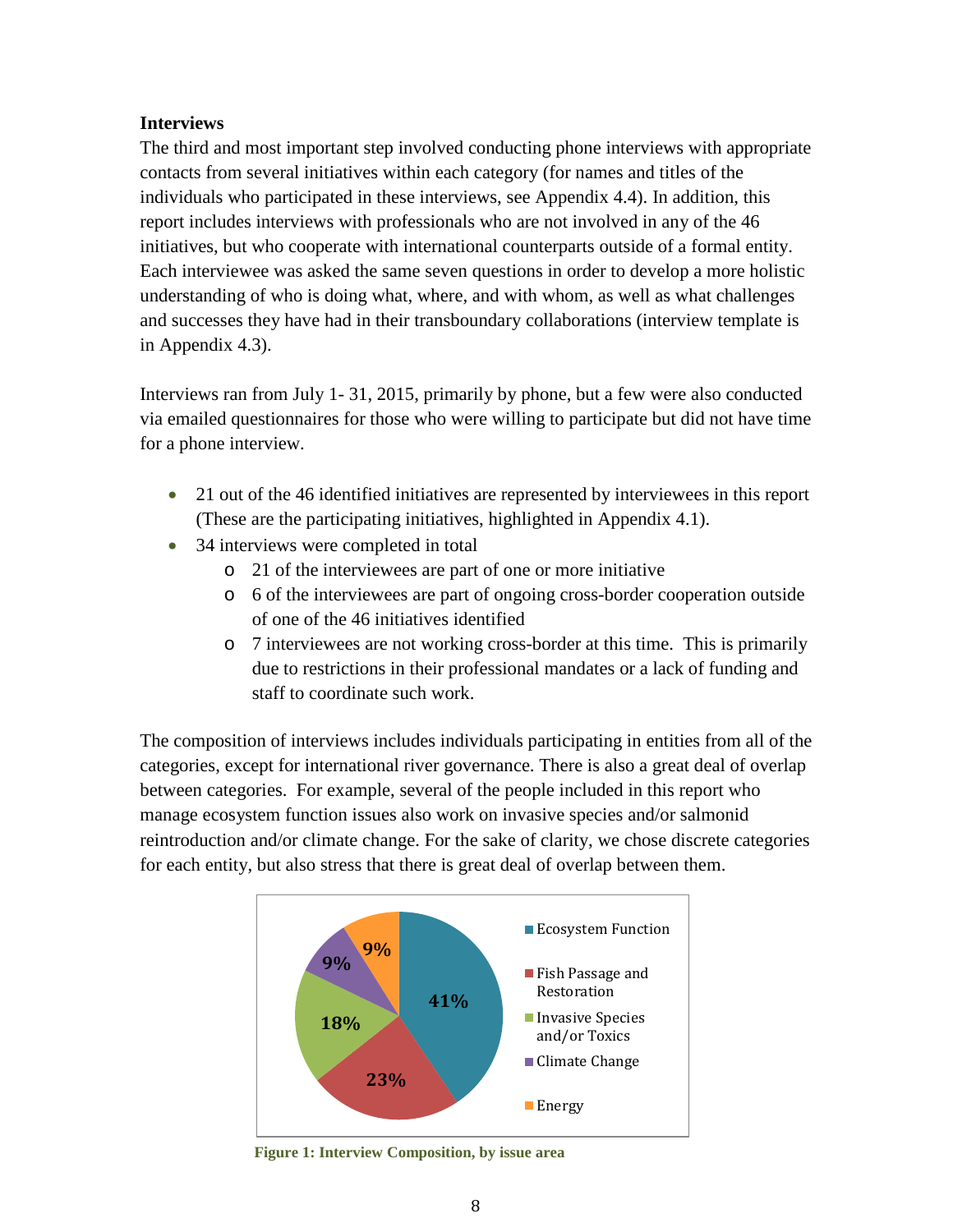# **2.0 KEY FINDINGS**

# **2.1 Overview of Transboundary Initiatives**

In assessing the current state of transboundary cooperation within the international Columbia basin, it became clear that, while there is a great deal of work being done cross-border, the work is fragmented and, at present, there are a limited number of truly basin-wide initiatives. Furthermore, the issue areas identified in this report are not addressed equally; some areas have received more attention and funding than others. For example, managers working on invasive species in one sub-section of the basin are often disconnected from their counterparts in other sub-sections, and there are no basin-wide ecosystem health indicators in place to help managers assess, administer, restore and conserve critical habitat. These gaps represent challenges and opportunities for the creation of stronger cross-border cooperation around issues that cannot effectively be addressed in isolation. Efforts to improve ecosystem function in one portion of the basin may not be sufficient to address the needs of migrating salmonids if efforts in other areas are not equally robust. A more coordinated management plan is required if there is to be sustained progress. Other areas, such as landscape-level conservation planning, have stronger coordination in place in some portions of the basin but could be expanded to benefit the entire region. In this section, the findings are summarized by issue area, first by general theme, then in greater detail with examples of where cooperation currently exists, and where it is lacking.

#### **Ecosystem Function**

A majority of the transboundary initiatives identified in this report address the broad topic of "ecosystem function." In general, these are initiatives working towards the overall health of the river basin ecosystem or its sub-basins. Activities include terrestrial and aquatic habitat conservation and restoration, water and air quality improvement, toxic pollution mitigation, as well as wildlife conservation and management. Many of the transboundary initiatives dealing with ecosystem function are large in scale and formal in nature, either between federal agencies or between provinces and states, and often take the form of an agreement or memorandum of understanding (MOU). There are also a number of initiatives overseeing a smaller geographic scale, such as a specific stream, lake, or geographic landscape. These are generally less formal in the sense that they do not possess legally binding regulations and do not have the authority to make key decisions regarding resource management. They often act as forums for dialogue, bringing stakeholders together from across the basin to discuss common concerns, and educate the public about ecosystem health.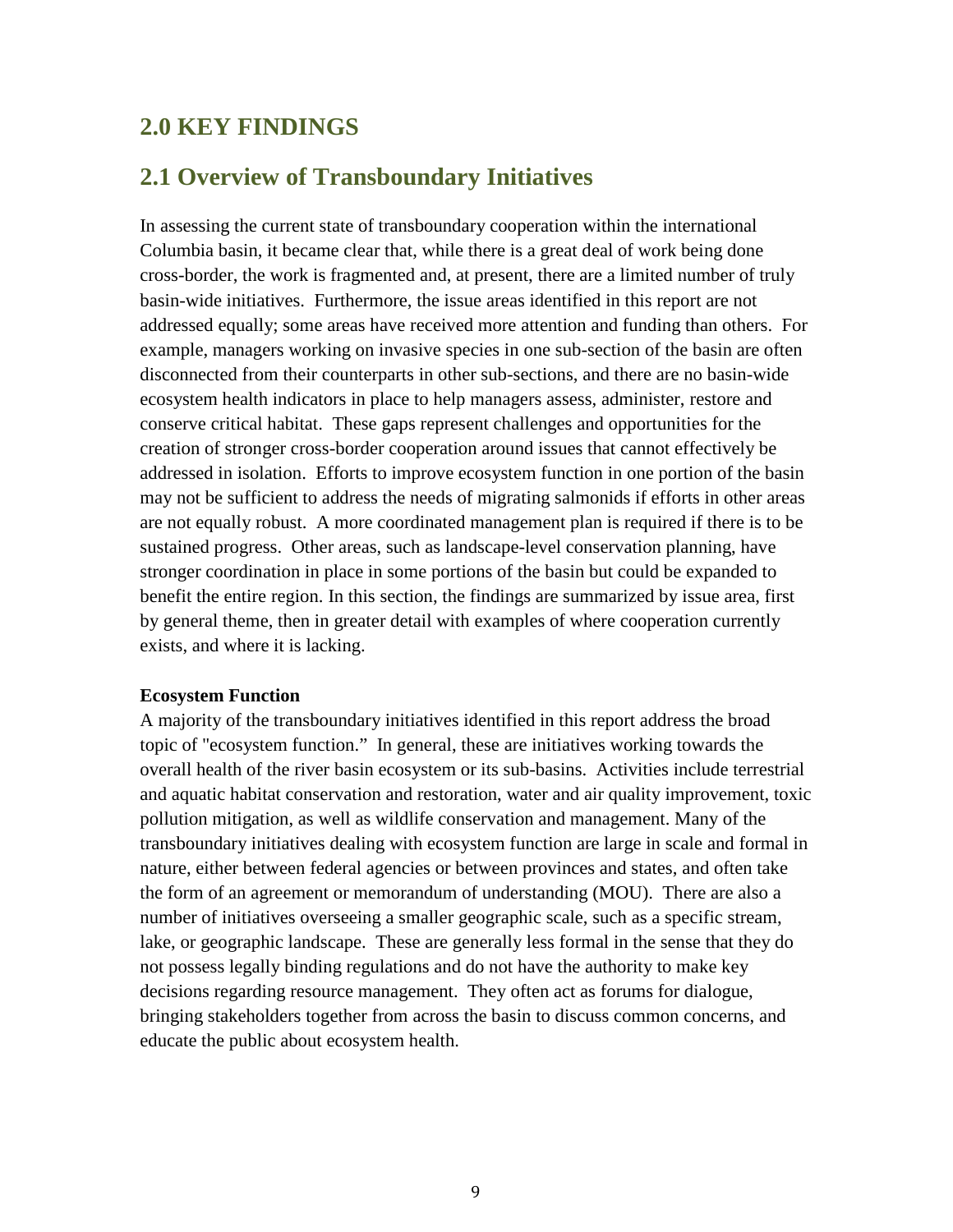# **Fish Passage and Restoration**

Restoring anadromous salmon to the blocked areas of the Columbia, as well as broader fish management activities throughout the basin, make up the second largest number of transboundary initiatives identified in this report. The fish species that navigate the



Columbia and its tributaries are widely recognized as being vital to basin identity, culture, and livelihood. Therefore it is no surprise that work related to fish restoration and conservation makes up such a large percentage of crossborder activity. According to the Council's own report<sup>[3](#page-9-0)</sup>, over 55% of the spawning and rearing habitat once used by salmon and steelhead in the

**Figure 2. Areas blocked to anadromous fish in the Columbia River Basin**

Columbia River basin is now blocked by dams lacking fish passage mechanisms. There is now great energy by many groups on both sides of the international border around restoring anadromous fish species to their traditional spawning grounds. The feasibility and desirability of restoration remains a controversial issue, however, and more will need to be done to address the remaining divides. Additional fishery issues in the basin revolve around setting biological objectives for resident species, hatchery management and interaction with wild populations, critical habitat protection, conservation of endangered and threatened species, harvest negotiations, and managing for the impact of climate change on native populations. Native species of concern include: salmon (the five Pacific salmon species plus kokanee), white sturgeon, trout (steelhead, rainbow, redband, bull, and westslope cutthroat), burbot and Pacific lamprey.

<span id="page-9-0"></span> <sup>3</sup> Harrison, John. 2008. "Dams: Impacts on Salmon and Steelhead." *Columbia River History Project.* Northwest Power and Conservation Council. Retrieved from <https://www.nwcouncil.org/history/DamsImpacts>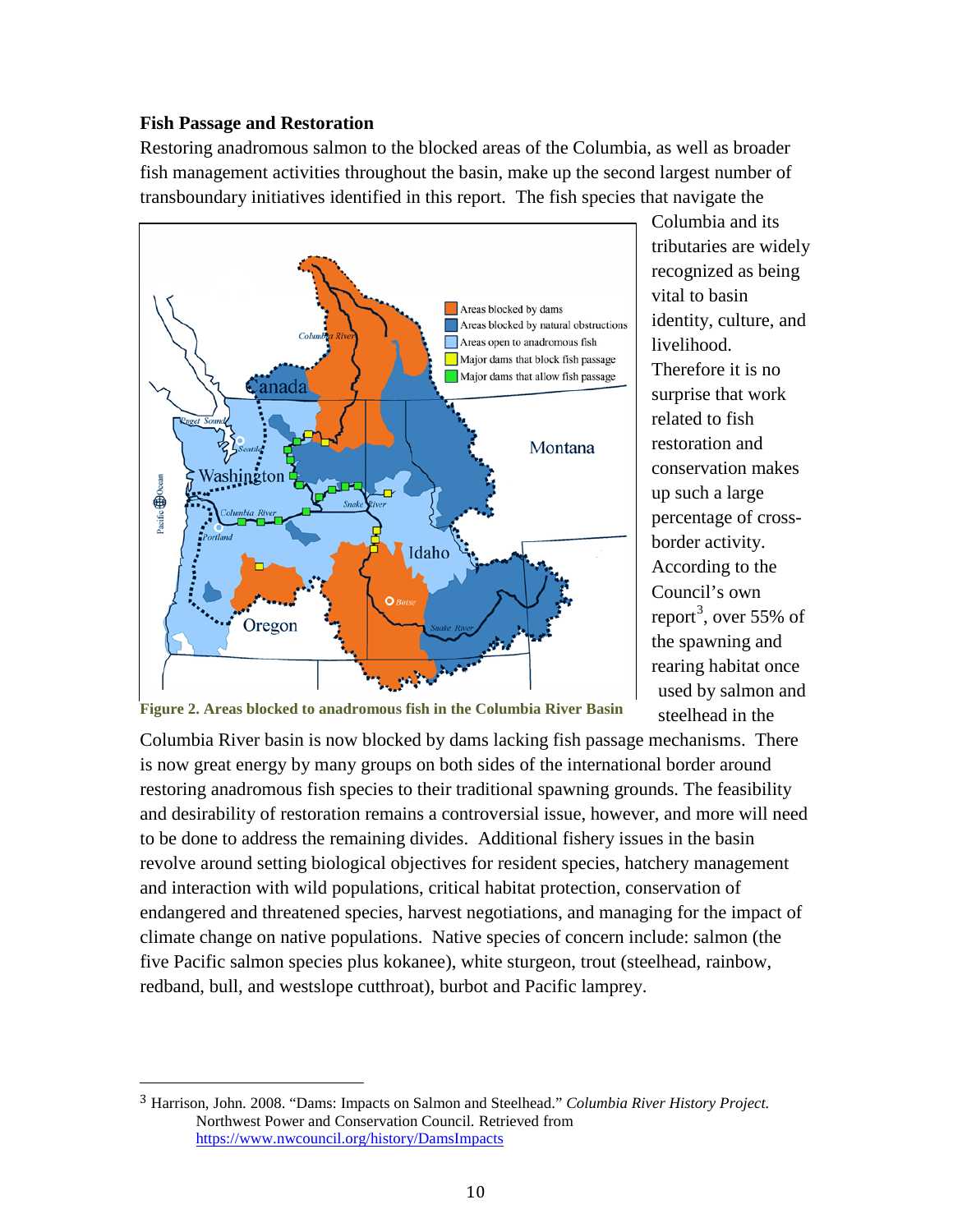#### **Invasive Species**

Invasive and non-native species management has few dedicated transboundary initiatives operating in the Columbia basin at this time. Only 2 out of the 46 identified for this report deal exclusively with invasives. Several of the other ecosystem function initiatives also address invasive species as part of a broader suite of ecosystem function activities, but this work is currently fragmented and inconsistent throughout the basin. At the same time, this is also an area where cross-border cooperation is occurring absent of a formal initiative. Many of the aquatic invasive species (AIS) coordinators in the region work on an ad hoc basis with their international counterparts to monitor and report invasive species activity as it traverses the international border.

### **Climate Change**

The effects of climate change can arguably already be seen within the Columbia basin, making it very much a current issue. That being said, climate variability is still an emerging challenge that managers must begin to mitigate for and adapt to. Many of the transboundary initiatives currently dealing with climate change in the basin are formal partnerships between two or more federal governments, as well as multiple provinces and states. Others are part of broader ecosystem function activities being undertaken by regional stakeholder groups, researchers, and universities. Formal climate change initiatives, however, are uncommon at this point and the work being done is uneven throughout the basin.

### **Energy**

Hydropower generation on the mainstem Columbia and its tributaries is by far the largest single source of electricity in the basin; its value to basin residents cannot be understated. Although there are a few initiatives dealing with the management of energy, all are formal agreements either between Canada and the United States or between the regional utility operators. This report does not identify any local or grass roots transboundary initiatives addressing energy production in the basin at this time.

# **2.2 Key Issue Areas and Examples**

# **2.2.1 Examples of transboundary cooperation, by issue area**

Each of these broad categories of activities have some cross-border cooperation already in place. This is especially true with regard to fish passage and salmon reintroduction, as they require coordination between Canada and the United States to both determine the feasibility of reintroduction as well as the eventual implementation of such a project, should it be approved. Around other issue areas, there is less institutionalized cooperation between the two countries. There are a variety of reasons for this but according to Steven Waste, Director of the USGS Columbia River Research Lab, some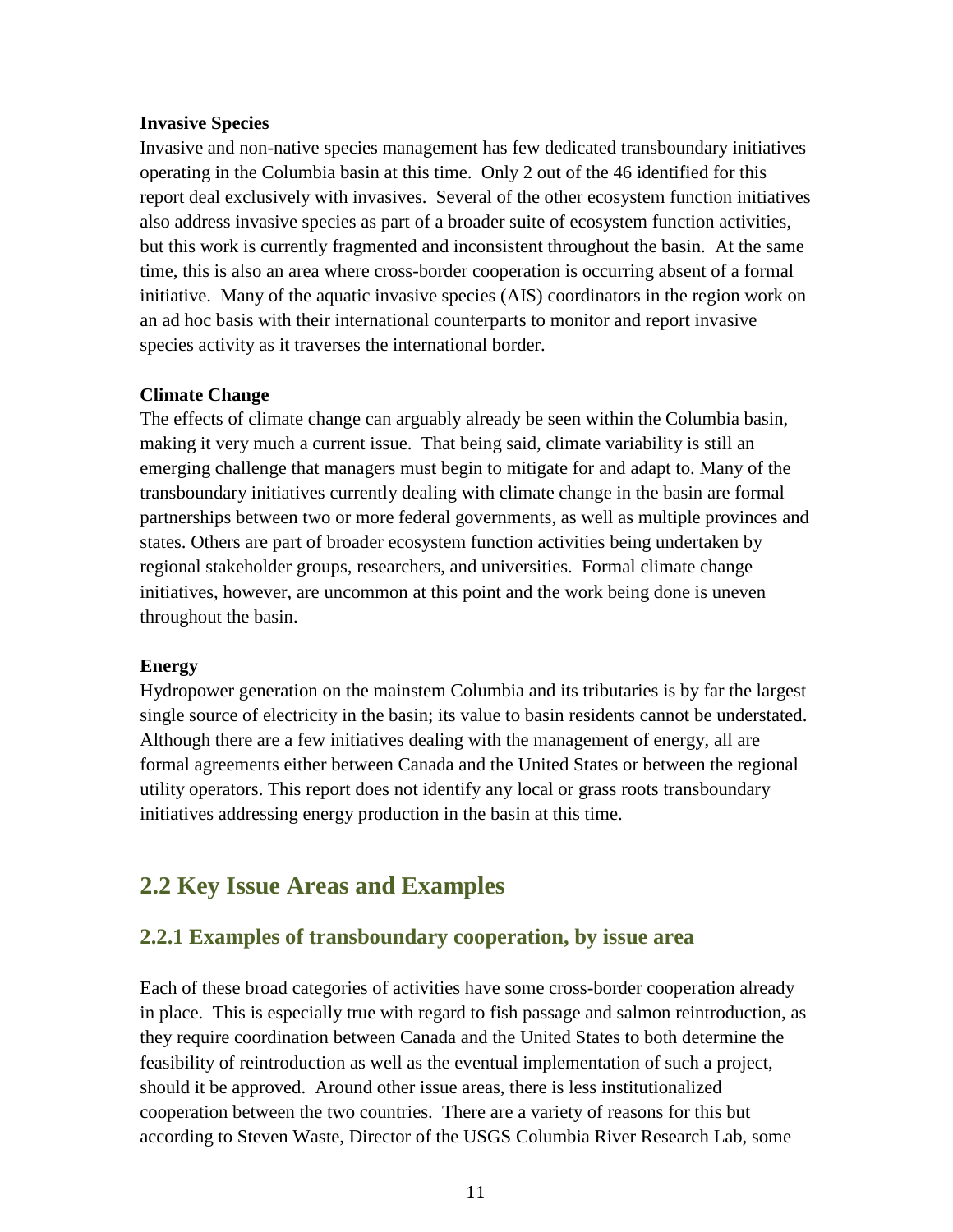managers in the United States, in their capacity as federal employees, have been instructed not to work cross-border at this time given ongoing uncertainty over the potential adjustment of the Treaty. Others see limited need for it at the moment, while some facing budget and staff constraints simply do not have time for additional collaboration efforts. That being said, nearly everyone interviewed for this report expressed a willingness and desire to work together on these issues.

### **Ecosystem Function**

**Major initiatives and organizations focusing on ecosystem function:**

- Roundtable on the Crown of the Continent
- North Pacific Landscape Conservation Cooperative
- Crown Managers Partnership
- Great Northern Landscape Conservation Cooperative
- Universities Consortium on Columbia River Governance (UCCRG)
- Lake Roosevelt Forum
- The Kootenai Tribe of Idaho
- Various state and provincial partnerships (fish and wildlife managers)

With regard to comprehensive ecosystem functioning, there is extensive work being undertaken on water quality assessment, habitat restoration, connectivity and migration corridors for endangered and threatened species, adaptive management planning, and understanding the effects of climate change on drought, water temperature and wildfire patterns. Landscape-level concerns predominate this set of activities, with coordinators like Mary Sexton at the Roundtable on the Crown of the Continent and John Mankowski and his team at the North Pacific Landscape Conservation Cooperative (NPLCC) working to raise awareness about landscape-wide stressors and collaborating with their counterparts in Canada to monitor, assess and restore water quality in compromised streams and wildlife habitat. Major projects include the creation and expansion of publically available spatial data on landscape-level indicators of basin health; the creation of adaptive management plans for endangered species in response to a changing climate and continuing human development; big game restoration in Idaho and Montana; data harmonization between Canada and the U.S.; and transboundary river ecosystem restoration in the Kootenai/y River basin. In addition, there are also a few transboundary education programs aimed at increasing environmental awareness and fostering an expanded stewardship ethic throughout the basin.

In order to address landscape-level concerns, there is growing work being done by several groups and agencies on shared data collection, storage and harmonization. Since there is no standardized method or measurement system for collecting field data on many ecosystem function indicators, nor a single data management and storage program, data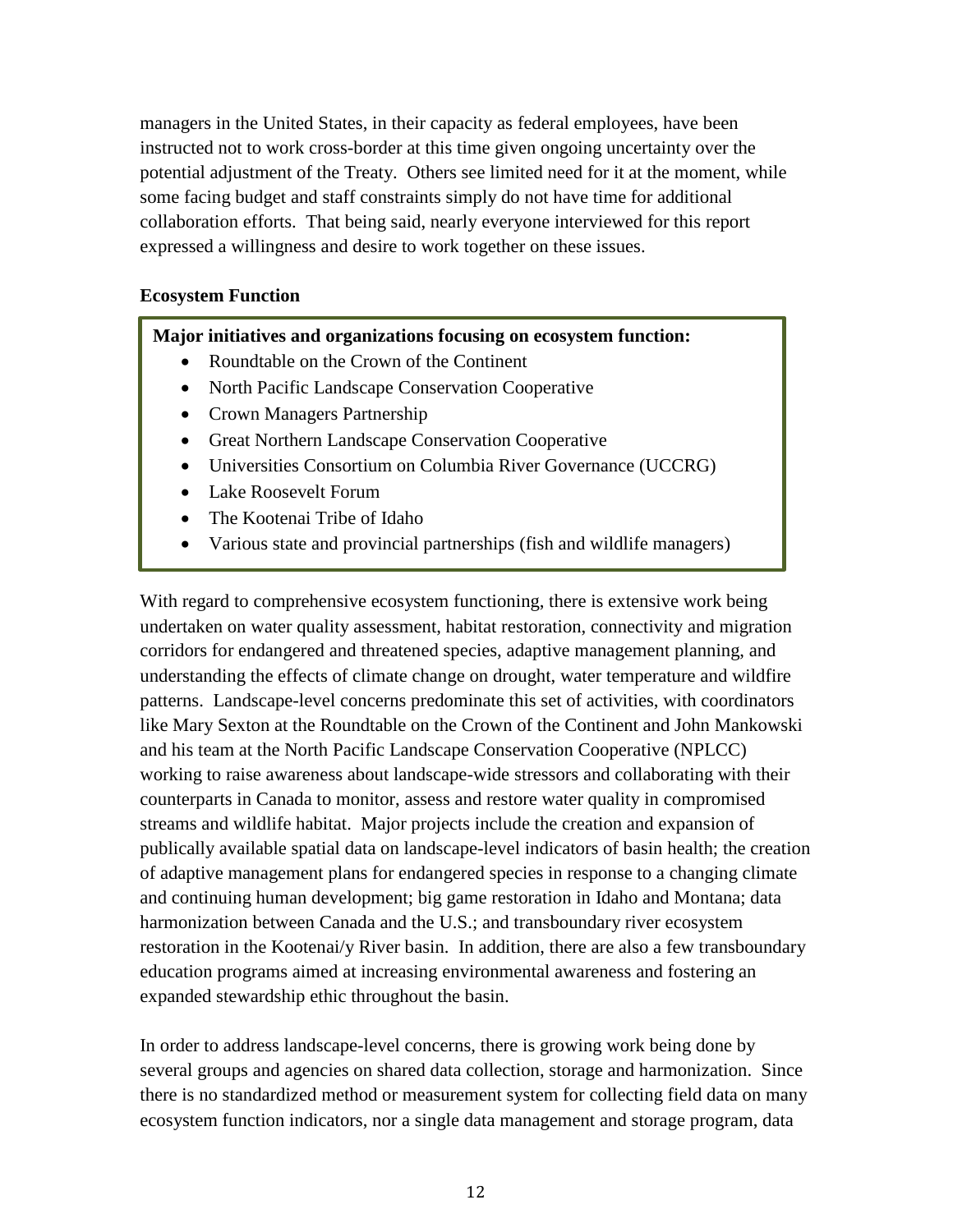collected by one team is often unusable for others working on the same set of issues at different institutions or agencies. This is especially true when working across an international border. The Crown Managers Partnership has created transboundary watershed maps for the Crown of the Continent region (includes portions of Montana, Alberta, and B.C.) for use by fish and wildlife managers working on both side of the border. Erin Sexton and her co-researchers at the University of Montana's Institute on Ecosystems are helping complete this work, which also receives financial support from the Great Northern Landscape Conservation Cooperative (GNLCC) and the Roundtable on the Crown of the Continent. Within the transboundary Flathead River ecosystem, there is also successful work being done on a shared database for mapping the movement of native salmonid populations. This work is primarily being completed outside of a transboundary entity through direct collaboration between the USGS, Montana Fish, Wildlife and Parks, and the Province of British Columbia; however individual members of the Roundtable, including Erin Sexton, are participating.

Both of the Landscape Conservation Cooperatives working in the region are currently funding projects that address these issues. The GNLCC and NPLCC are actively sponsoring the NorWeST stream temperature monitoring database, in partnership with the U.S. Forest Service, among others. NorWeST is an open source, online repository for temperature readings from over 15,000 stream sites across the northwest, and also includes geospatial mapping resources. This project was initiated in order to assist aquatic biologists and other researchers in measuring and modeling both fine and large scale aquatic habitat over time. As of 2015, the database only contains readings and maps from the northwestern United States, but the GNLCC is currently funding a pilot project with the Pacific Salmon Foundation to expand the stream temperature database to include British Columbia. The hope is that this project, combined with NorWeST, will ultimately provide a consistent set of international stream temperature scenarios, allowing the GNLCC and others working on the landscape to conduct comprehensive planning and vulnerability assessments for transboundary aquatic species.

The NPLCC has gone one step further, sponsoring a series of data harmonization and integration workshops for field researchers in both the U.S. and Canada. As part of this project, the NPLCC maintains a web-based, publically accessible Conservation Planning Atlas where the data is housed. The online portal currently contains over 900 different GIS data layers with information and maps related to natural resource management, climate change, and conservation activities throughout the coastal Pacific Northwest, and is continually expanding as data is integrated and added to the database. Also included on the Conservation Planning Atlas website are an array of collaboration tools that allow members to join groups dedicated to specific issue areas, share data, and create common maps. The NPLCC is leading the way on data sharing across agencies and borders and this project directly speaks to their mandate to "promote development, coordination, and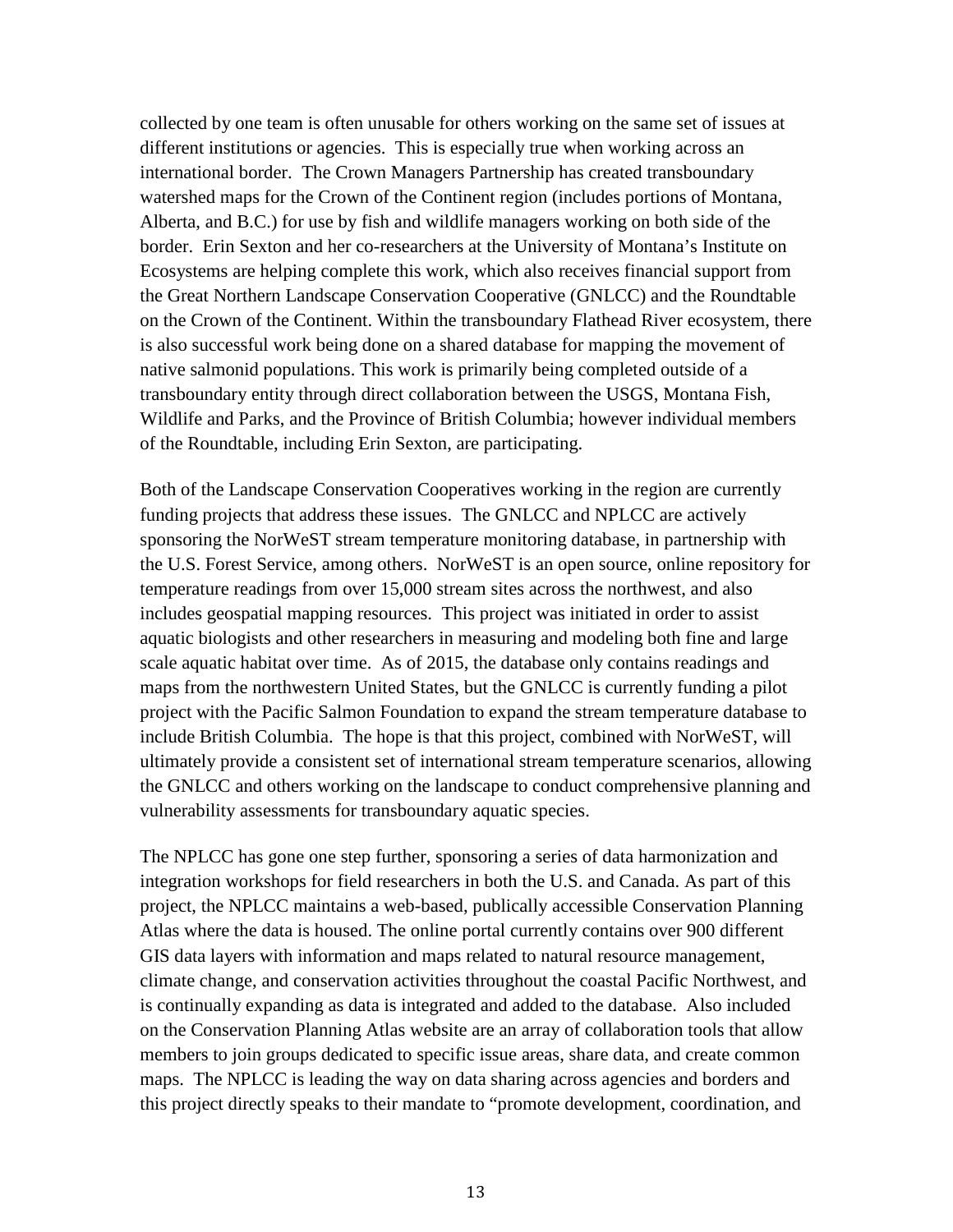dissemination of science to inform landscape level conservation and sustainable resource management in the face of a changing climate and related stressors."<sup>[4](#page-13-0)</sup>

In addition, the NPLCC and GNLCC fund an annual WildLinks Forum that brings together a diverse group of practitioners working throughout the Cascadia region to collectively create a more resilient local ecosystem. Priority areas currently include: salmon and bull trout restoration and conservation; north cascades grizzly bear recovery; maintaining and improving ecological connectivity; Canadian lynx conservation; and identifying and protecting geographic priority areas for species and ecosystem resilience to climate-related stressors. Started in 2012, the WildLinks Forum is led by natural resource professionals from several state, federal and provincial agencies and connects natural resource managers in B.C. and Washington State around these priority areas. This forum does not cover the entire geographic range of the LCCs, but provides a subregional working group for individuals focused on one, transboundary section of the landscape that shares distinct and connected aquatic and terrestrial features.

There are a number of other organizations hosting annual meetings aimed at increasing transboundary cooperation and education around a variety of ecosystem and community issues. The Roundtable on the Crown of the Continent sponsors a conference for interested individuals to meet annually and exchange ideas, build relationships, educate one another about what is happening in the Crown region, and identify opportunities to work collaboratively on landscape related projects. According to the Roundtable coordinator, Mary Sexton, their annual meeting has expanded in recent years to include greater participation from Alberta and, to a lesser extent, British Columbia. The annual meetings also enjoy strong participation from regional tribal members including the Blackfoot Confederacy, Confederated Salish and Kootenai Tribes, as well as the Piikani and Ktunaxa Nations. The Roundtable is explicitly *not* an advocacy organization, rather they aim to help educate, communicate and connect with citizens and organizations of all interests and perspectives on topics affecting the current and future management of the Crown ecosystem. This allows the Roundtable to play a neutral facilitator role and has helped build trust among a diverse set of participants who might not otherwise interact.

The Universities Consortium on Columbia River Governance (UCCRG) is dedicated to increasing basin-wide communication and education through the facilitation of a nonpartisan forum for transboundary dialogue on Columbia River governance. The initiative connects applied research, at five leading academic institutions in B.C. and four U.S. states, to the needs and interests of actors within the basin and engages students in research, education, and policy dialogue. In the fall of 2012, the UCCRG hosted its  $4<sup>th</sup>$ transboundary symposium in which more than 150 participants explored the roles and responsibilities of tribes and First Nations in governing the use of water and related

<span id="page-13-0"></span> <sup>4</sup> North Pacific LCC. 2015. Retrieved from http://www.northpacificlcc.org/About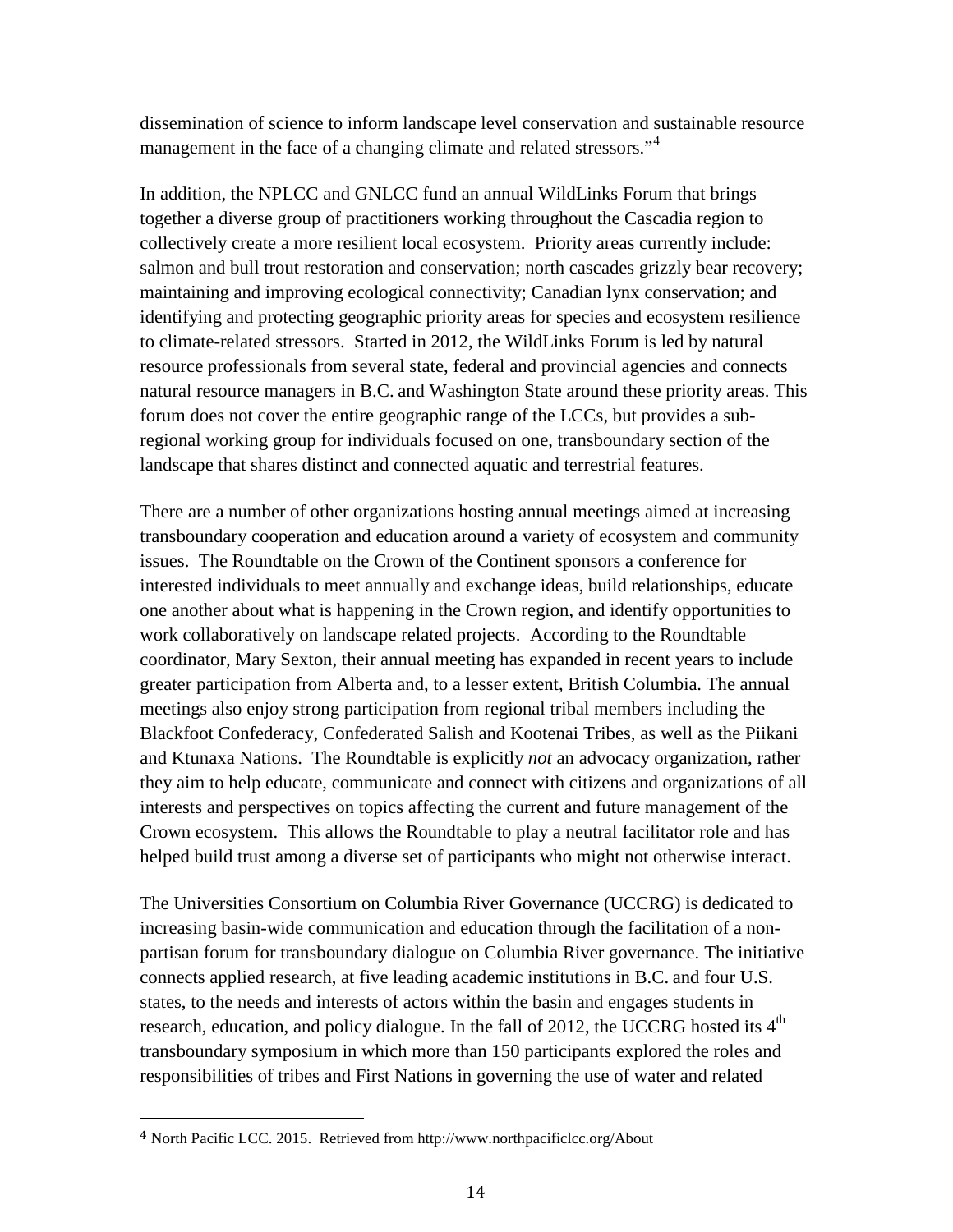resources in the international Columbia basin. Following the symposium, representatives from the tribes and First Nations formed a Steering Committee and obtained external funding to continue this work. Preliminary findings are presented in a 2015 report entitled *A Sacred Responsibility.* 

The Lake Roosevelt Forum (LRF) is another example of transboundary cooperation around ecosystem function. The Forum holds a conference every 18 months to help connect citizens and catalyze action around environmental stewardship, sustainable recreation, and tourism in the Lake Roosevelt ecosystem. Like the Roundtable on the Crown of the Continent, and the UCCRG, the LRF is non-partisan and serves as a general clearinghouse for dialogue, providing a voice to the local community, which has no regulatory authority over the management of the transboundary reservoir. Recently there has been greater interest and participation in the conference by Canadians and, for the past few years, the LRF has included dialogue with provincial government groups in British Columbia. According to LRF Director, Andy Dunau, there is great interest in increased collaboration cross-border. Members are now asking the question, "What will cross-border collaboration look like?" in order to get a more precise sense of what type of cooperative activities would be beneficial for participants.

A final example of transboundary collaboration around ecosystem function is the Kootenai River Habitat Restoration Project in the Idaho portion of the Kootenai/y River watershed. The Kootenai Tribe of Idaho coordinates with Idaho Fish & Game, the B.C. Ministry of Forests, Lands, and Natural Resource Operations, Bonneville Power Administration (BPA), the Bureau of Land Management, Montana Fish, Wildlife, and Parks, and the University of Idaho, among others. The program aims to restore habitat by mitigating the negative impacts of land and water use changes, restoring native vegetation and floodplain conditions, restoring aquatic habitat for native fish populations, and creating opportunities for the community to get involved in river stewardship.

### **Fish Passage and Restoration**

### **Major initiatives and organizations focusing on fish passage and restoration:**

- Upper Kootenay Ecosystem Enhancement Program (UKEEP)
- Canadian Columbia River Inter-Tribal Fish Commission (CCRIFC)
- Columbia River Inter-Tribal Fish Commission (CRITFC)
- Upper Columbia White Sturgeon Recovery Initiative (UCWSRI)
- The Kootenai Tribe of Idaho
- Okanagan Nation Alliance (ONA)
- Colville Confederated Tribes
- Upper Columbia United Tribes (UCUT)
- Various state and provincial partnerships (fish and wildlife managers)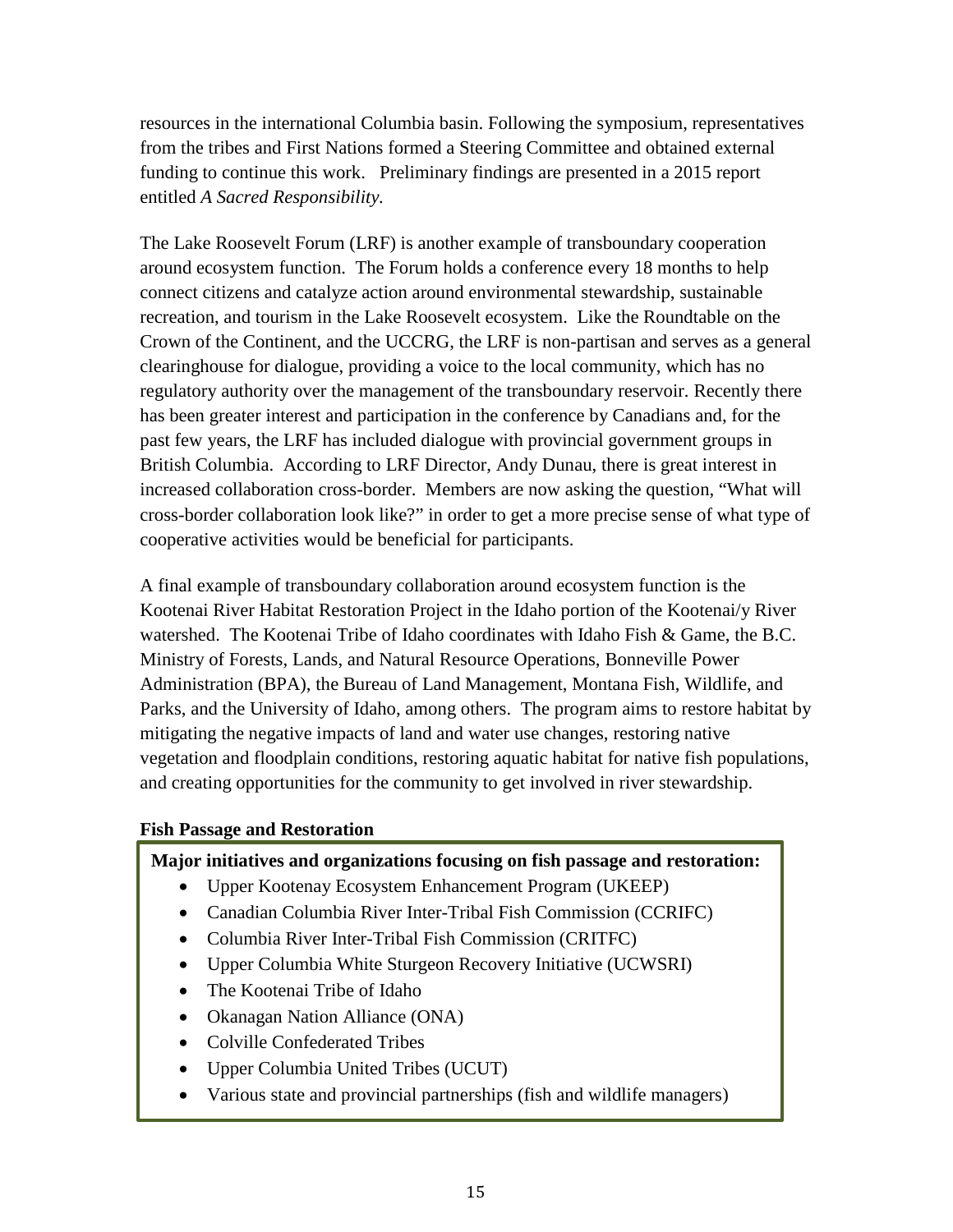While tribes and First Nations, state and provincial agencies, non-profit organizations, and federal ministries, are working on many issues related to fish passage and restoration, there are a few activities that predominate. First is the reintroduction of salmon above the Chief Joseph and Grand Coulee Dams. At present, there is great energy around assessing the feasibility of returning salmon to their native spawning grounds in Canada. Organizations like the Columbia River Inter-Tribal Fish Commission (CRITFC) are spearheading these efforts and talks continue on both sides of the border on how to move forward with restoration in the upper Columbia.

Cross-border cooperation around salmon reintroduction, fish passage and broader fishery conservation issues within the basin range from formal transboundary programs like the Upper Kootenay Ecosystem Enhancement Program (UKEEP) to informal, ad hoc consultation between fisheries biologists in B.C and various U.S. state agencies. Crossborder coordination between the tribes and First Nations appears to be especially well established. The Canadian Columbia River Inter-Tribal Fish Commission (CCRIFC) and its United States counterpart, CRITFC, work together to advocate for the reintroduction of anadromous salmon in the upper Columbia, as well as the restoration and conservation of aquatic habitat for salmon and other important species, such as white sturgeon and Pacific lamprey. The Upper Columbia White Sturgeon Recovery Initiative (UCWSRI), initiated in 2000, includes in its technical working group members from state / provincial and federal government agencies, First Nations and tribal organizations, as well as private industry. Their conservation aquaculture program has released juvenile white sturgeon in both Canada and Washington State in order to help restore natural, sustainable recruitment rates. In recent years, the Kootenai Tribe of Idaho has also worked with CCRIFC to fund the release of juvenile sturgeon in the upper Kootenai/y River.

For nearly 40 years, CRITFC has been, and continues to be, a leading voice on fish passage and restoration in the basin and maintains strong relationships with their Canadian counterparts at CCRIFC and the Okanagan Nation Alliance (ONA). Last year, the 15 Columbia Basin Tribes and 3 First Nations jointly released a common position paper entitled, "Fish Passage and Reintroduction Into the U.S. and Canadian Upper Columbia Basin," meant to inform U.S. and Canadian governments, as well as other regional stakeholders, on how anadromous salmon and other resident fish can be reintroduced and why reintroduction is an essential element in the potential adjustment of the Columbia River Treaty. Also in 2014, CRITFC sponsored two meetings for the coalition of Columbia Basin Tribes and First Nations, the first of which was a technical meeting on their fish passage work and the second was a larger meeting centered around the future of our salmon. These annual meetings, along with tours of the Canadian headwaters for U.S. tribal members, help cement cross-border relations among the tribal groups, as well as the broader community interested in restoring fish passage to the blocked areas of the Columbia. The ONA, Colville Confederated Tribes, and CCRIFC are currently planning a meeting for salmon leadership and restoration in Canada, similar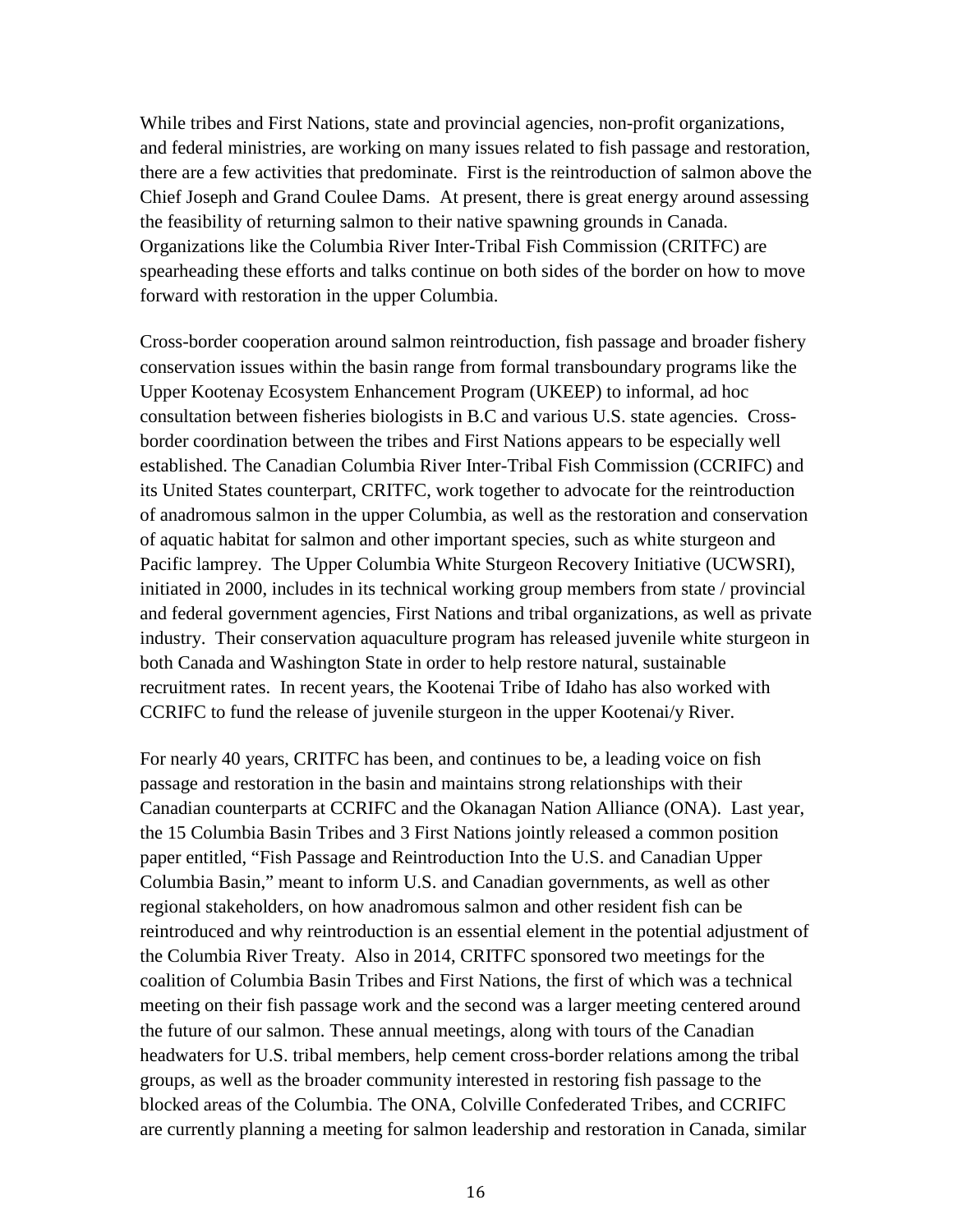to the work already happening south of the border between the Upper Columbia United Tribes (UCUT) and the Council.

In the Kootenai/y and Flathead sub-basins the Montana Department of Fish, Wildlife & Parks works with their counterparts in B.C. and the Canadian Department of Fisheries and Oceans to conserve and manage transboundary fish species including Kootenai white sturgeon, burbot, as well as redband, bull and westslope cutthroat trout. Currently, they are also conducting research on mountain whitefish and sculpin. Funded primarily by BPA, their collaborative work on bull trout in the Wigwam watershed has been ongoing for 20 years and continues to help fishery managers on both sides of the border understand and manage this threatened transboundary species.

# **Invasive Species and / or Toxics**

# **Major initiatives and organizations focusing on invasive species and/or toxics:**

- Crown Managers Partnership
- $100<sup>th</sup>$  Meridian Initiative (Columbia Basin Rapid Response Plan)
- Central Kootenay Invasive Species Society (CKISS)
- Great Northern & North Pacific Landscape Conservation Cooperatives
- B.C. Montana Environmental Cooperation Arrangement
	- o B.C. Montana MOU and Cooperation on Environmental Protection, Climate Action, and Energy
- International Kootenai/y Ecosystem Recovery Team (IKERT)
- Teck Resources with federal, state, provincial, tribal & First Nations partners

Coordination around invasive  $\&$  non-native species, as well as toxics mitigation, is ongoing in a majority of the Columbia basin lakes and streams. Invasive species have been carried across the border in both directions and pose a serious threat to aquatic and terrestrial habitat. Consequently, all of the invasive species and water quality managers contacted for this report highlight the critical need for heightened cooperation between Canada and the United States on these issues. Currently, coordination is primarily limited to communication and consultation between cross-border entities and individuals. However, there is growing recognition of the need for a concerted, transboundary plan for dealing with invasives as climate change and its associated stressors continue to pose a challenge to those working to suppress existing invasives and rapidly respond to new threats. For example, the 2010 MOU on Environmental Protection, Climate & Energy signed by British Columbia and Montana includes an invasive species provision under its commitment to cooperation on fish and wildlife management issues. In 2015, the Crown Managers Partnership held their annual transboundary forum in Lethbridge, Alberta and chose to focus on the impact of climate change and terrestrial invasive species in the Crown of the Continent region. According to Crown Managers Partnership Steering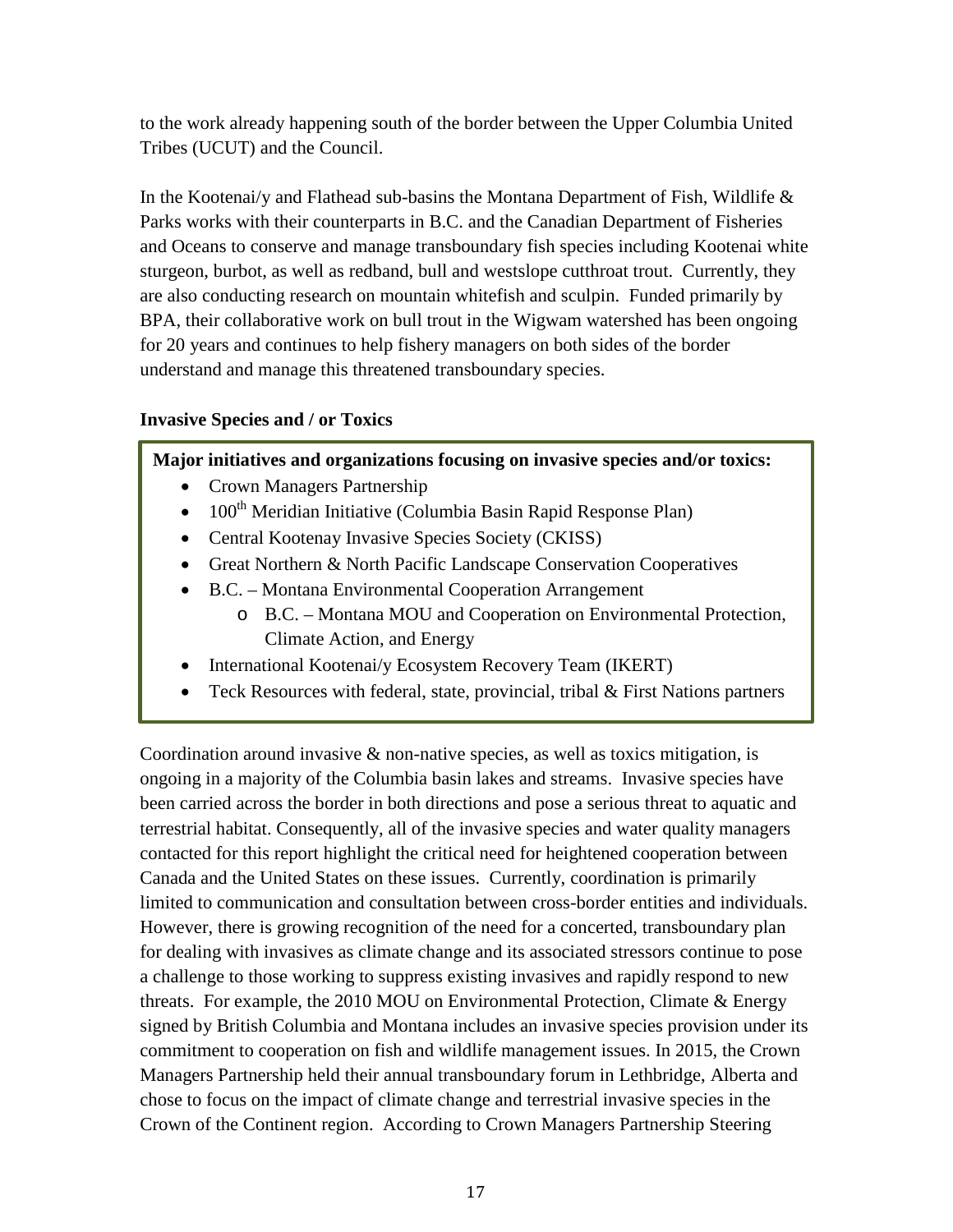Committee member, Erin Sexton, the Partnership is focusing its efforts on the creation and implementation of transboundary invasive species management protocols to be used in Alberta, B.C., and Montana.

Additionally, AIS coordinators in B.C., Alberta, and Montana work collaboratively on addressing the threat of harmful invasives on an individual basis, and through organizations such as the  $100<sup>th</sup>$  Meridian Initiative and the Central Kootenay Invasives Species Society (CKISS). These organizations help unify eradication efforts by state, provincial, local and federal agencies. The LCCs are also working on communication and planning, sponsoring workshops and helping to raise awareness about the threat these non-native species pose to the region. Managers from both sides of the border expressed concern over the spread of American bullfrog, Yellow flag iris, northern pike, as well as quagga and zebra mussels. There are also many regional and sub-basin specific invasives that pose a threat; however, in terms of coordinating basin-wide activities, the ones listed here appear to be the current species of greatest concern to the basin as a whole.

Finally, coordination on toxics mitigation and water quality is ongoing in the Kootenai/y River basin as well as the Lake Roosevelt section of the Columbia River. In the Kootenai/y sub basin, the Kootenai Tribe of Idaho is working with the Idaho Department of Fish & Game and the International Kootenai/y Ecosystem Recovery Team (IKERT) to monitor water quality. Since 2008, baseline samples in the Elk River, a Canadian tributary of the Kootenai/y, indicate elevated levels of selenium most likely originating from the five coal mines operated by Teck Resources along the Elk River. Following years of tense negotiation and numerous technical advisory committee meetings, including both Canadian and U.S. representatives, Teck agreed to build six mega water treatment plants for its mines, as well as to help convene a transboundary Lake Koocanusa management committee. This group will be co-chaired by a member from B.C. and Montana and its steering committee will consist of representatives from the Montana Department of Environmental Quality, the U.S. EPA, Environment Canada, and relevant B.C. Ministries. Tribal representatives from the Kootenai, Salish and Ktunaxa nations, as well as representatives from local government and Teck Resources, will advise the steering committee. There are also plans for a separate monitoring and research group made up of scientific advisors from both countries. According to Julie Dal Soglio, Director of the EPA's Region 8 Montana Office, they are hoping to get this initiative off the ground within the next year or so. In the meantime, Montana DEQ and FWP continue to take fish and bird tissue samples in Lake Koocanusa in an effort to monitor selenium levels in the resident populations.

In the Lake Roosevelt section of the Upper Columbia, Teck Resources is also funding remediation efforts stemming from decades of chemical and metals pollution originating primarily from its Trail, B.C. smelting operations. The Colville Confederated Tribes, Spokane Tribe of Indians, EPA Region 10, and the Washington Department of Ecology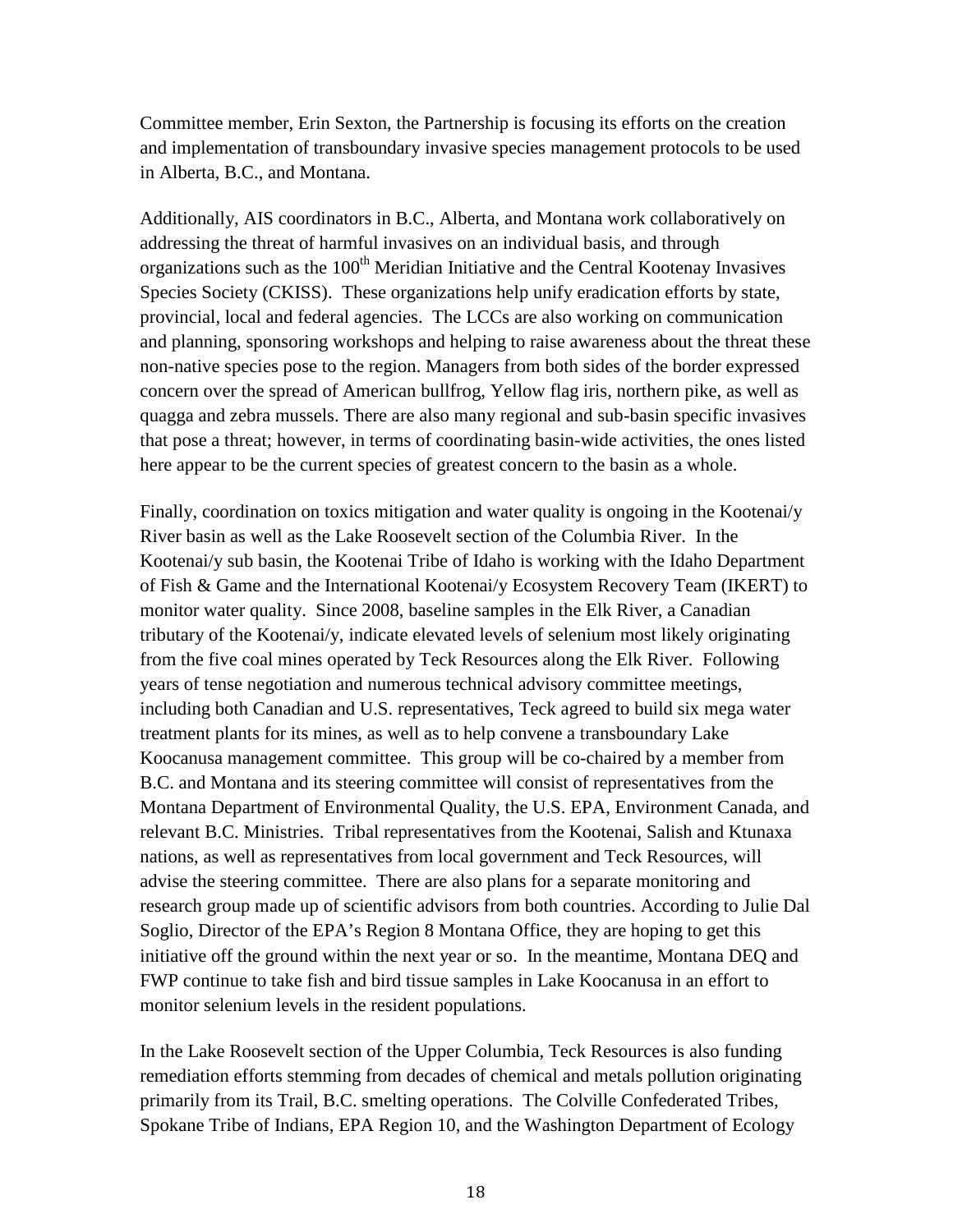are leading this water quality mitigation and monitoring effort, and coordinate with Teck Resources, Natural Resources Canada, and the B.C. Ministry of the Environment.

# **Climate Change**

### **Major initiatives and organizations focusing on climate change:**

- B.C. Washington State Environmental Cooperation Agreement
- B.C. Montana Environmental Cooperation Arrangement
	- o B.C. Montana MOU and Cooperation on Environmental Protection, Climate Action, and Energy
- B.C. Idaho Environmental Cooperation Arrangement
- Environment Canada (EC) Environmental Protection Agency (EPA) Statement of Cooperation on the Georgia Basin & Puget Sound Ecosystem
- Pacific Coast Collaborative
- North Pacific & Great Northern Landscape Conservation Cooperatives

Transboundary initiatives specifically aimed at addressing climate change are primarily in their infancy at this point, or are included as a component of larger landscape and aquatic restoration activities. However, there is increasing recognition of the need to directly address climate change and its role in stream and habitat management, as well as in energy production and resource use. British Columbia has signed MOU's with individual states such as Montana (2010), while larger regional partnerships such the Salish Sea ecosystem health index, published jointly by Environment Canada and the U.S. EPA, are also addressing climate stressors. This is an area ripe for expanded cooperation. Climate change is predicted to impact all aspects of the hydrologic cycle in the Pacific Northwest, with warmer temperatures reducing winter snowpack, increasing spring runoff, and exacerbating summer drought. As such, adaptation and mitigation activities will need to be updated and expanded in order to protect fragile habitat for fish, wildlife, and human populations.

Current collaboration around climate change issues includes the work the LCCs are doing on climate adaptation at the landscape level, as well as MOUs between the states and B.C. on reducing greenhouse gas emissions and investing in clean energy technology. Managers and researchers throughout the region are studying how changes in wildfire patterns (timing, scale, intensity, duration, and composition) are affecting both terrestrial and aquatic habitat, although cooperation cross-border is still in its infancy. Tribal fishery organizations are also extremely concerned about the potential impacts of climate change on aquatic habitat, as salmon and lamprey are particularly sensitive to changes in water quantity and temperature. In its 2014 Spirit of the Salmon restoration plan for the Columbia River, CRITFC devoted a section of the Technical Recommendations to climate change mitigation and adaptation strategies. CRITFC Executive Director, Paul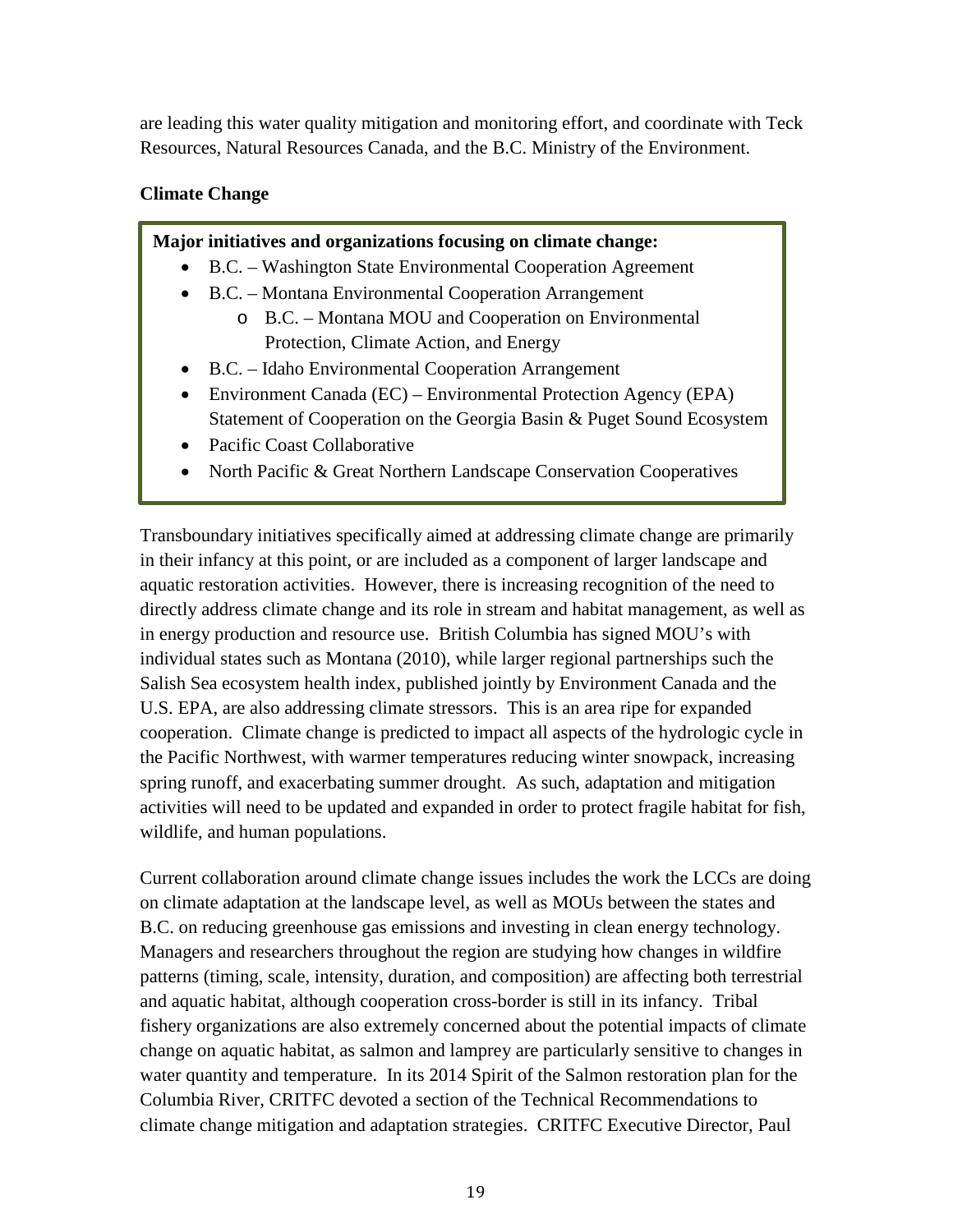Lumley, highlights the pressing need for a comprehensive, basin-wide approach to addressing climate change. CRITFC's Technical Recommendations are a first step, but increased support for these pioneering efforts is needed.

# **Transboundary Cooperation: What Is Working Well?**

While many people interviewed for this report had positive things to say about their current transboundary cooperation within the Columbia River basin, there were some initiatives that appear to be more successful than others. Areas where there appears to be a strong or increasing level of success include:

- Transboundary communication and network building
	- o For Example: The Lake Roosevelt Forum; Roundtable on the Crown of the Continent; UCCRG
- Data sharing and integration (in some areas)
	- o For Example: NPLCC; Crown Managers Partnership
- Connectivity and landscape-level ecosystem management
	- o For Example: NPLCC; GNLCC; Crown Managers Partnership
- Cross-border monitoring of salmon, trout, and sturgeon populations in the Kootenai/y and transboundary Flathead watersheds
	- o For Example: Partnerships between Montana FWP, the Province of British Columbia, and the U.S. Geological Survey; Crown Managers Partnership; Round Table on the Crown of the Continent
- Tribal and First Nation coordination on all of these activities, especially with regard to fish passage and salmon restoration
	- o For Example: ONA and Colville Confederated Tribes; CCRIFC and CRITFC; UCUT
- Conflict / dispute resolution
	- o For Example: Advisory committee meetings between Teck Resources, B.C. ministries, U.S. EPA, and Montana Department of Environmental Quality over management of mining operations in the Elk River Valley and selenium monitoring in Lake Koocanusa

Inclusion in this list does not mean there are not gaps, but rather, that there has been concerted effort on the part of multiple organizations to address these issues. For example, the LCCs are making great strides on data sharing and integration, but according to several individuals spoken to for this report, especially those working for state and federal agencies, managers often do not have access to the data they need. Additionally, many data integration efforts are limited to one area of study. For example, since 2008, the International Joint Commission (IJC) has been funding a U.S. and Canada Hydro harmonization project in which they are developing a bi-national, coordinated approach to the integration and management of hydrographic datasets for drainage basins that straddle the Canadian – United States border. While this information is certainly useful to many natural resources managers, it only provides data on stream hydrology. That is why efforts like the NPLCC's Conservation Planning Atlas are so relevant – the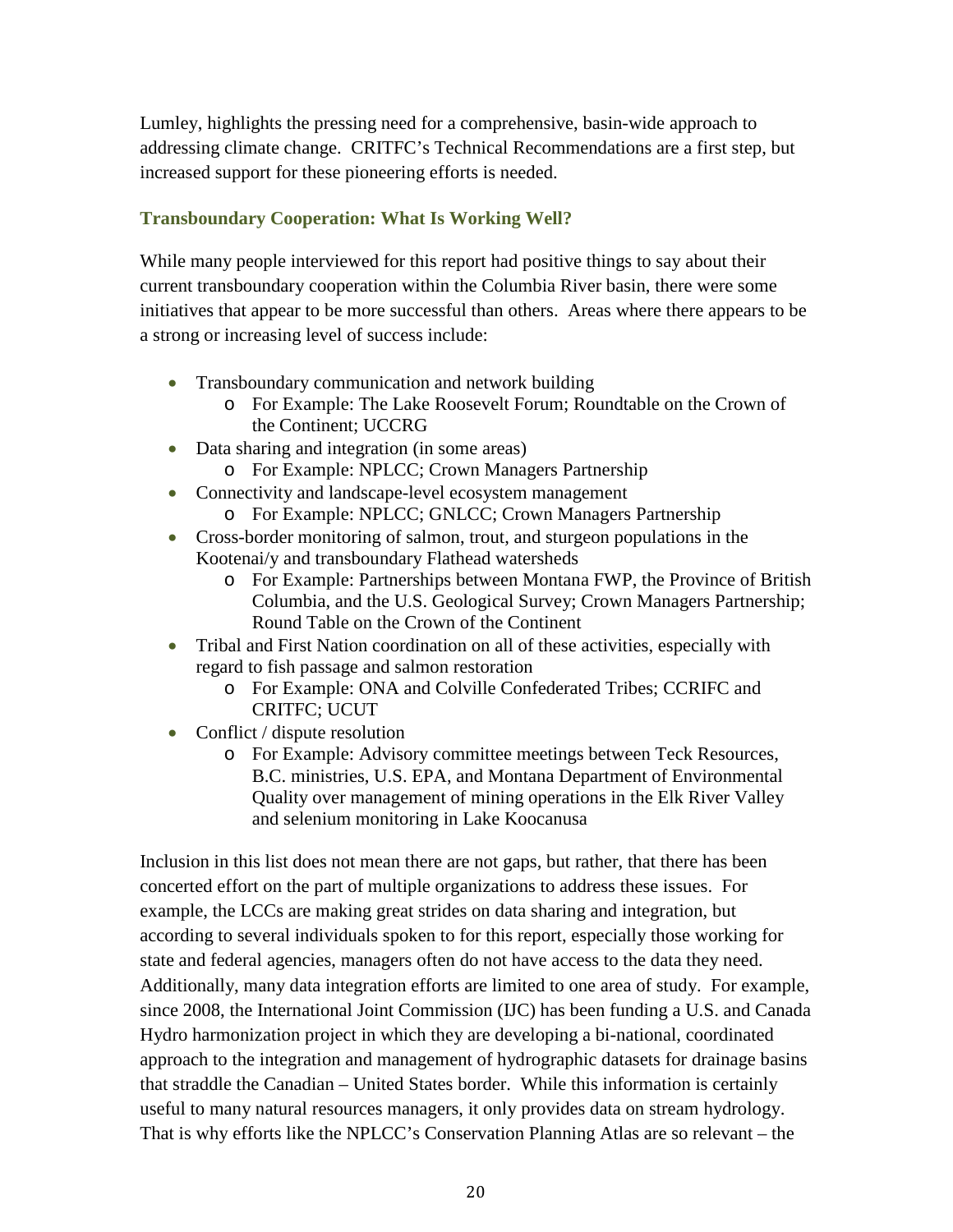Atlas includes data on a much broader range of topics including land cover, soil and forest vulnerability to climate change, and the location and extent of riparian areas in the coastal Pacific Northwest. Expanding this database to include the entire Columbia basin could provide a helpful tool for managers working on the ground throughout the region.

### **How Could Transboundary Cooperation Be Improved?**

While there are a few areas that have strong cross-border collaboration already in place, other issue areas have weaker connections. This is due to a variety of factors such as limited time and funding, lack of leadership, distance between potential collaborators, and conflicting mandates and political agendas. These areas include:

- Coordination between the upper Columbia River basin and the lower reaches
- Funding / staff availability
- Long-term political support for activities, especially at the federal level
- Basin-wide coordination of hatchery activities
- Basin-wide coordination on invasive species
- Cross-border species management (caribou, grizzly)
- Columbia River estuary and floodplain restoration
- Disparity between BC Hydro's support for ecosystem function, salmon restoration, and fish passage work in Canada and BPA's support for the same activities in the United States

*One of the principal takeaways from this project is that while there is a significant amount of cross border coordination happening throughout the basin, most of it is limited to regional, sub-basin activities*, i.e., between Idaho and B.C. on their shared portions of the Kootenai/y, between B.C. and Washington on Lake Roosevelt fish and invasive species, and between Montana and B.C. and Alberta on ecosystem function, energy, and climate change. Basin-wide coordination appears to be conspicuous by its absence outside of the limited scope of the Columbia River Treaty and the UCCRG. Several of the managers included in this report voiced frustration over the lack of basin-wide coordination or communication around shared issues of concern. The LCCs are doing a great job of working with regional managers to begin taking a larger, landscape-based approach to environmental management. However, the international Columbia River is geographically split between two LCCs, so neither includes an integrated strategy for the international Columbia basin. In addition, fish stock supplementation in some areas of the basin takes place without consultation, leading to possible crowding and density dependence in some areas, while work on invasives between Montana and Alberta is not necessarily coordinated downstream with Washington or Oregon.

Several fisheries managers and scientists voiced concern over the lack of coordinated transboundary hatchery activities, specifically regarding fish production and release.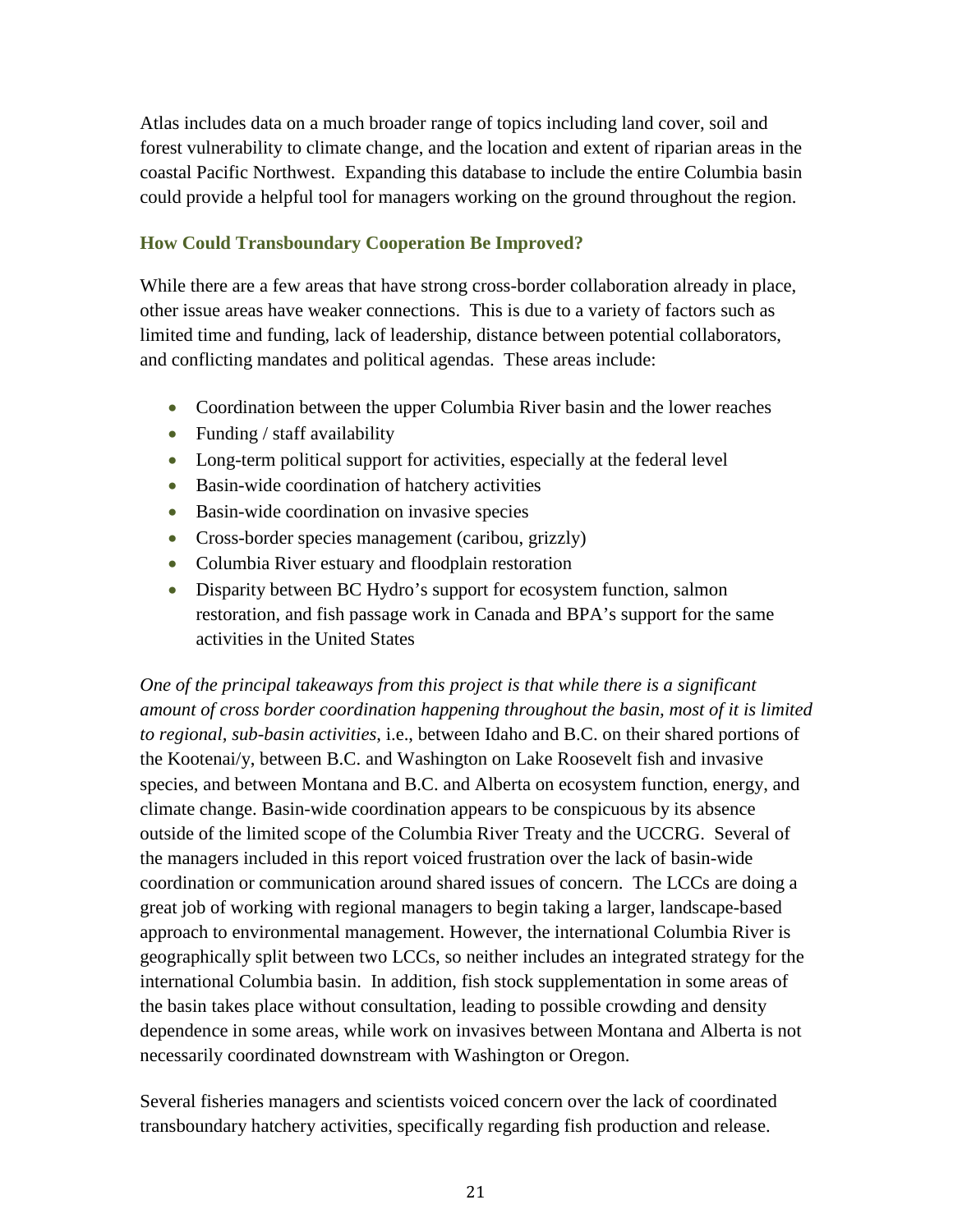State and federal fishery managers are aware of the issue and have made concerted efforts to better harmonize management. At the request of the U.S. Congress, the Hatchery Scientific Review Group (HSRG) was formed and asked to review hatchery operations in the Pacific Northwest generally, and the Columbia River Basin specifically. The Columbia River portion of their report was completed in 2009 and U.S. hatchery managers have been working to modify operations in response to the recommendations. These reviews were conducted only within the U.S. reaches of the basin, however, leaving open the question of transboundary hatchery management and cooperation.

A major issue contemporary Columbia basin fishery managers face is lack of food and habitat to support viable fish populations. Due to a variety of factors, including the presence of dams, chemical pollutants, and non-native species, the carrying capacity of the river and its tributaries is not what it once was. A 201[5](#page-21-0) report<sup>5</sup> by the Independent Scientific Advisory Board (ISAB) finds a growing density dependence (DD) problem in some portions of the basin, making the recovery of key native species less likely. According to the report, DD occurs when a population's density affects one or more vital lifecycle rates, often resulting from competition for limited resources, such as food or habitat. The ISAB report does not deal with hatcheries specifically; however, there is a sense by some that the lack of coordination between hatcheries may contribute to DD problems. Improved communication between hatchery operators on both sides of the international border regarding the type and number of fish being produced, as well as the timing and location of release, is needed to address these problems.

Funding and staff availability is a perennial issue in the realm of natural resource management, but surprisingly did not appear to be the most common barrier to increased transboundary cooperation that we encountered. Most of the individuals who mentioned a lack of funding as a barrier were part of state/provincial or federal agencies. Federal funding cuts in the United States and provincial cuts in B.C. have led to reductions in staff and programmatic activities across the board. Several state fish and wildlife managers expressed a desire to be more involved in collaborative activities, but already face heavy workloads and are unable to hire additional staff. Most of the initiatives included in this report receive a patchwork of funding from a variety of sources including BC Hydro and BPA (primarily hydropower mitigation funds), federal agencies, state funds, extractives companies, sales from state hunting and fishing licenses, tribal organizations, and foundation grants. Several also rely on in-kind support of staff time and resources.

Some Canadian managers also expressed frustration over the fact that BPA spends substantially more annually on the Council's Fish and Wildlife Program than BC Hydro

<span id="page-21-0"></span> <sup>5</sup> Independent Scientific Advisory Board. 2015. *Density dependence and its implications for fish management and restoration programs in the Columbia River basin*. Retrieved from https://www.nwcouncil.org/media/7148891/isab2015-1.pdf#page=39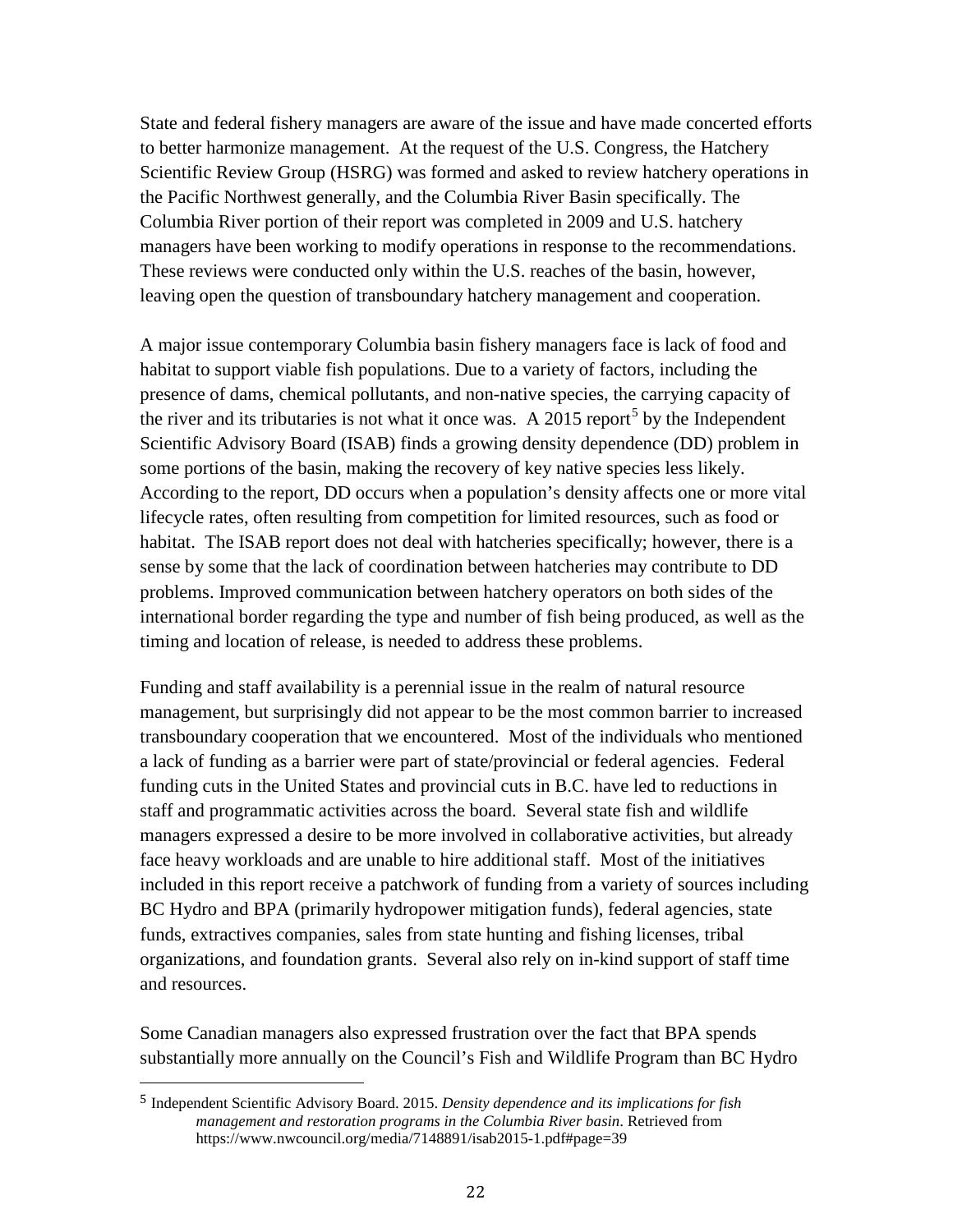does on its Fish and Wildlife Compensation Program, especially when it comes to sockeye salmon restoration in the Okanagan. They feel that the Canadian portion of the basin suffers from this disparity and argue that increased funding from BC Hydro is necessary to improve ecosystem function in the upper Columbia, and throughout the basin. We do not include this last point of contention to suggest that it is the role of the Council and the Trust to address this disparity directly, but rather to simply note that that this disparity in funding is a real issue impacting the ability of managers to work together on shared issues of concern.

# **2.2.2 Opportunities for New Transboundary Cooperation**

While all of these broad categories of activities have some transboundary work already underway, some activity areas have received more attention than others. Areas that currently have little to no existing cross-border cooperation include:

- Transboundary climate change mitigation and adaptation activities
- Effects of legacy mining on the basin as a whole
- Water quality monitoring, especially in the upper Columbia
- Non-point source pollution
- Effects of forest and timber harvest with respect to sedimentation, habitat (terrestrial and aquatic), and riparian corridors
- Mitigation for Canadian Okanagan salmon
- Post-2024 flood risk management and its implications for current ecosystem enhancement work
- Establishing and maintaining a basin wide "report card" including, but not limited to, a suite of basin wide biophysical, socio-economic and governance "indicators"

All of these areas represent opportunities for building cross-border coalitions within the basin and could be included as part of a larger, integrated transboundary initiative.

Several individuals interviewed for this report are involved in initiatives that are transboundary in theory, but, for a variety of reasons, are not collaborating at this time. For example, the Pacific Northwest Aquatic Monitoring Partnership (PNAMP) is designed to facilitate collaboration around aquatic monitoring topics and promote best practices in monitoring design and implementation. BPA's Fish & Wildlife Program will use their online monitoring Toolset; however, this Toolset was developed by USGS staff and is being used, so far, only in the U.S. portion of the basin. In the past, PNAMP has worked collaboratively with British Columbia on an aquatic monitoring partnership, but that work is no longer active. PNAMP's coordinator, Jen Bayer, expressed great interest in expanding PNAMP to include cross border monitoring activities. Similarly, the Kootenai River Network was once a transboundary organization, however, according to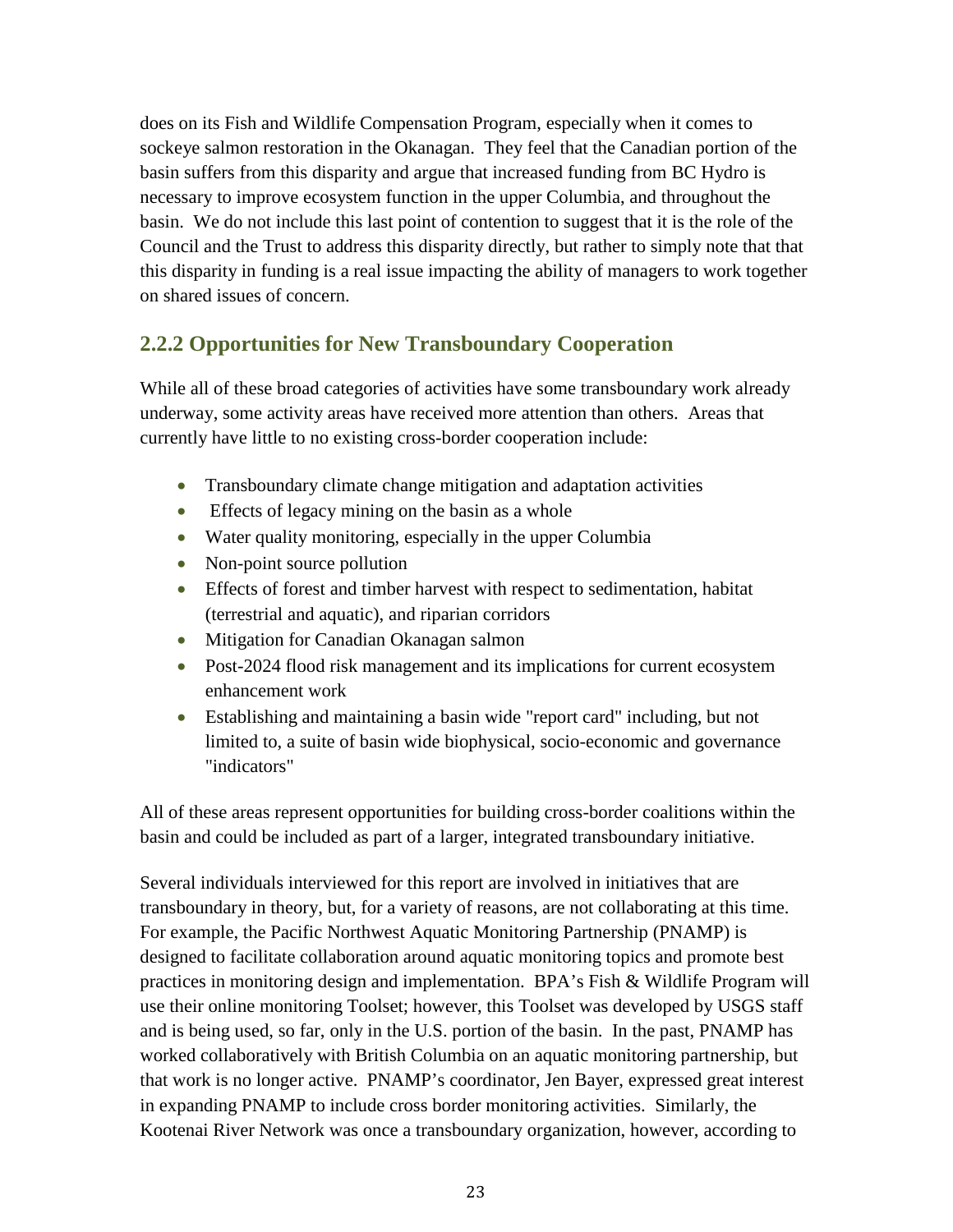their Director, Jim Dunnigan, due primarily to budget cuts the Network is functionally a Montana organization at this point. Others, like Steven Waste and his team at USGS's Columbia River Research Lab, are ready and eager to work with their colleagues in B.C. and Alberta on improving ecosystem function throughout the basin, but are unable to do so at this time due to political restrictions on their collaboration while the U.S. State Department reviews the Columbia River Treaty.

# **2.3. Most Compelling Needs, Interests, and Priorities**

One of objectives of this report is to try to identify the most compelling needs and priorities of those currently involved in cross-border cooperation in the Columbia basin, in order to assess where increased facilitation might prove the most useful to participants. Participants identified several areas where they could use assistance including:

- Improving basin-wide coordination
- Coordinating fishery and hatchery management in the mainstem Columbia and its tributaries
- Creating integrated and consistent invasive species management protocols throughout the basin.
- Improving understanding of the interconnectedness and shared responsibility regarding basin-wide resource management, and
- Cultivating a basin identity and basin culture

The greatest need identified through these interviews appears to be the need to improve basin-wide coordination. Researchers hard at work in the transboundary Flathead are often completely disconnected from those working on the same issues in the Okanagan or in the Columbia estuary. Transboundary cooperation is happening, but not at a basin level. Among other problems, this has caused much duplication of effort and funding because practitioners simply don't know what's going on in other parts of the basin. In order to address this issue, some participants in this report expressed an interest in convening annual meetings for technical staff throughout the basin on issues of shared concern. Others suggested the creation of an online forum dedicated to natural resource issues in the Columbia River basin through which managers can coordinate with one another, ask questions about specific problems they are facing, leverage funding and expertise, and collaborate on future projects.

Fisheries managers throughout the basin expressed concern over the disconnect between the many hatcheries in the basin and stressed the need to coordinate fishery and hatchery management in the mainstem Columbia and its tributaries. As plans to reintroduce salmon to the blocked areas of the basin move forward, there needs to be greater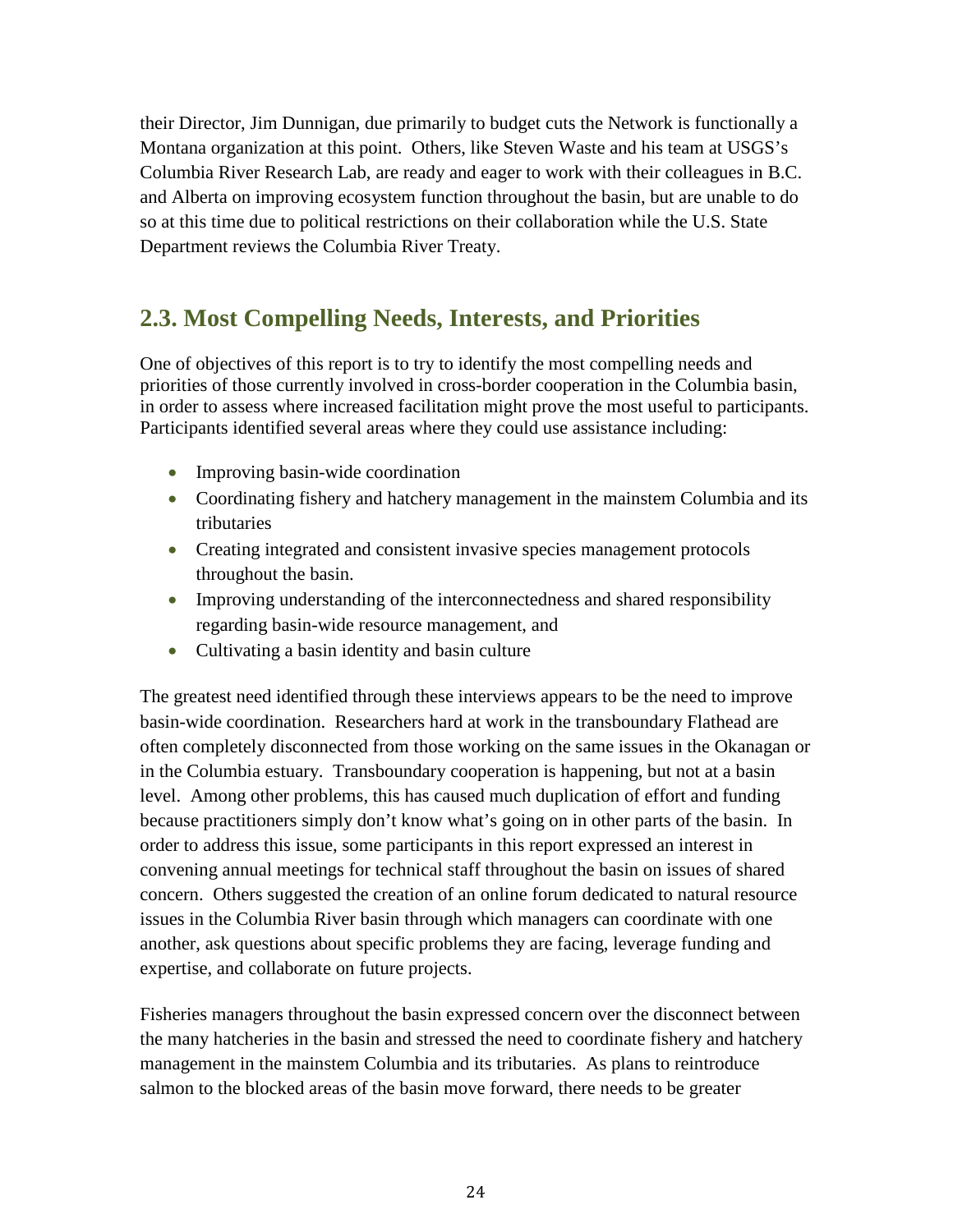coordination between all of the relevant agencies and actors. Following the 2014 International Columbia River Conference, there has been great energy around moving forward with salmon reintroduction to the blocked areas; however, many unanswered questions remain when it comes to implementation. The tribes and First Nations have taken the lead on these issues and the ongoing cooperation between CRITFC, the Okanagan Nation Alliance, Colville Confederated Tribes, UCUT, CCRIFC, and The Confederated Salish & Kootenai Tribes could serve as a model of transboundary collaboration going forward.

There is also great interest among AIS coordinators for integrated and consistent invasive species management protocols throughout the basin. Currently, some managers feel that not all jurisdictions are on the same page, especially when it comes to northern pike suppression and eradication. Increasing the dialogue between managers in all corners of the basin would help reduce costs, streamline operations, and hopefully prevent new invasions, as the cost of suppression and removal is far higher than prevention. Invasive and non-native species also need to be addressed as part of a larger conversation about climate change, another area where basin-wide cooperation is weak.

While communication about the need for a whole-of-basin or whole-of-landscape approach has certainly grown in the last decade, major gaps remain in the general understanding of how management in the Dalles affects the Okanagan or events in Castlegar affect Camas. Several coordinators and managers highlighted this lack of communication and shared responsibility for the basin as an area where they would like to see improvement. This also plays into the concept of cultivating a basin identity, something the Trust has long been working to foster. The interviews conducted for this report make clear that there is currently a divide between upstream and downstream portions of the basin. This divide is not primarily between the United States and Canada. Rather, it is between those who live in the blocked areas above Chief Joseph and Grand Coulee and those who live below. During the course of our interviews, we heard frustration from both fish and wildlife managers and the tribes and First Nations working above Chief Joseph and Grand Coulee as, ever since the dams went in, they have been obliged to bear the brunt of the costs in terms of loss of habitat, land, and ecosystem function, primarily for the benefit of agribusinesses and urban populations downstream.

Billions of dollars have been spent on hydropower mitigation efforts. However, many communities appear to have limited autonomy over the management or proper functioning of their local ecosystem. The managers in the upper reaches feel that the upper basin reservoirs are operated primarily for the benefit of residents hundreds of miles away, not for the benefit of local communities. They also feel there is little recognition from downstream inhabitants about the true cost of hydropower and flood control for Portland and Vancouver, WA, and little appetite for a conversation about the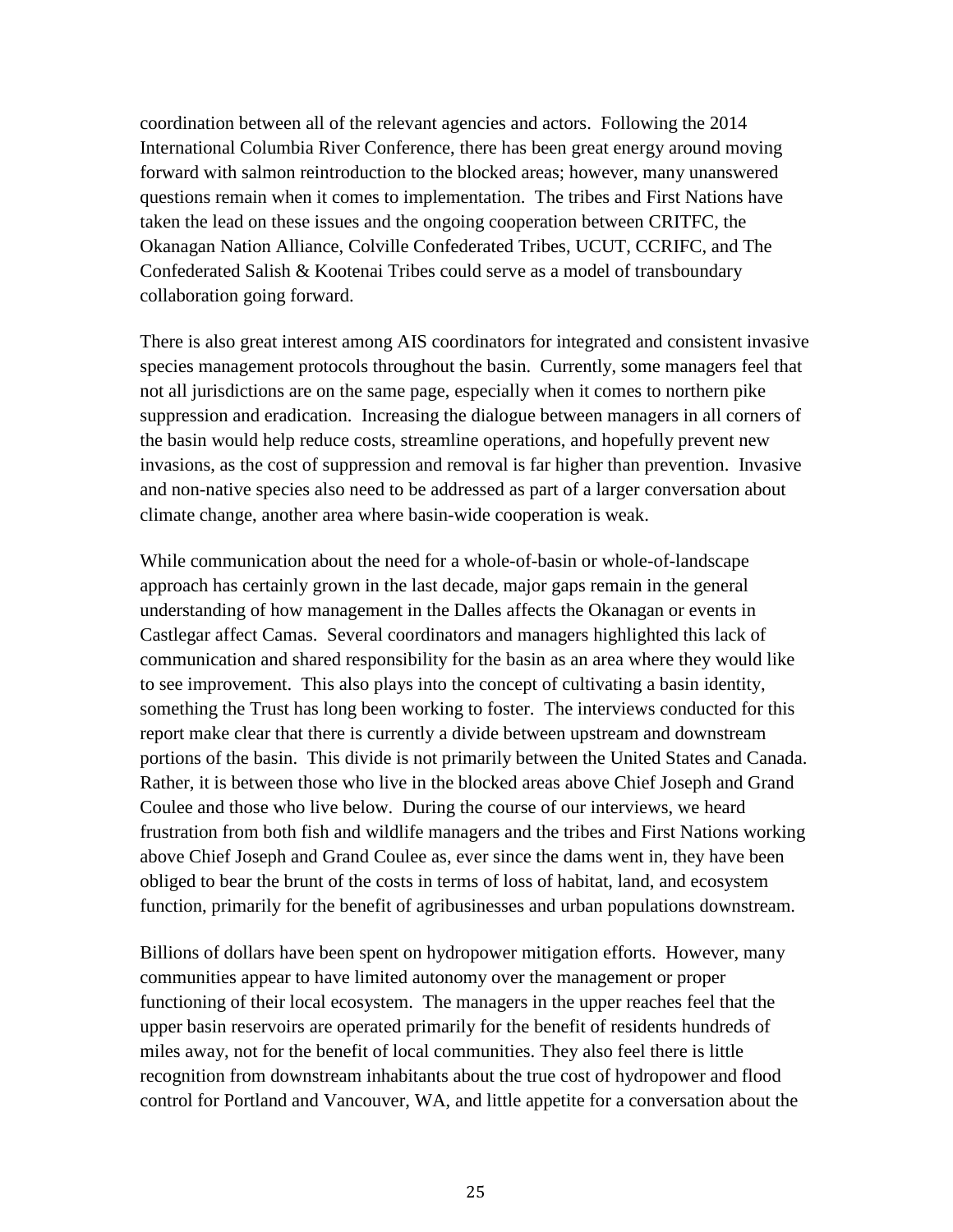possibility of making changes to the current management system. Given this divide, it is clear that more dialogue is needed between these two "basins" to begin to address the deeply felt frustration that persists, and work toward the cultivation of a unified basin culture.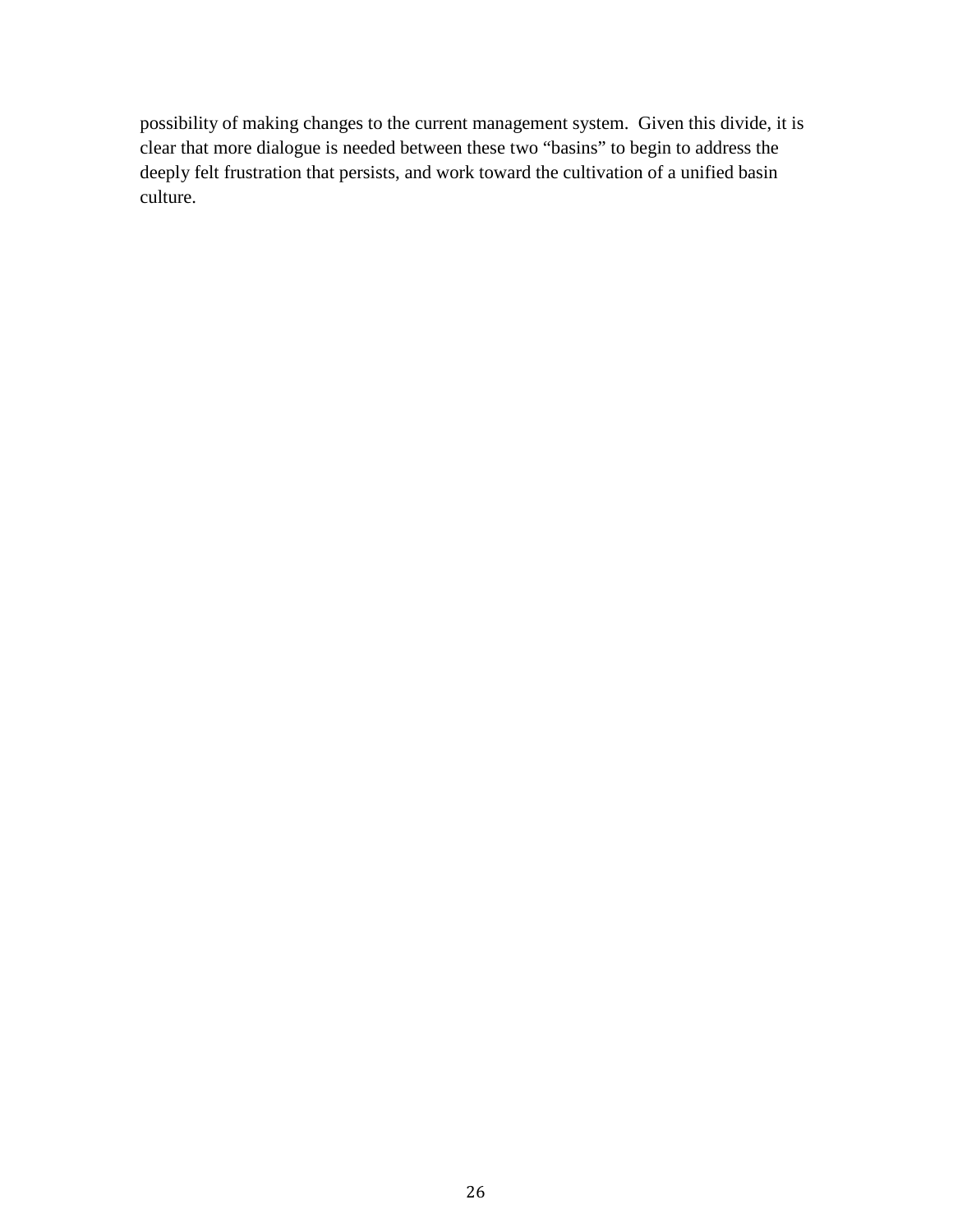# **3.0 CONCLUSION**

# **3.1 Opportunities to Build Upon & Enhance Existing Arrangements**

Within the international Columbia River basin there exists many opportunities to build upon and advance the large number of initiatives addressing ecosystem function, fish passage and restoration, invasive species and toxics, climate change, and energy. Through the interview process we found that there are some activities already taking place that show potential to be extremely beneficial to the basin as a whole. These are areas that appear to have a strong foundation of collaboration but where coordination is not currently occurring at a basin scale. These arrangements present the Trust and the Council with an opportunity and a challenge to leverage early successes and existing networks to help create a more cohesive and comprehensive basin management structure. The three activities we would like to highlight – convening annual meetings or forums, creating a publicly accessible, shared transboundary database, and expanding integrating monitoring programs – are detailed below.

#### **Convene Annual Meetings and/or Forums**

As noted in the previous section, there are several successful examples of regional level or sub-basin forums that facilitate conversation between different stakeholders and interested parties regarding issues facing their geographic region. Some innovators in this area include the Lake Roosevelt Forum, UCCRG, Cascadia Partnership, the Roundtable on the Crown of the Continent, and the Inter-Tribal aquatic resource management organizations of the Columbia River basin (such as CRITFC, CCRIFC, and UCUT). What all of these entities have in common is the freedom to facilitate communication outside of bureaucratic regulations and restrictions; they are often nonprofits with voluntary or in-kind staff and coordinators. Thanks to their neutral mandate, they have the ability to attract wider stakeholder participation. This opens the door for participants to engage in dialogue in a safe and neutral setting, which in turn helps to foster a stronger sense of trust and community.

Identifying and cultivating shared values are another benefit of these forums. Participants acknowledge that they are not always going to agree on the best plan of action, but if they can first identify desired outcomes based on their shared concern for the landscape or ecosystem in which they live and work, it is far easier to work backwards and make collective recommendations based on those shared values. Convening and facilitating annual non-partisan meetings or forums around specific areas of interest to stakeholders would be a logical next step when looking to build upon, and improve, existing dialogue. The entities noted above provide models for how to make connections and foster enduring relationships, which in turn generate successful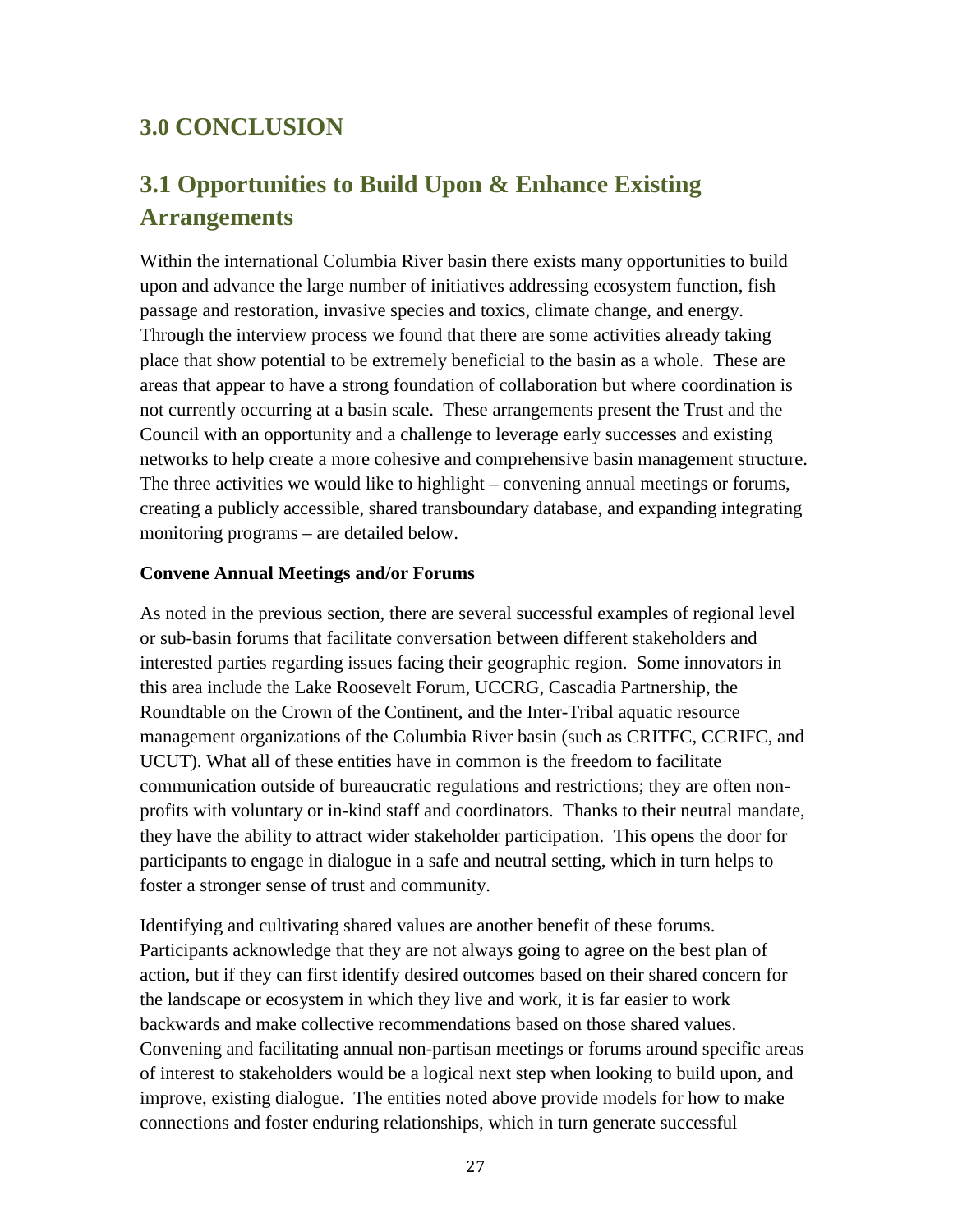initiatives and activities. As Andy Dunau of the Lake Roosevelt Forum has noted, the most successful initiatives are those that people care enough about to invest themselves in; most people will only do so if they feel as though their concerns have been heard and considered. These forums provide such opportunities.

One potential challenge, however, is that meetings need to be held regularly in order to keep the dialogue ongoing and relevant. Making the time to participate in these meetings, and the work that comes out of them, is costly. For this reason, it is important that any new initiative has clear objectives and strong facilitation in order to be effective and worthwhile. Many of the individuals interviewed for this report are willing to participate in such forums, so long as they have clear agendas and strong facilitation. If participants feel their time is not being honored they will be unlikely to participate in the future. As such, it is important that any effort to coordinate and fund these meetings includes a strong facilitation component.

# **Shared, Publically-Available Transboundary Database**

Another area with strong potential for expansion is the collection and integration of data across the basin; specifically the creation of a publicly accessible, shared transboundary database. Such a task would involve extensive data integration and harmonization between entities already building and operating shared databases. Some major innovators in this area are the NPLCC, the IJC, and Crown Managers Partnership. Like the transboundary forums, many of these entities operate within a different geographic scale or only collect data on specific issues, such as stream temperature. At this point, what is needed is either funding to expand one of these existing databases to include information related specifically to the Columbia River basin, or the creation of a database aggregator, which pulls from existing databases. In addition, this report identifies current gaps in data collection, including:

- Information on bull trout spawning in Canadian tributaries
- Geographic extent of pure west slope cutthroat and red band trout populations
- Data on the impacts of Elk River Valley coal mines on fish, wildlife, and water quality in and around Lake Koocanusa, as well as
- Information on the location and spread of terrestrial and aquatic invasive species

A basin-wide database that includes information gathered on these topics, broken down by issue areas, was a recurring request. Having such a comprehensive database could foster collaboration, reduce duplication of effort, and increase public trust in the data collection process. Furthermore, such a database can help draw attention to the need for new initiatives by identifying gaps in collection and monitoring.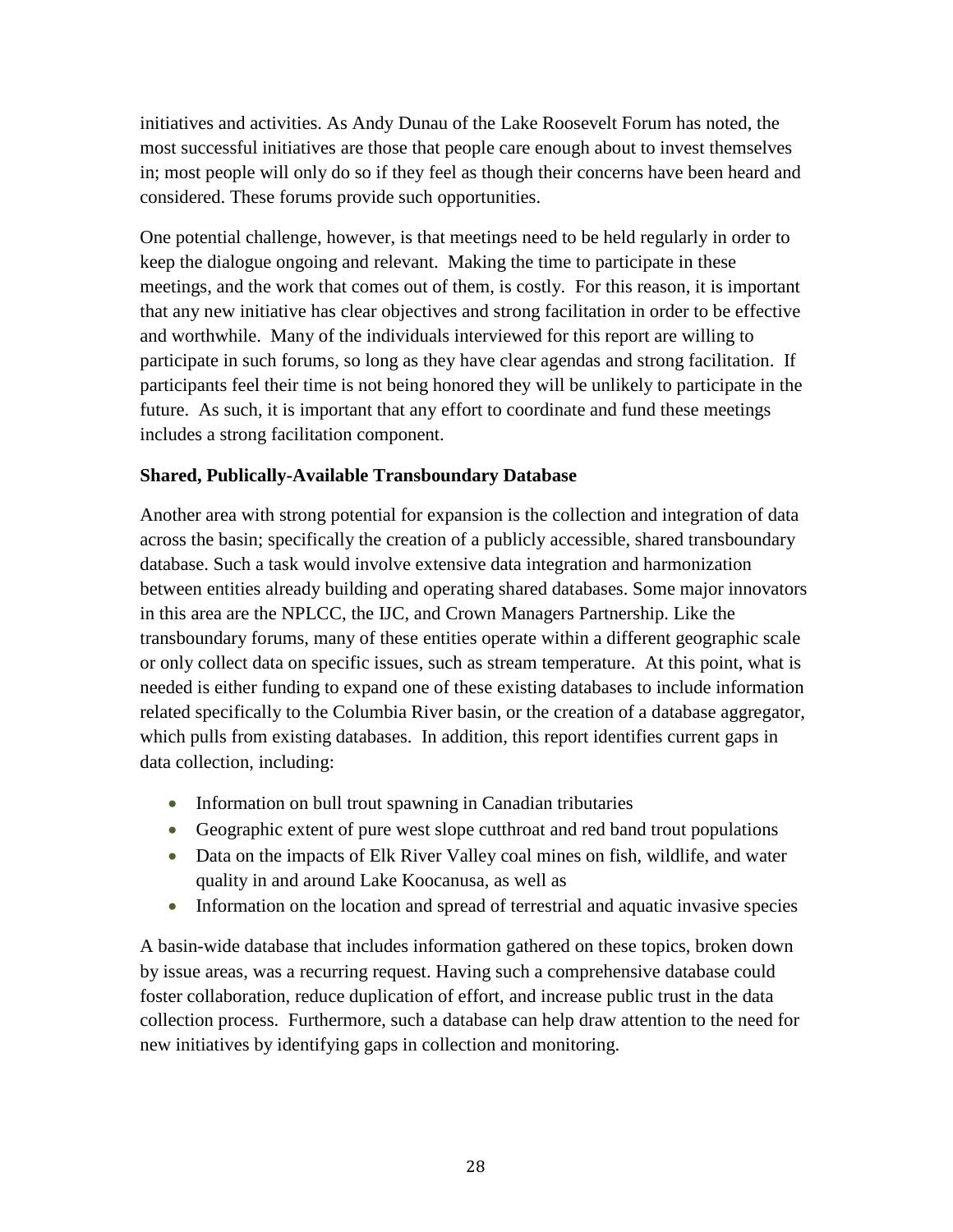# **Integrated Monitoring Projects**

Similar to integrated databases, ongoing, coordinated monitoring projects are needed to help managers and researchers throughout the basin understand current conditions, inform management plans, and model future scenarios. Within the basin there are some key innovators in this area, including PNAMP, the GNLCC, and IKERT. PNAMP is a leader in this area, responsible for coordinating a number of plans and projects, which in turn attract partners like GNLCC, the Council's Fish & Wildlife Program, as well as federal and state managers who take advantage of PNAMP's monitoring tools and online database. Federal, state, tribal, local and private aquatic monitoring programs in the Pacific Northwest evolved independently in response to different organizational and jurisdictional mandates and needs. PNAMP's model is one that could be considered on a broader basin-wide scale to incorporate monitoring on transboundary water quality – one of the current gaps we identify in this report. Another, more ambitious, option would be establishing and maintaining a basin-wide report card including, but not limited to, a suite of basin-wide biophysical, socio-economic and governance "indicators" of basin health.

# **3.2 Opportunities to Facilitate Transboundary Cooperation**

Throughout the interview process, the importance of dialogue and communication was a common theme. Effective communication is a key component of successful initiatives; it is a way in which common values are identified, a means by which to build trust, a tool for information sharing, and a process for determining activities moving forward. Within the basin, this report identifies several opportunities for the facilitation of transboundary cooperation, all of which involve communication:

- Convene an international basin-wide cooperation steering team including members from each issue area (contact information in Appendix 4.2).
- Explore the possibility of facilitating transboundary working groups around each issue area focused on dialogue, coordination, and problem-solving. This could take the form of annual meetings, an online forum, or a combination of both.
- Meet with relevant LCCs working on data integration and explore the possibility of collaborating and expanding upon these projects.
- Facilitate conversations around bridging the upstream and downstream divide that exists on either side of the blocked areas.

Bridging the upstream / downstream divide also incorporates the concept of 'basin culture' that the Trust is working to cultivate. Focusing on what these two communities have in common is a good starting point, because while they sometimes face different problems, they also share similar desires for the health of the basin and its resources. Initiating these conversations can help mitigate this divide and create a more cohesive basin culture.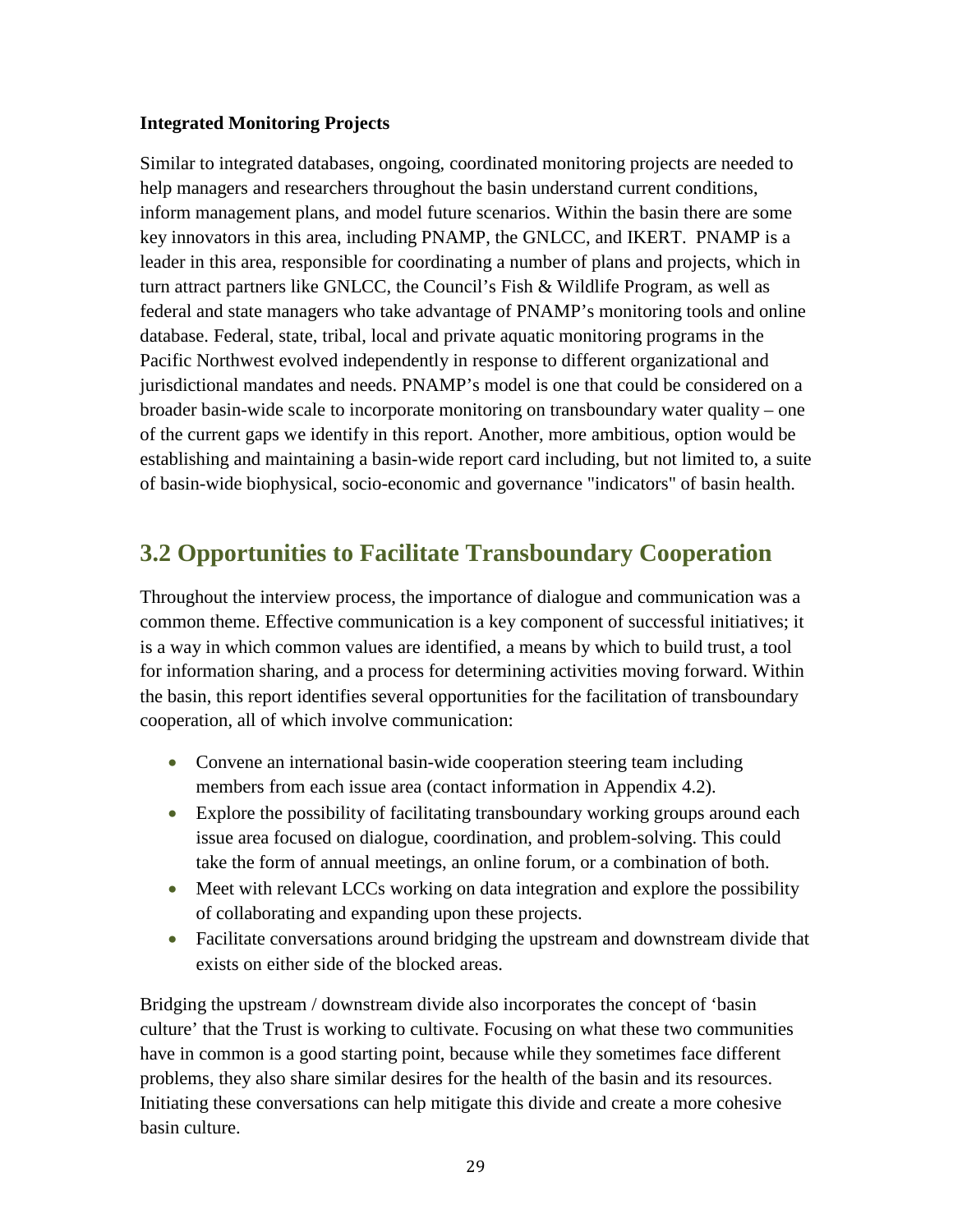# **3.3 Potential Next Steps**

A majority of the interviewees expressed the desire to increase their cooperation on basin-wide transboundary issues. Those who declined participating at this time did so because, while they personally understand the benefit of such cooperation, their current organizational mandate does not allow them to engage internationally. As a basin unit, we recognize it is no longer feasible to address issues like climate change, toxic pollution remediation or invasive species management in isolation alone. All of these issues are profoundly interconnected, with the mighty Columbia River at the center. The Columbia River has provided nourishment for the communities surrounding it since time immemorial and the relationship between communities and the river is one of reciprocity. Communities depend on the river for food, energy, transportation, recreation, and spiritual sustenance. In return, the river depends on communities to care for it and use its resources in a sustainable manner. There is no question that our current river management system has provided immense benefit to millions of people; however, these benefits have come at great cost to the river, its inhabitants, and the larger ecosystem. We have taken great strides in addressing these costs, but there is more work to be done.

Sustainably conserving and managing the international Columbia River must be a collaborative effort throughout the entire basin. Increasingly, we see innovative and proactive resource management efforts within the basin, but at this time the work appears to remain disjointed. Whatever the exact format or composition of future cross-border collaboration in the region, what is clear is the need for strong leadership and facilitation. This report has identified several existing initiatives that could be expanded upon, as well as opportunities to make connections where few currently exist.

Participants at the October 2014 International Columbia River conference challenged the Trust and the Council to bring together individuals and organizations from across the international border. They did so because they recognized the truly unique position and resources that the Council and Trust wield in the international Columbia basin. No other organizations in the region possess the same ability to mobilize individuals and entities to come together and address the issues in such a cohesive manner. We hope this report will assist in providing a clearer picture of what cross-border collaboration already exists within the international Columbia River basin, where innovation could be replicated and expanded, and where improvements could be made to benefit the basin as a whole.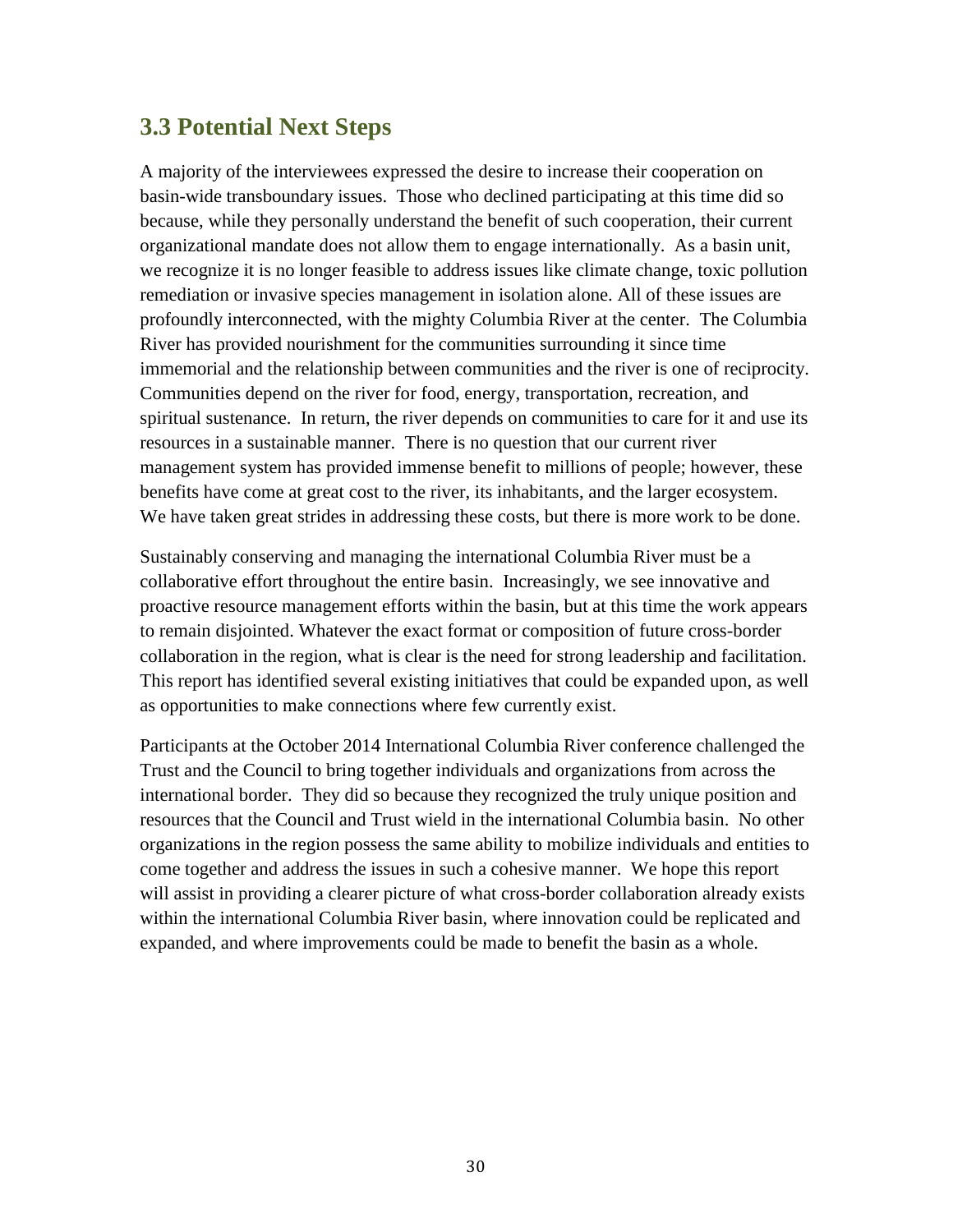# APPENDIX 4.1: EXISTING TRANSBOUNDARY ARRANGEMENTS, BY PRIMARY ISSUE AREAS AND PARTICIPATING ENTITIES

Note: Some arrangements / entities cover more than one issue area so they are listed multiple times in this appendix to more accurately reflect the work they do. The number listed after each initiative corresponds to the initiative's summary profile in *Appendix 4.2: Existing Transboundary Arrangements, By Scale*. Entities whose member(s) participated in this report are highlighted in **bold**.

# **Ecosystem Function**

- North American Agreement on Environmental Cooperation (NAAEC) (under the auspices of NAFTA) (#3)
- **Environment Canada (EC) – Environmental Protection Agency (EPA) Statement of Cooperation on the Georgia Basin and Puget Sound Ecosystem (2000)** (#4)
- **CANUWEST – Canada-U.S. Joint Inland Pollution Contingency Plan** (#5)
- North American Wetlands Conservation Act (#9)
	- o North American Wetlands Conservation Council
	- o Migratory Bird Commission
- North American Waterfowl Management Plan (#8)
	- o Pacific Coast Joint Venture
	- o Canadian Intermountain Joint Venture
- Georgia Basin / Puget Sound / International Airshed Strategy (#10)
- Salish Sea Ecosystem Conference (Puget Sound Georgia Basin Ecosystem Research Conference) (#11)
- **British Columbia – Washington State Environmental Cooperation Agreement (1992)** (#12)
	- o **Memorandum of Understanding on Environmental Cooperation**
	- o British Columbia Washington Environmental Cooperation Council (ECC)
	- o Memorandum of Understanding on Environmental Assessments and Reviews
	- o Memorandum of Understanding on Referral of Water Rights Applications
	- o Interagency Agreement Air Quality
	- o Interagency Memorandum of Understanding Columbia River
- British Columbia Washington State Joint Cabinet Meetings (#13)
	- o Washington State B.C. Coastal and Ocean Task Force (2007)

• **British Columbia – Montana Environmental Cooperation Arrangement (2003)** (#16)

- o **British Columbia – Montana MOU and Cooperation on Environmental Protection, Climate Action, and Energy (2010)**
- Montana Alberta St. Mary and Milk Rivers Water Management Initiative (#17)
- British Columbia Idaho Environmental Cooperation Arrangement (2003) (#18)
- Oil Spill Memorandum of Cooperation (Pacific States and British Oil Spill Task Force 2001) (#19)
- Pacific Northwest Environmental Directors (#20)
- **Pacific Northwest Economic Region (PNWER)** (#21)
- High Ross Treaty  $(#22)$ 
	- o Skagit Environmental Endowment Commission
- **Great Northern Landscape Conservation Cooperative (GNLCC)** (#24)
- **North Pacific Landscape Conservation Cooperative (NPLCC)** (#25)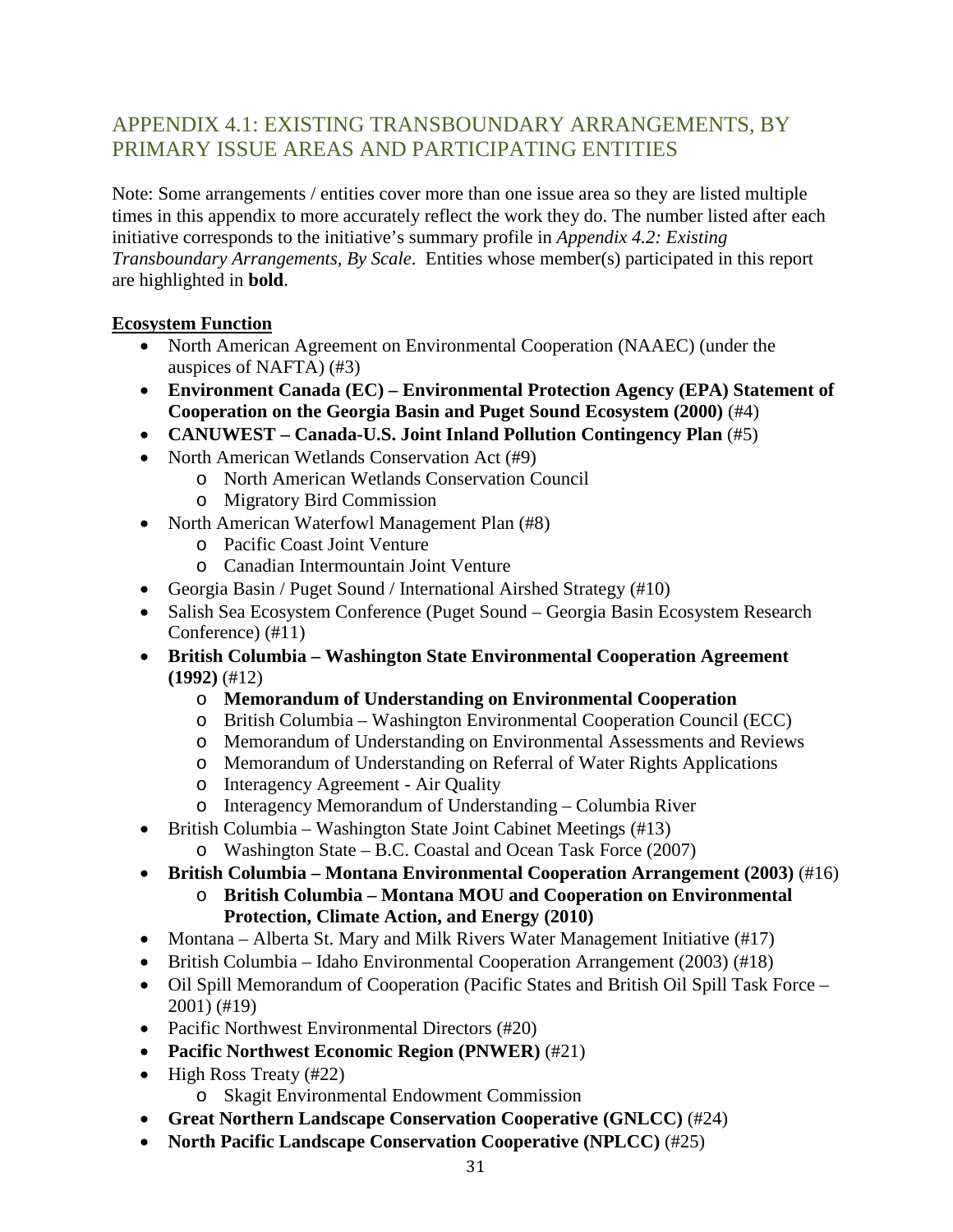- The Crown of the Continent Conservation Initiative (CCCI) (#26)
- **Crown Managers Partnership** (#27)
- **Roundtable on the Crown of the Continent** (#28)
- Northwest Straits Marine Conservation Commission (#29)
- Puget Sound Partnership (#30)
- **Lake Roosevelt Forum** (#31)
- **Upper Kootenay Ecosystem Enhancement Plan (UKEEP)** (#32)
- North Cascades Institute Grizzly Bear Restoration Plan (#36)
- **Salmo Watershed Streamkeepers Society** (#37)
- Milk River Watershed Council Canada (MRWCC)/ Milk River Watershed Alliance (MRWA) (#38)
- The Universities Consortium on Columbia River Governance (UCCRG) (#39)
- Coast Salish Gatherings (#40)
- **Upper Columbia United Tribes (UCUT)** (#41)
- Inter-governmental Policy Council Olympic Coast National Marine Sanctuary (#45)
- **International Kootenai/y Ecosystem Restoration Team (IKERT)** (#46)

### **Salmon Restoration and Fish Passage**

- Pacific Salmon Commission (#6)
- Transboundary Gas Group (Columbia River dissolved gas) (#7)
- Washington British Columbia Chapter of the American Fisheries Society (#15)
- Puget Sound Partnership (#30)
- **Pacific Northwest Aquatic Monitoring Partnership (PNAMP)** (#33)
- **The Upper Columbia White Sturgeon Recovery Initiative (UCWSRI)** (#34)
- **Upper Columbia United Tribes (UCUT)** (#41)
- **Columbia River Inter-Tribal Fish Commission (CRITFC)** (#42)
- **Canadian Columbia River Inter-Tribal Fisheries Commission (CCRIFC)** (#43)
- **Okanagan Nation Alliance (ONA) / Colville Confederated Tribes** (#44)
	- o **The Okanogan/Okanagan Basin Monitoring and Evaluation Program (OBMEP)**
	- o **Upper Columbia River Salmon Restoration**
	- o **Okanagan Sockeye Reintroduction Program**
- Inter-governmental Policy Council Olympic Coast National Marine Sanctuary (#45)

# **Climate Change**

- Commission for Environmental Cooperation (CEC) (under the auspices of NAFTA) (#3)
- British Columbia Washington State Joint Cabinet Meetings (#13)
	- o Washington State B.C. Memorandum on Pacific Coast Collaboration to protect Our Shared Climate and Ocean (2007)
	- o Washington State B.C. Memorandum of Understanding on Coastal Climate Change Adaptation (2008)
	- o Washington State B.C. Joint Action Plan on Awareness and Outreach for Coastal Impacts of Climate Change (2011)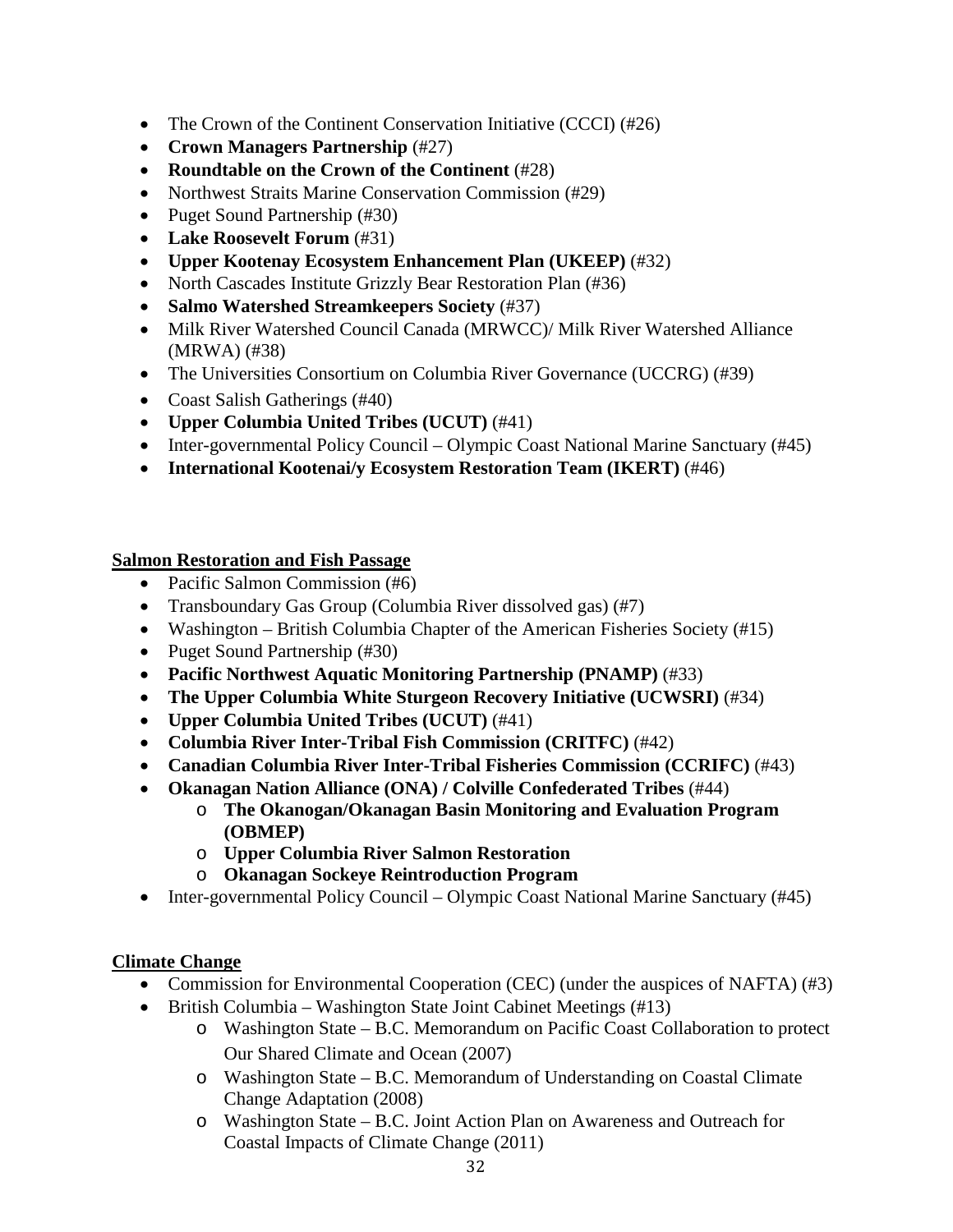- o Washington State B.C. Joint Action Plan on Carbon Neutral Government (2011)
- **Pacific Coast Collaborative** (#14)
	- o **Action Plan on Climate and Energy**
- **British Columbia – Montana Environmental Cooperation Arrangement (2003)** (#16)
	- o **British Columbia – Montana MOU and Cooperation on Environmental Protection, Climate Action, and Energy (2010)**

# **Energy**

- International Osoyoos Lake Board of Control (under the auspices of the IJC) (#1)
- Columbia River Treaty (#2)
	- o Libby Coordination Agreement
- **Pacific Coast Collaborative** (#14)
	- o **Action Plan on Climate & Energy (2013)**
- **British Columbia – Montana Environmental Cooperation Arrangement (2003)** (#16)
	- o **British Columbia – Montana MOU and Cooperation on Environmental Protection, Climate Action, and Energy (2010)**
- **Pacific Northwest Economic Region (PNWER)** (#21)
- High Ross Treaty (#22)
	- o Skagit Environmental Endowment Commission

# **Transboundary River Governance**

- International Joint Commission (#1)
- Columbia River Treaty (#2)
	- o Libby Coordination Agreement
- Montana Alberta St. Mary and Milk Rivers Water Management Initiative (#17)
- **Pacific Northwest Economic Region (PNWER)** (#21)
- High Ross Treaty (#22)
	- o Skagit Environmental Endowment Commission

# **Invasive Species**

- **Pacific Northwest Economic Region (PNWER)** (#21)
- Columbia Basin Rapid Response Plan (#23)  $\circ$  The 100<sup>th</sup> Meridian Initiative
- **Crown Managers Partnership** (#27)
- **Central Kootenay Invasive Species Society (CKISS)** (#35)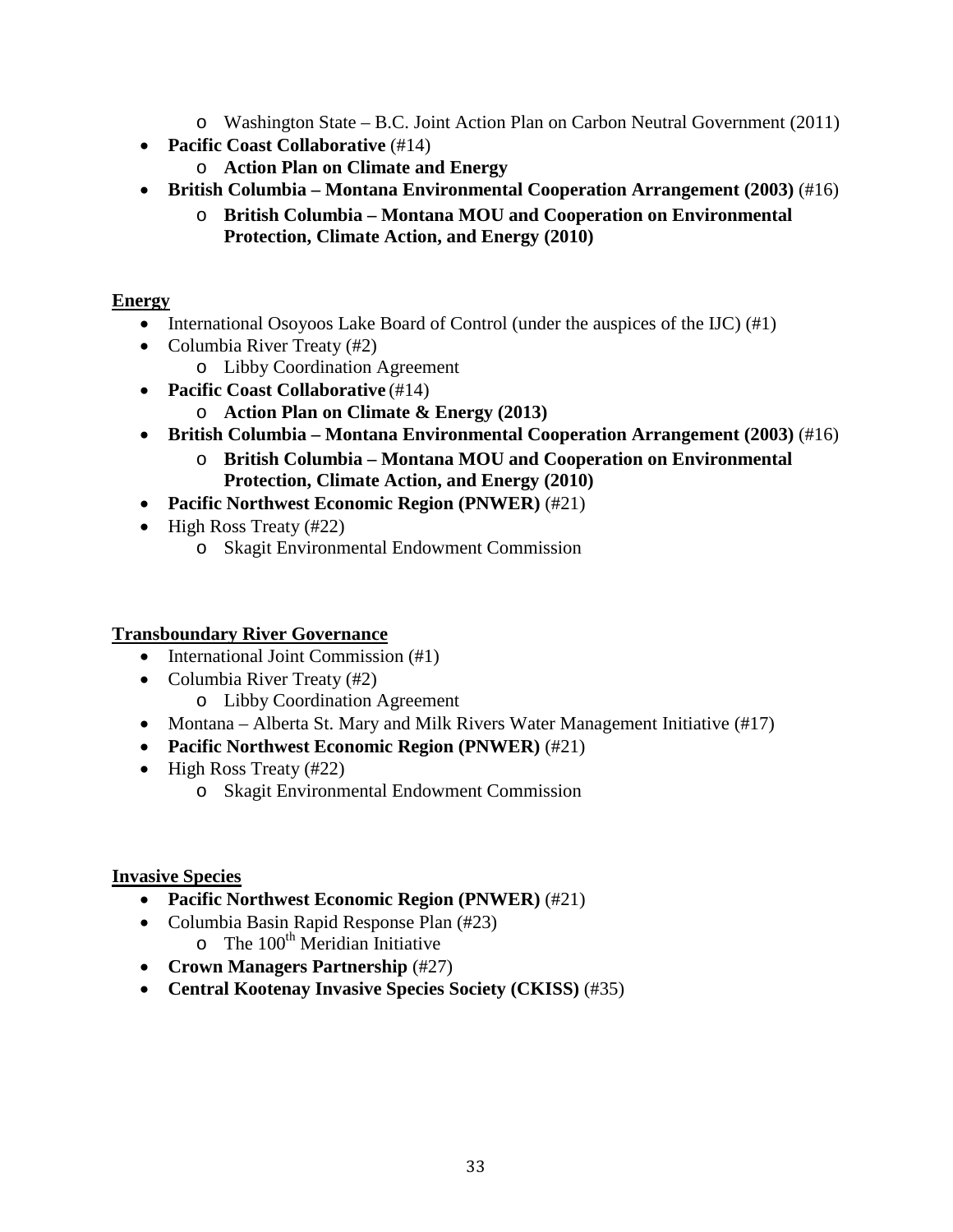# APPENDIX 4.2: EXISTING TRANSBOUNDARY ARRANGEMENTS, BY SCALE (International, Provincial and State, Regional, First Nations & Tribes)

# **INTERNATIONAL**

### **1. International Joint Commission (IJC)**

- i. International Columbia River Board of Control
- ii. International Osoyoos Lake Board of Control
- iii. Canada U.S. Hydrographic Data Harmonization Task Force

### **Keywords:** *Transboundary River Governance, international data harmonization*

Summary: The International Joint Commission is an independent bi-national organization established by the United States and Canada under the Boundary Waters Treaty of 1909. The purpose of the Commission is to help prevent and resolve disputes about the use and quality of boundary waters and to advise Canada and the United States on questions about water resources. The Commission investigates issues only when requested to do so by both nations. Its recommendations are not binding.

The Commission has responsibilities related to the following treaties and agreements: Boundary Waters Treaty of 1909; Great Lakes Water Quality Agreement of 1978, amended 1987; and the Air Quality Agreement (1991). Separate boards are responsible for particular boundary waters issues including the International Columbia River Board of Control and the International Osoyoos Lake Board of Control. Ecology operates Zosel Dam on Lake Osoyoos (straddling the BC border and Oroville, Wash.) to achieve levels mandated by the International Joint Commission in 1982.

Since 2008, the IJC has also sponsored a task force dedicated to integrating and harmonization hydrologic data on all of the transboundary rivers, lakes, and streams that form the border between the United States and Canada. The task force is made up of representatives from Environment Canada, Agriculture and Agri-Food Canada, U.S. Geological Survey, Natural Resources Canada and the U.S. Environmental Protection Agency. The integrated data uses GIS software (ESRI), is publicly available online and is designed to be used by the IJC and other water resource managers working in these transboundary watersheds. The harmonization task force's work is ongoing.

More information: [http://www.columbiarivergovernance.org/A\\_Shared\\_Responsibility\\_2015\\_FINAL.pdf](http://www.columbiarivergovernance.org/A_Shared_Responsibility_2015_FINAL.pdf) http://ijc.org/en\_/iolbc/home http://nhd.usgs.gov/Canada-US\_Hydro\_Harmonization.pdf

### Contact Information:

International Columbia River and Osoyoos Lake Board of Control: Cindi Barton, Chair, United States Section

Phone: 253-552-1602, email: [cbarton@usgs.gov](mailto:cbarton@usgs.gov)

Bruno Tassone, Chair, Canadian Section Phone: 604-664-4052, email: btttassone@gmail.com

Hydrographic data harmonization: Michael Laitta: *[laittam@washington.ijc.org](mailto:laittam@washington.ijc.org)*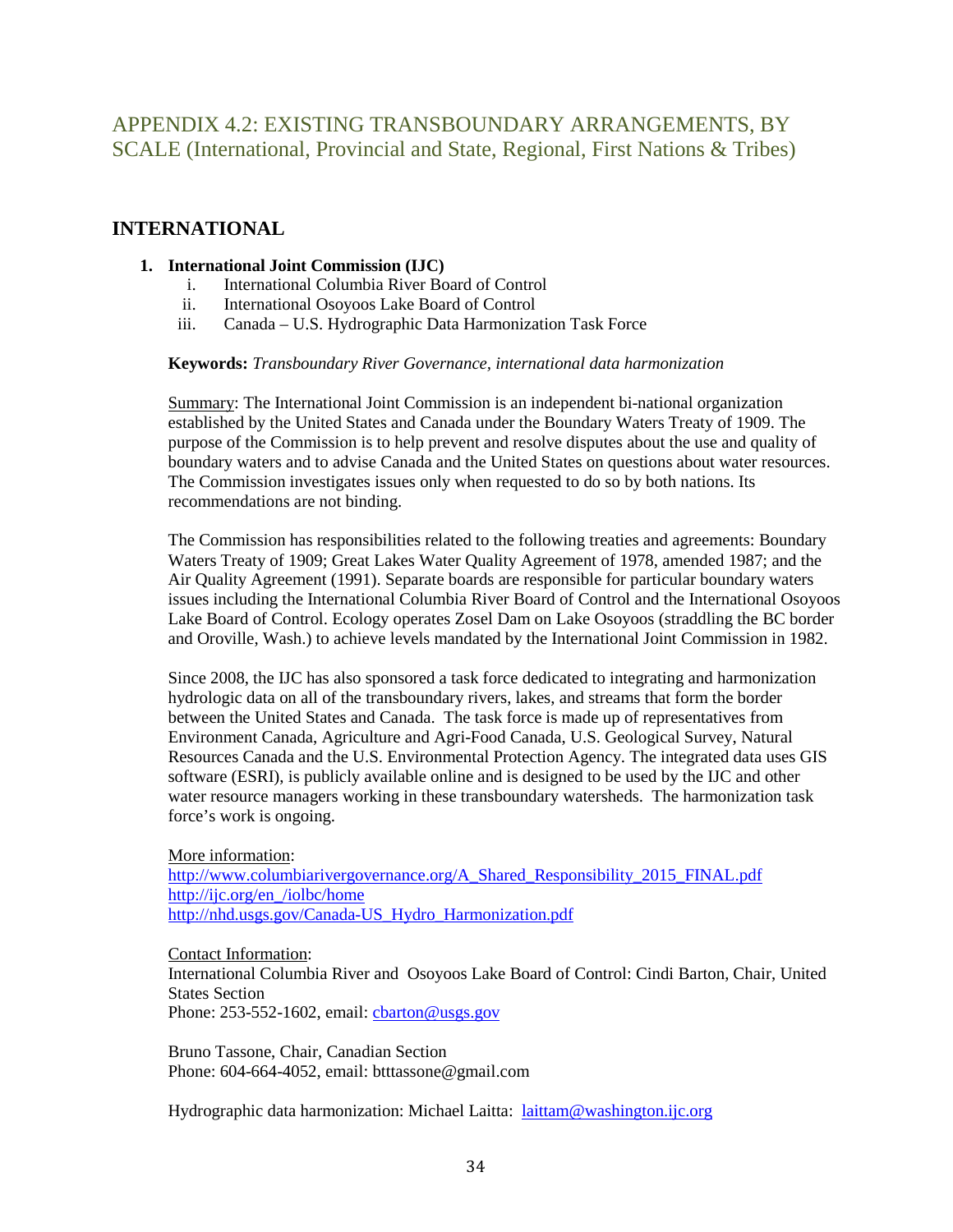#### **2. Columbia River Treaty**

**i.** Libby Coordination Agreement

#### **Keywords:** *Energy, Transboundary River Governance*

Summary: The Columbia River Treaty (1961) is an agreement between Canada and the United States on the development and operation of dams in the upper Columbia Basin for power and flood control benefits in both countries. The Canadian and U.S. Entities defined by the CRT, and appointed by the national governments, manage the operation and implementation of the treaty requirements. The Canadian Entity is the B.C. Hydro and Power Authority, and the U.S. Entity is the Administrator of the Bonneville Power Administration and the Northwestern Division Engineer for the U.S. Army Corps of Engineers. The CRT also established a Permanent Engineering Board that reports to the governments annually on CRT results, any deviations from the operating plans, and assists the Entities in resolving any disputes.

In 2024 the 60 years of purchased flood control space in Canadian CRT projects expires. Instead of a coordinated and managed plan to regulate both Canadian and U.S. projects for flood control, the CRT calls for a shift to a Canadian operation under which the United States can call upon Canada for flood control assistance. The United States can request this "called-upon" assistance as needed but only to the extent necessary to meet forecast flood control needs in the United States that cannot adequately be met by U.S. projects. When called-upon is requested, the United States will then have to pay Canada for its operational costs and any economic losses resulting from the called-upon flood control operation.

The CRT has no specified end date; it allows either Canada or the United States the option to terminate most of the provisions of the CRT on or after September 16th, 2024, with a minimum of 10 years advance written notice. 2024 is the first year a notice of termination would take effect assuming notice is given by 2014. Unless the CRT is terminated or the federal governments elect to modify the CRT, its provisions continue indefinitely, except for the changes in flood control described above. The U.S. Army Corps of Engineers and the Bonneville Power Administration are conducting a multi-year effort called the 2014/2024 Columbia River Treaty Review.

#### More information:

[http://www.columbiarivergovernance.org/A\\_Shared\\_Responsibility\\_2015\\_FINAL.pdf](http://www.columbiarivergovernance.org/A_Shared_Responsibility_2015_FINAL.pdf) [http://www.crt2014-2024review.gov](http://www.crt2014-2024review.gov/) <http://blog.gov.bc.ca/columbiarivertreaty/>

Contact Information: Michael Coffey, U.S. Army Corps of Engineers Northwestern Division Phone: 503-808-3722, email: [Michael.A.Coffey@usace.army.mil](mailto:Michael.A.Coffey@usace.army.mil) Mike Hansen, Bonneville Power Administration Phone: 503-230-4328, email: [mshansen@bpa.gov](mailto:mshansen@bpa.gov)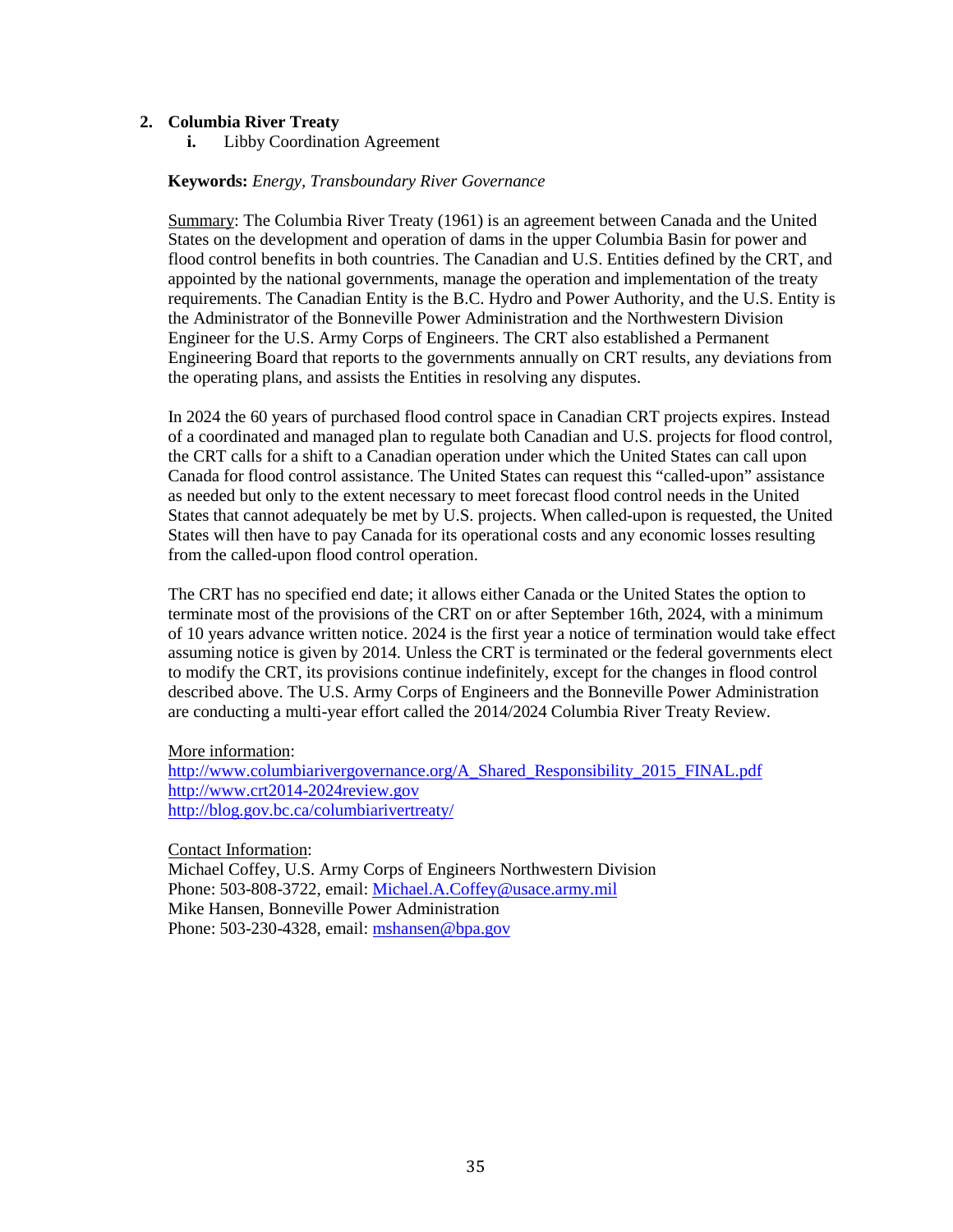#### **3. North American Free Trade Agreement (NAFTA)**

- i. North American Agreement on Environmental Cooperation (NAAEC)
- ii. Commission for Environmental Cooperation (CEC)

#### **Keywords:** *Ecosystem Function, Climate Change*

Summary: The North American Free Trade Agreement (NAFTA) is a 1994 agreement signed by the governments of Canada, Mexico, and the United States, creating a trilateral trade bloc in North America. As a side-treaty of NAFTA, the North American Agreement on Environmental Cooperation (NAAEC) was created. NAAEC is an environmental agreement between the U.S., Canada, and Mexico to accompany the linearization of trade and economic growth with environmental protection in North America. With the creation of the NAAEC, the Commission for Environmental Cooperation (CEC) was established.

The CEC is an intergovernmental organization comprised of a Council overseeing the implementation of the NAAEC, a Secretariat, and a Joint Public Advisory Committee. The CEC's mission is to foster conservation, protection and enhancement of the North American environment in the context of increasing economic, trade, and social links among Canada, Mexico, and the United States. CEC strategic plans focus on Healthy Communities and Ecosystems, Climate Change-Low-Carbon Economy, and Greening the North American Economy with activities related to enforcement, environmental information, sustainability and pollutants and health.

More information:

[http://www.cec.org/Page.asp?PageID=1226&SiteNodeID=310&BL\\_ExpandID=878](http://www.cec.org/Page.asp?PageID=1226&SiteNodeID=310&BL_ExpandID=878)

#### **4. Environment Canada (EC) – Environmental Protection Agency (EPA) Statement of Cooperation on the Georgia Basin and Puget Sound Ecosystem (2000)**

#### **Keywords:** *Ecosystem Function*

Summary: The EC and EPA Statement of Cooperation is a framework to promote sustainability in the Salish Sea region. It promotes Canada-U.S. collaboration in addressing the transboundary and global environmental challenges confronting the ecosystem. It confirms the commitment by the two federal levels of government to transboundary collaboration for the health of the Georgia Basin – Puget Sound ecosystem; recognizes the special role and interests of Coast Salish Nations and Tribes; and commits EC and the EPA to develop annual action plans and report to the public on progress.

The Statement of Cooperation Working Group is co-chaired by EC Pacific and Yukon and EPA Region 10 with representation from the Coast Salish Gathering Coordinators, the British Columbia Ministry of the Environment, Washington State Department of Ecology and the Puget Sound Partnership to facilitate a multilateral discussion.

More information: [http://www.columbiarivergovernance.org/A\\_Shared\\_Responsibility\\_2015\\_FINAL.pdf](http://www.columbiarivergovernance.org/A_Shared_Responsibility_2015_FINAL.pdf)

Contact Information: Angela Bonifaci, Puget Sound Federal Caucus Interim Chair Phone: 206-553-0332, email: [bonifaci.angela@epa.gov](mailto:bonifaci.angela@epa.gov)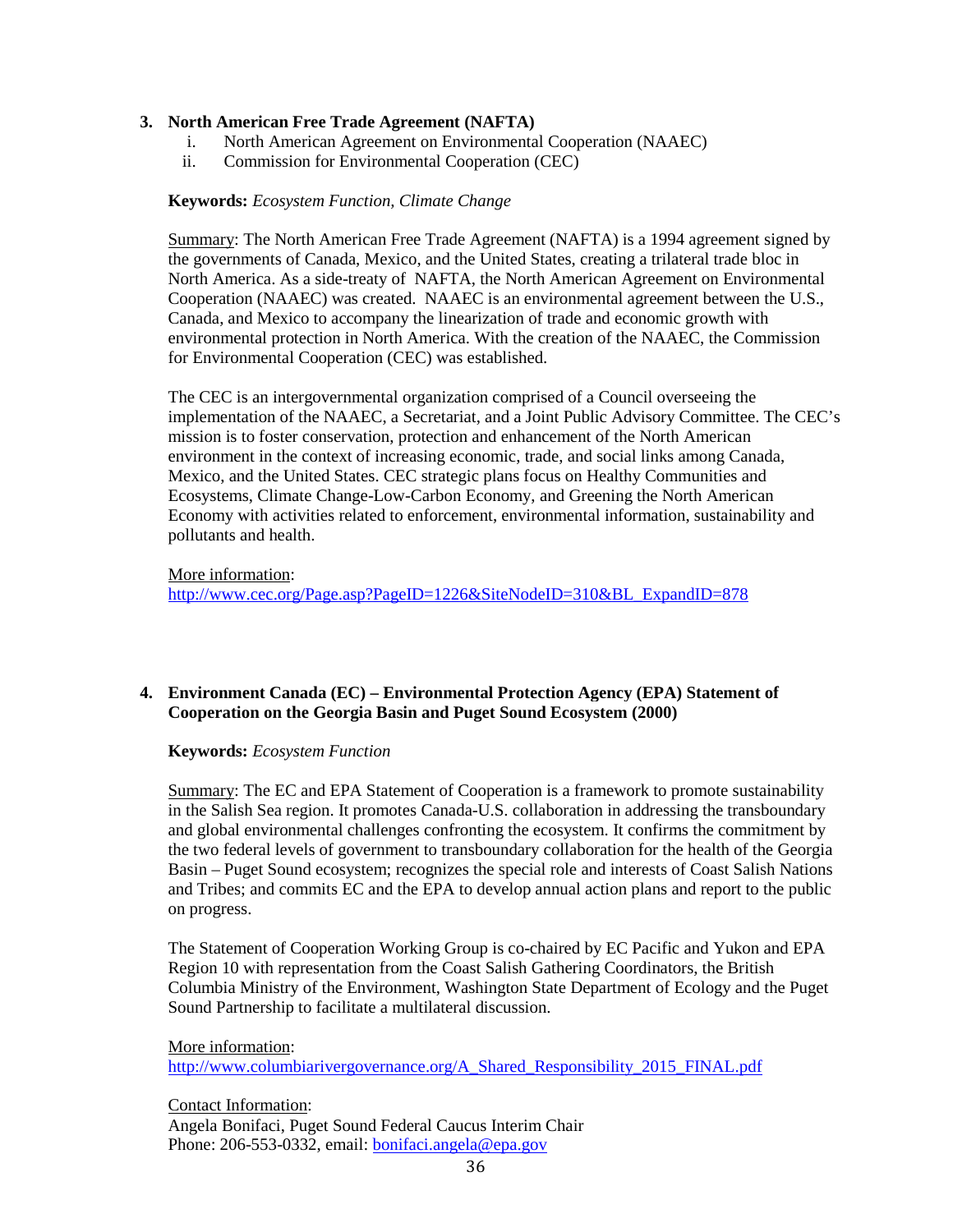#### **5. CANUWEST – Canada-U.S. Joint Inland Pollution Contingency Plan**

#### **Keywords:** *Ecosystem Functions*

Summary: The Canada-United States Joint Inland Pollution Contingency Plan provides for cooperative preparedness, reporting, and response measures between Canada and the U.S. when an oil release or hazardous substances emergency occurs along the shared inland boundaries. The "Annex I – CANUSWEST" (1998) is a cross-border plan for response to Oil and Hazardous Material Spills along the inland borders between British Columbia, Canada and the United States. The EPA Office of Emergency Management (OEM) administers programs jointly with Canada to prepare for and prevent environmental emergencies along the northern border of the United States. OEM's Director serves as the EPA chair of the U.S. National Response Team, and OEM's Deputy Director serves as the U.S. Co-chair for the International Joint Advisory Team. The EPA Regions head their geographically corresponding U.S. Regional Response Teams. The agency provides On-Scene Coordinators (OSCs), scientific support coordinators for inland spills, and Remedial Project Managers for hazardous waste remedial actions under Superfund. EPA funds the Environmental Response Team (ERT), which is dispatched at the OSC's request to any response episode exceeding available regional resources. The ERT can provide support for site assessments, health and safety issues, action plan development, and contamination monitoring. Legal expertise is also available from EPA to interpret environmental statutes.

More information: [http://www2.epa.gov/emergency-response/us-canada-joint-inland-pollution](http://www2.epa.gov/emergency-response/us-canada-joint-inland-pollution-contingency-plan)[contingency-plan](http://www2.epa.gov/emergency-response/us-canada-joint-inland-pollution-contingency-plan) http://www2.epa.gov/sites/production/files/2014-08/documents/us can jcp\_eng.pdf

Contact Information:

Julie DalSoglio, Director, U.S. EPA Region 8, Montana Office Phone: 406-457-5025, Email: [DalSoglio.Julie@epa.gov](mailto:DalSoglio.Julie@epa.gov)

#### **6. Pacific Salmon Commission**

#### **Keywords:** *Salmon Restoration and Fish Passage*

Summary: Formed in 1985 to implement the newly-signed Pacific Salmon Treaty, the Commission is a sixteen-person body consisting of 4 Commissioners and 4 alternates from the U.S. and Canada and aims to represent all interested parties including commercial fishermen, recreational fishermen, as well as state, local, federal and tribal governments in setting long-term salmon management goals. The Commission itself does not regulate the salmon fisheries but provides regulatory advice and recommendations to the two countries. It has responsibility for all salmon originating in the waters of one country that are subject to interception by the other, affect management of the other country's salmon or affect biologically the stocks of the other country. In addition, the Pacific Salmon Commission is charged with taking into account the conservation of steelhead trout while fulfilling its other functions. The Committee has two major functions: to conserve Pacific Salmon in order to achieve optimum production, and to divide the harvests so that each country reaps the benefits of its investment in salmon management. In effect, this Commission gives both countries a forum through which to resolve their difficult salmon management problems.

In June of 1999, the United States and Canada reached a comprehensive new agreement (the "1999 Agreement") under the 1985 Pacific Salmon Treaty. Among other provisions, the 1999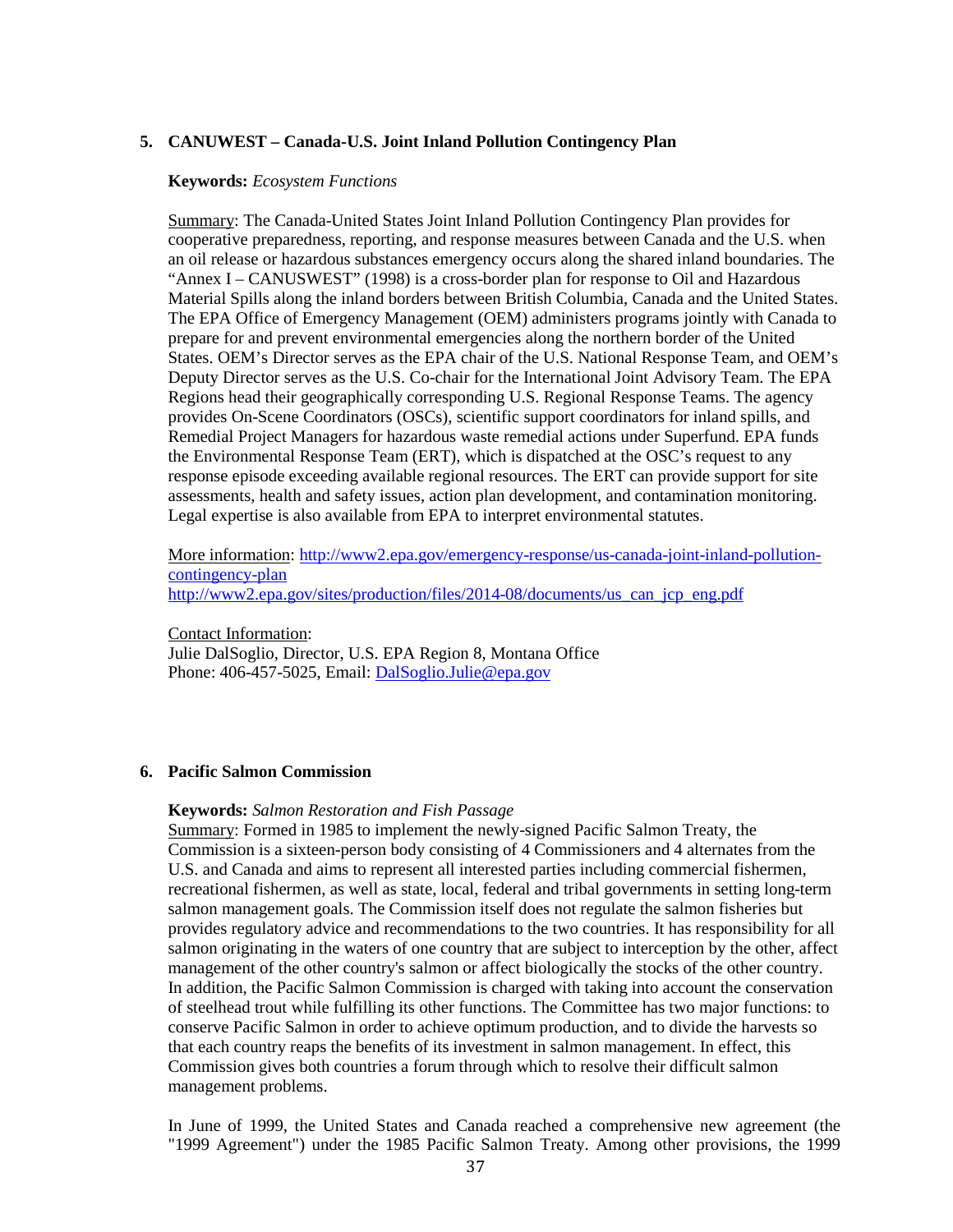Agreement established two bilateral Restoration and Enhancement funds: the Northern Boundary and Transboundary Rivers Restoration and Enhancement Fund (Northern Fund) and the Southern Boundary Restoration and Enhancement Fund (Southern Fund). The purpose of the two funds is to support activities in both countries that develop improved information for resource management, rehabilitate and restore marine and freshwater habitat, and enhance wild stock production through low technology techniques.

More information: [http://www.psc.org](http://www.psc.org/)

Contact Information: Vancouver, B.C. Commission office: 604- 684-8081

#### **7. Transboundary Gas Group (Columbia River dissolved gas)**

#### **Keywords:** *Salmon Restoration and Fish Passage*

Summary: The Transboundary Gas Group (TGG) was organized in 1998 to help coordinate ongoing investigations and dissolved gas management efforts in the transboundary region of the Columbia River Basin. The TGG is a forum of dam operators, government scientists and resource managers from the Columbia Basin in the U.S. and Canada. It is made up of a steering committee and four technical working groups: Biological Effects and Research, Monitoring and Information Sharing, Modeling (Compute Simulations), and Operational and Structural Gas Abatement. The group meets semi-annually to discuss total dissolved gas reduction strategies and problems in the Columbia River and its major tributaries and reports to involved agencies and the BC/WA Environmental Cooperation Council (see #13).

High levels of total dissolved gas (TDG) are often produced below dams when spillway water plunges to depth; TDG is when the partial pressures of atmospheric gases in solution exceed their respective partial pressures in the atmosphere. Supersaturated levels of dissolved gas can cause gas bubble disease in aquatic biota. The Transboundary Gas Group's long term goal is reduce system wide TDG to levels safe for all aquatic life in the most cost-effective manner possible.

More information: [http://www.nwd](http://www.nwd-wc.usace.army.mil/tmt/wqnew/tgg/2004_meeting/BC_WA_ECCPresentationFeb04.pdf)[wc.usace.army.mil/tmt/wqnew/tgg/2004\\_meeting/BC\\_WA\\_ECCPresentationFeb04.pdf](http://www.nwd-wc.usace.army.mil/tmt/wqnew/tgg/2004_meeting/BC_WA_ECCPresentationFeb04.pdf)

#### **8. North American Waterfowl Management Plan** (NAWMP) (under the auspices of the Migratory Birds Convention)

- i. Pacific Coast Joint Venture
- ii. Canadian Intermountain Joint Venture

#### **Keywords:** *Ecosystem Function*

Summary: Recognizing the importance of waterfowl and wetlands to North Americans and the need for international cooperation to help in the recovery of a shared resource, the North American Waterfowl Management Plan (NAWMP) was signed in 1986 by the Canadian Minister of the Environment and the U.S. Secretary of the Interior. In it included a strategy developed by the United States and Canadian governments to restore waterfowl populations through habitat protection, restoration, and enhancement. The management plan has been updated three times,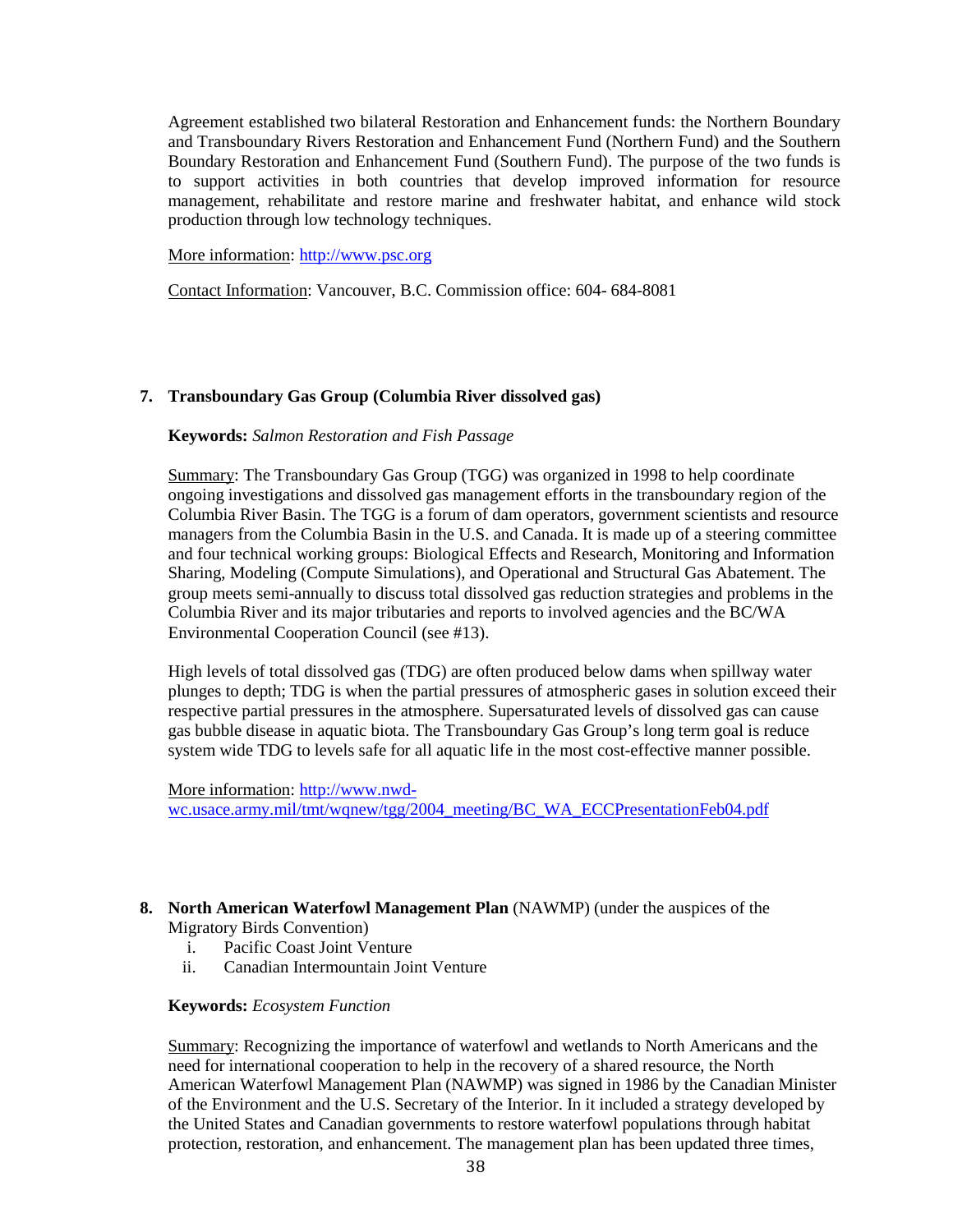once in 1994 where Mexico became a signatory to the Plan, 1998 and again in 2004. The NWAMP is international in scope but regional in terms of implementation; partnering up with federal, state, provincial, tribal, and local governments, businesses, conservation organizations, and individual citizens on conservation projects. Leadership and oversight for the Plan's activities are provided by a Committee with delegates from Canada, the U.S., and Mexico. In turn the Committee receives technical advice from a Science Support Team.

As part of this overall management plan, there are two regional initiatives that fall within the purview of this report: the Pacific Coast Joint Venture and the Canadian Intermountain Joint Venture. These joint ventures coordinate wetland management and protection efforts within their geographic territory. To date they have helped conserve thousands of square kilometers of wetland territory on both sides of the border that are critical to migratory birds.

More information:<http://www.fws.gov/birdhabitat/NAWMP/index.shtm>

Contact Information:

Pacific Coast Joint Venture: Holly Michael, Western Association of Fish and Wildlife Agencies Email: [holly.b.michael@state.or.us](mailto:holly.b.michael@state.or.us)

Barry Smith, Canadian Wildlife Service of Environment Canada Email: [barry.smith@ec.gc.ca](mailto:barry.smith@ec.gc.ca)

### **9. North American Wetlands Conservation Act**

- i. North American Wetlands Conservation Council
- ii. Migratory Bird Commission

#### **Keywords:** *Ecosystem Function*

Summary: The North American Wetlands Conservation Act (NAWCA) of 1989 provides matching grants to organizations and individuals who have developed partnerships to carry out wetlands conservation projects for the benefit of wetlands-associated migratory birds and other wildlife in the United States, Canada, and Mexico. NAWCA supports activities under the North American Waterfowl Management Plan (see #8), an international agreement that provides a strategy for the long-term protection of wetlands and associated uplands habitats needed by waterfowl and other migratory birds in North America. It does this through a Standard and a Small Grants Program. Both are competitive grants programs that support projects involving long-term protection, restoration, and enhancement of wetlands and associated upland habitats; they require that grant requests be matched by partner contributions at no less than a 1-to-1 ratio. The difference is the Standard Grants Program supports projects in all three countries and the Small Grants Program operates only the U.S. with grant requests not exceeding \$75,000.

NAWCA's Grants Program is facilitated through the U.S. Fish and Wildlife Service's Division of Bird Habitat Conservation (Division). The North American Wetlands Conservation Council is a nine-member council established by the NAWCA that reviews the grant proposals and makes recommendations to the Migratory Bird Commission regarding which projects should be funded. The Commission has the final authority to give final funding approval to projects.

More information: <http://www.fws.gov/birdhabitat/Grants/NAWCA/index.shtm>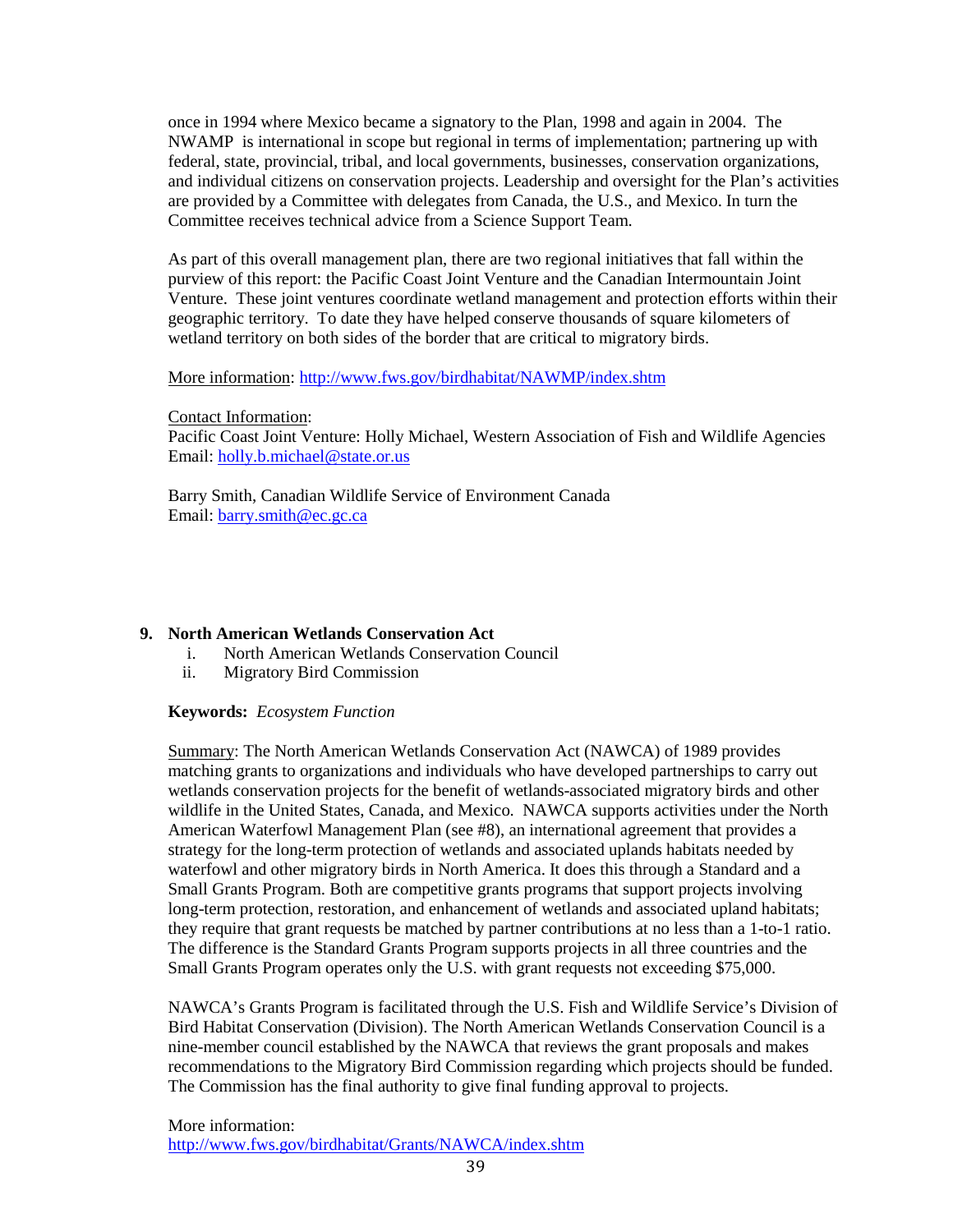Contact Information: Division of Bird Habitat Conservation Phone: 703-358-1784 Email: [dbhc@fws.gov](mailto:dbhc@fws.gov)

#### **10. Georgia Basin / Puget Sound / International Airshed Strategy**

#### **Keywords:** *Ecosystem Function*

Summary: In August of 2002, a Statement of Intent was signed by the Regional Director General of EC Pacific and Yukon and the EPA Region 10 Regional Administrator to develop the Georgia Basin-Puget Sound International Airshed Strategy to develop and implement initiatives to improve air quality in the transboundary Georgia Basin-Puget Sound region. The GBPS International Airshed Strategy was developed by a coordinating committee, under the U.S. Canada Border Air Quality Strategy, a cooperative effort to investigate barriers to reducing air pollution in transboundary air basins in North America developed under the auspices of the 1991 U.S. Canada Air Quality Agreement. The Coordinating Committee is made up of members from regional, provincial, state and federal government agencies, and First Nations and Tribes. Environment Canada Pacific and Yukon Region (PYR) and the Environmental Protection Agency (EPA) Region 10 act as co-lead agencies, coordinating joint activities by the Committee.

The purpose of the Georgia Basin Puget Sound International Airshed Strategy is to: Reduce the impacts of air pollution to human health, ecosystems, and visibility in the GBPS airshed; Prevent future deterioration and work towards continuous improvement of air quality in the GBPS region; Establish practical and effective instruments to address shared concerns regarding transboundary air pollution in the GBPS region.

#### More information:

[http://www.columbiarivergovernance.org/A\\_Shared\\_Responsibility\\_2015\\_FINAL.pdf](http://www.columbiarivergovernance.org/A_Shared_Responsibility_2015_FINAL.pdf) <http://www.ec.gc.ca/Air/default.asp?lang=En&n=D6F2B21E-1>

#### Contact Information:

Roxanne Vingarzan, Environment Canada, Pacific and Yukon Region Email: [roxanne.vingarzan@ec.gc.ca](mailto:roxanne.vingarzan@ec.gc.ca)

Robert Kotchenruther, U.S. Environmental Protection Agency, Region 10 Email: [kotchenruther.robert@epa.gov](mailto:kotchenruther.robert@epa.gov)

#### **11. Salish Sea Ecosystem Conference (Formerly Puget Sound – Georgia Basin Ecosystem Research Conference)**

#### **Keywords:** *Ecosystem Function*

Summary: The biennial Salish Sea Ecosystem Conference is the largest, most comprehensive scientific research and policy conference in the Salish Sea region. It is hosted variously by Environment Canada, EPA, Puget Sound Partnership, Ecology and the Ministry of the Environment; alternating BC and WA locations. Purpose is to highlight and connect cross-border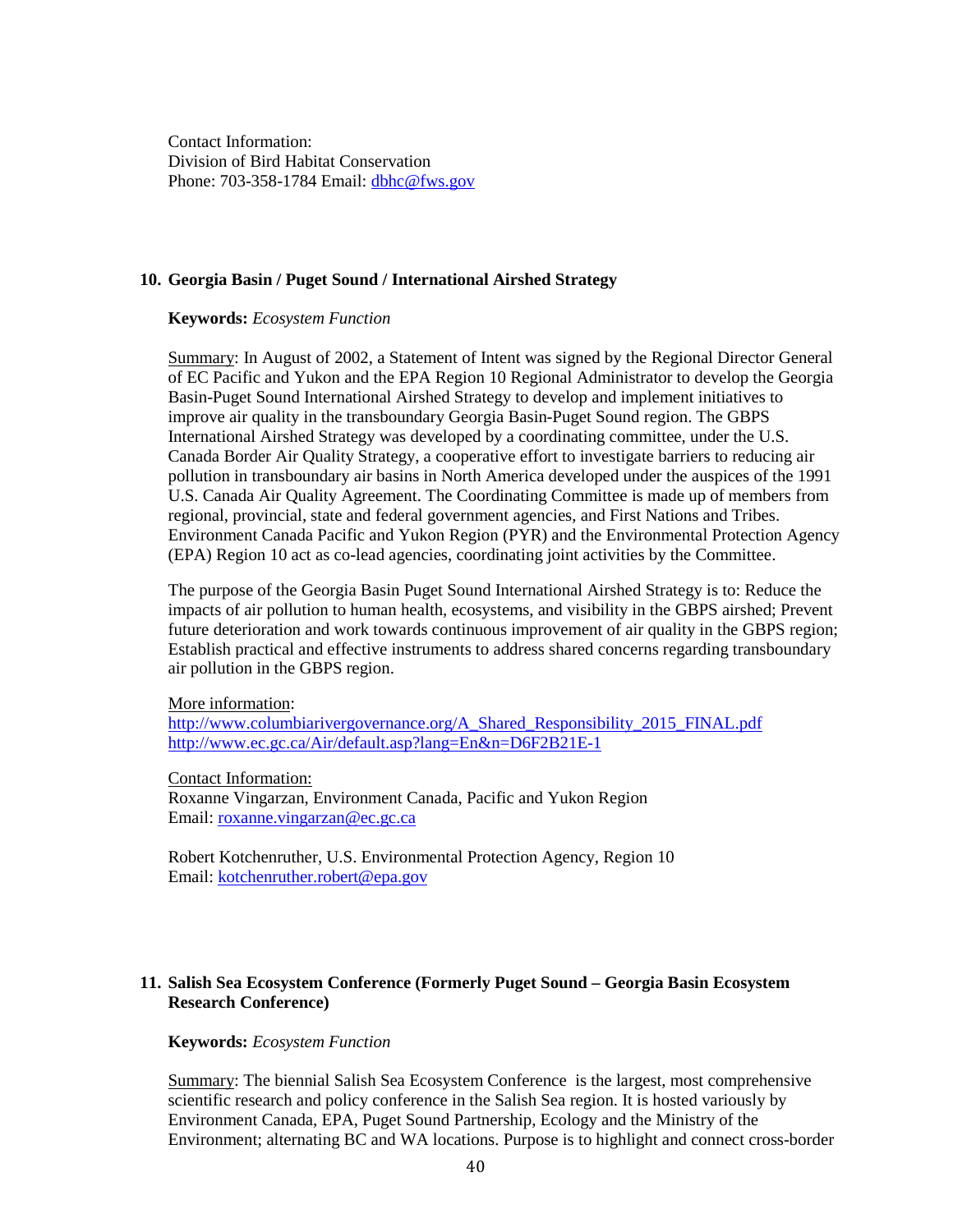scientific research and management techniques for meaningful action, exploring the science/policy interface. The conferences involve scientists, policymakers, Coast Salish Tribes and First Nations, resource managers, business leaders, elected officials, non-profit organizations, educators, students, and concerned citizens to promote informed action in the Salish Sea based on sound science.

More information:<http://www.wwu.edu/salishseaconference/index.shtml>

#### Contact information:

Debra Lekanof, Swinomish Indian Tribal Community, Executive Committee, 2016 Conference Phone: (360) 391 5296 Email: [dlekanof@swinomish.nsn.us](mailto:dlekanof@swinomish.nsn.us)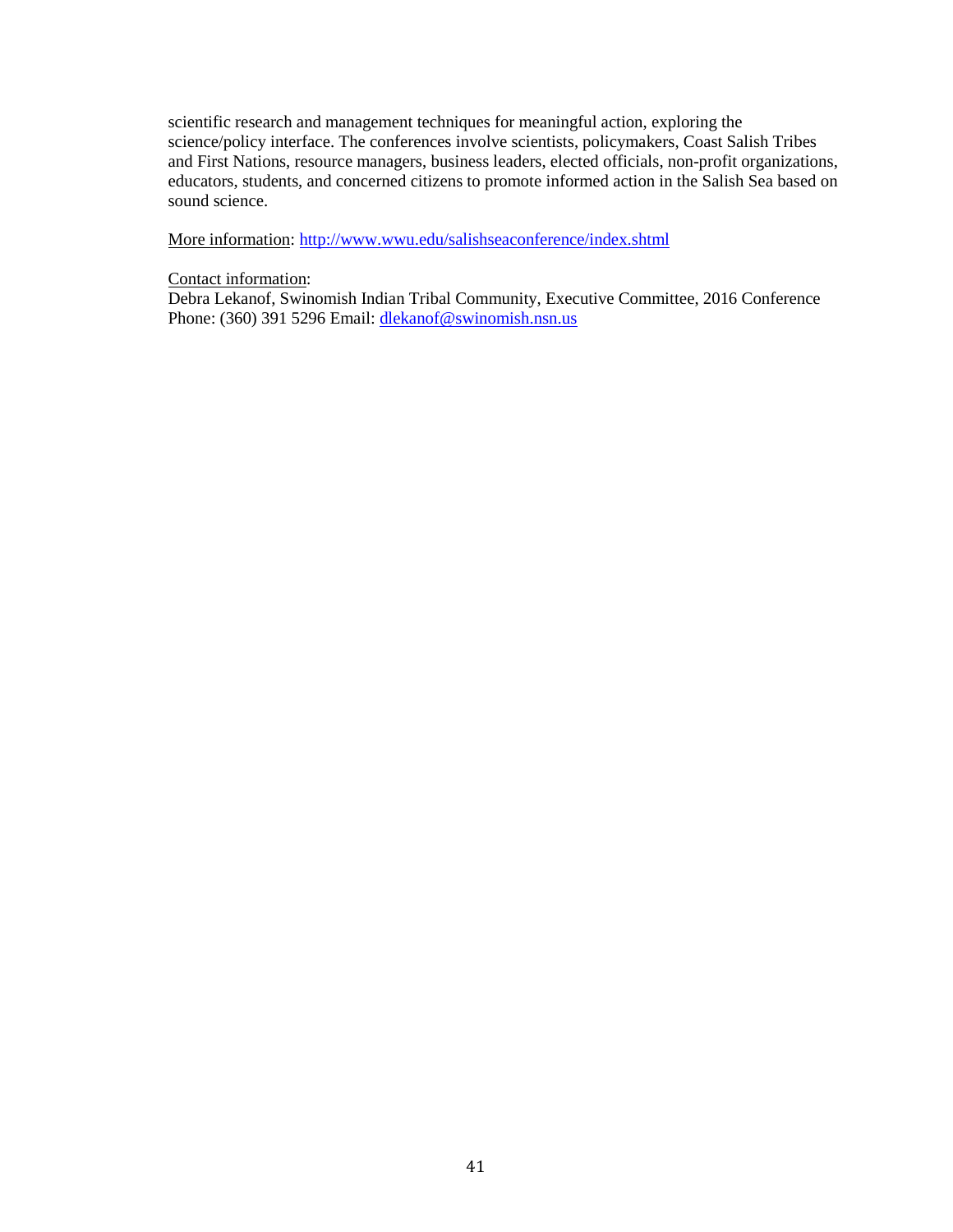# **PROVINCIAL & STATE**

#### **12. British Columbia – Washington State Environmental Cooperation Agreement**

- i. Memorandum of Understanding on Environmental Cooperation
- ii. BC WA Environmental Cooperation Council (ECC)
- iii. Memorandum of Understanding on Environmental Assessment
- iv. Memorandum of Understanding on Referral of Water Rights Applications
- v. Interagency Agreement Air Quality
- vi. Interagency Memorandum of Understanding Columbia River

#### **Keywords:** *Ecosystem Function*

Summary: Under the British Columbia – Montana Environmental Cooperation Agreement of May 7, 1992 British Columbia's Ministry of Environment and Washington's Department of Ecology entered into a Memorandum of Understanding (MOU) which established the Environmental Cooperation Council (ECC).

The ECC's purpose is to ensure coordinated action and information sharing on environmental matters of mutual concern. The ECC is co-chaired by the Director of the Dept. of Ecology and the Deputy Minister of the Ministry of the Environment. Other members include the Environmental Protection Agency (EPA), Environment Canada (EC), and the Department of Fisheries and Oceans Canada Pacific Region.

To address critical cross-border environmental issues that require joint attention by Washington State and BC, the Council establishes and directs the work of Task Forces, which facilitate information sharing, coordination and cooperation on issues of mutual interest. The ECC and its Task Forces have addressed: flooding of the Nooksack River, the Abbotsford Sumas Aquifer, air quality in the Fraser Valley/Pacific Northwest airshed, the shared waters of the Georgia Basin and Puget Sound, and air and water quality issues in the Columbia River Basin.

The ECC still exists but has been inactive in the past two years due to budget constraints, the use of other cross border forums (most notably, joint climate initiatives, Pacific Coast Collaborative, and the EC/EPA Statement of Cooperation), and the spin-off of new working groups due in part to ECC coordination (Dissolved gas groups and Salish Sea science coordination). ECC task forces continue to meet and work in subject areas.

#### More information:

[http://www.columbiarivergovernance.org/A\\_Shared\\_Responsibility\\_2015\\_FINAL.pdf](http://www.columbiarivergovernance.org/A_Shared_Responsibility_2015_FINAL.pdf) <http://www.env.gov.bc.ca/spd/ecc/>

#### Contact Information:

Tom Laurie, Sr. Advisor, Tribal and Environmental Affairs, Washington Department of Ecology Phone: 360-407-7071

#### **13. British Columbia – Washington State Joint Cabinet Meetings**

- i. Washington State B.C. Memorandum on Pacific Coast Collaboration to protect Our Shared Climate and Ocean (2007)
- ii. Washington State B.C. Coastal and Ocean Task Force (2007)
- iii. Washington State B.C. Memorandum of Understanding on Coastal Climate Change Adaptation (2008)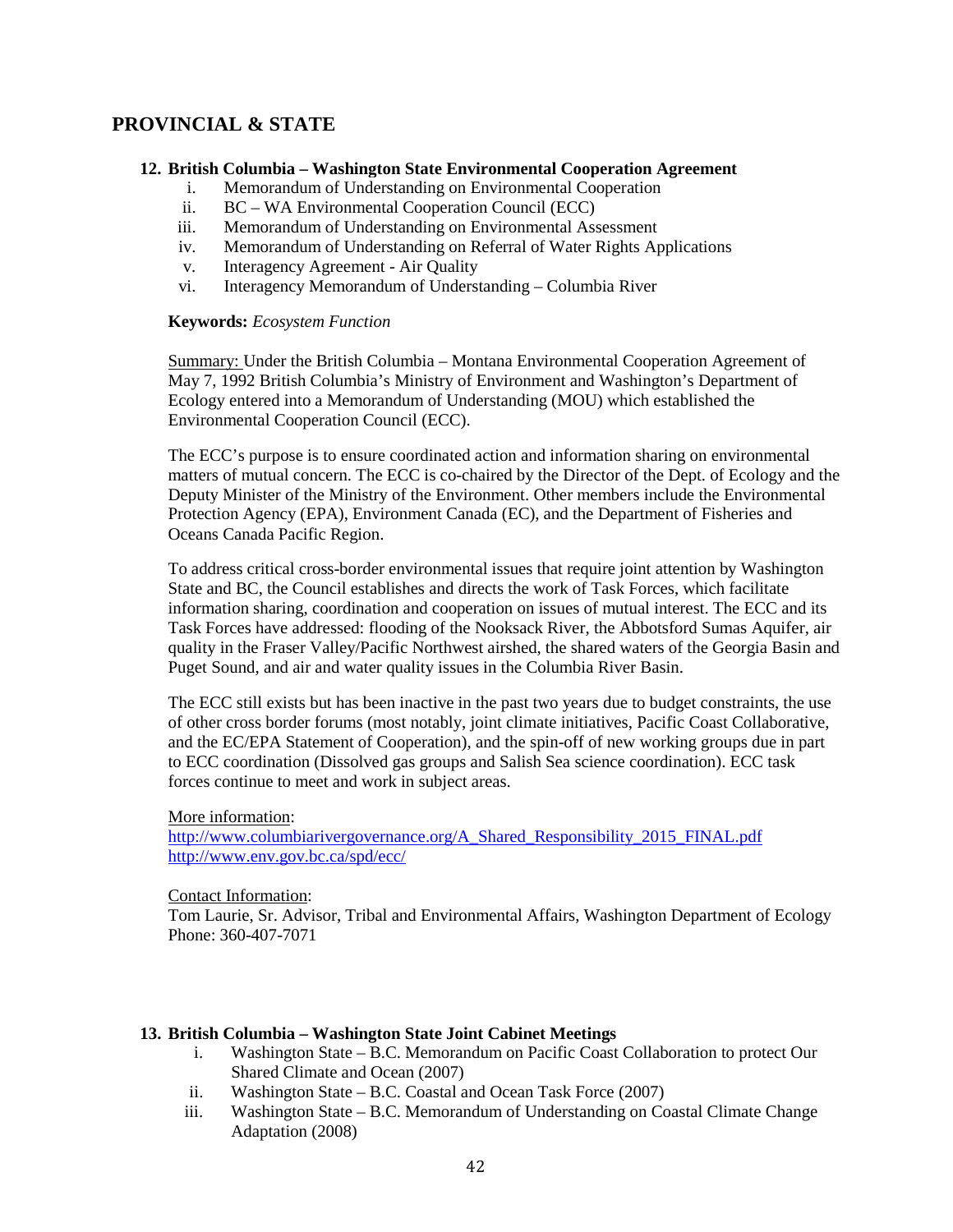- iv. Washington State B.C. Joint Action Plan on Awareness and Outreach for Coastal Impacts of Climate Change (2011)
- v. Washington State B.C. Joint Action Plan on Carbon Neutral Government (2011)

#### **Keywords:** Ecosystem Function, *Climate Change*

Summary: Beginning in 2005, Governor Gregoire and Premier Gordon Campbell hosted joint cabinet meetings on a range of cross border trade, economic development, transportation, health, emergency services and environmental issues resulting in over 25 agreements as of 2010. With Campbell's resignation (Nov. 2010), it is not known if his successor will continue these meetings.

The WA/BC Coastal & Ocean Task Force was established in June 2007 through the MOU between Washington and British Columbia on Pacific Coast Collaboration to protect Our Shared Climate and Ocean (a precursor to the Pacific Coast Collaborative – see #15), signed by Governor Gregoire and Premier Campbell. Its mandate is to provide a mechanism to enhance collaboration between the State of Washington and the Province of British Columbia on coastal and oceans issues. The Coastal and Oceans Task Force is to report to the respective governments through the BC/WA Environmental Cooperation Council. The Puget Sound Partnership (see #16) participates in and convenes the Coastal and Oceans Task Force. The task force is empowered to address coastal issues, has a three-year work plan covering transboundary issues of mutual interest, and includes priorities for governance and information sharing; science and policy; shared indicators of ecosystem health; and issue areas for habitat restoration, climate, and water quality.

Washington State – B.C. Memorandum of Understanding on Coastal Climate Change Adaptation (2008) was signed at a Joint Cabinet meeting in Kelowna, BC. This MOU commits the governments to share data & research, collaborate on sea level impact analysis, and work together on communication and policies related to adapting to coastal climate change impacts; signed by Premier Campbell and Ecology Director Manning for WA.

Washington State – B.C. Joint Action Plan on Awareness and Outreach for Coastal Impacts of Climate Change (2011) is an agreement signed between Washington State Department of Ecology Director Ted Sturdevant and B.C. Minister of State for Climate Action John Yap. It is a commitment, born out of the WA-BC MOU on Coastal Climate Change Adaptation, to further strengthen engagement with Washingtonians and British Columbians about how sea level rise threatens critical shoreland areas and communities.

Washington State – B.C. Joint Action Plan on Carbon Neutral Government (2011) is an agreement signed between Washington Department of Ecology Director Ted Sturdevant and B.C. Minister of State for Climate Action John Yap limiting carbon emissions from government operations and promoting awareness of the impacts of sea level rise on coastal areas. It was signed in tandem with the WA-BC Joint Action Plan on Awareness and Outreach for Coastal Impacts of Climate Change (2011).

#### More information:

[http://www.columbiarivergovernance.org/A\\_Shared\\_Responsibility\\_2015\\_FINAL.pdf](http://www.columbiarivergovernance.org/A_Shared_Responsibility_2015_FINAL.pdf)

Contact Information:

Colin Grewar, Media Relations Officer, B.C. Ministry of Environment Phone: (250) 387 9630 Email: [Colin.Grewar@gov.bc.ca](mailto:Colin.Grewar@gov.bc.ca)

Seth Preston, Communications Manager, Department of Ecology, WA Phone: 360 407-6848 Email: [seth.preston@ecy.wa.gov](mailto:seth.preston@ecy.wa.gov)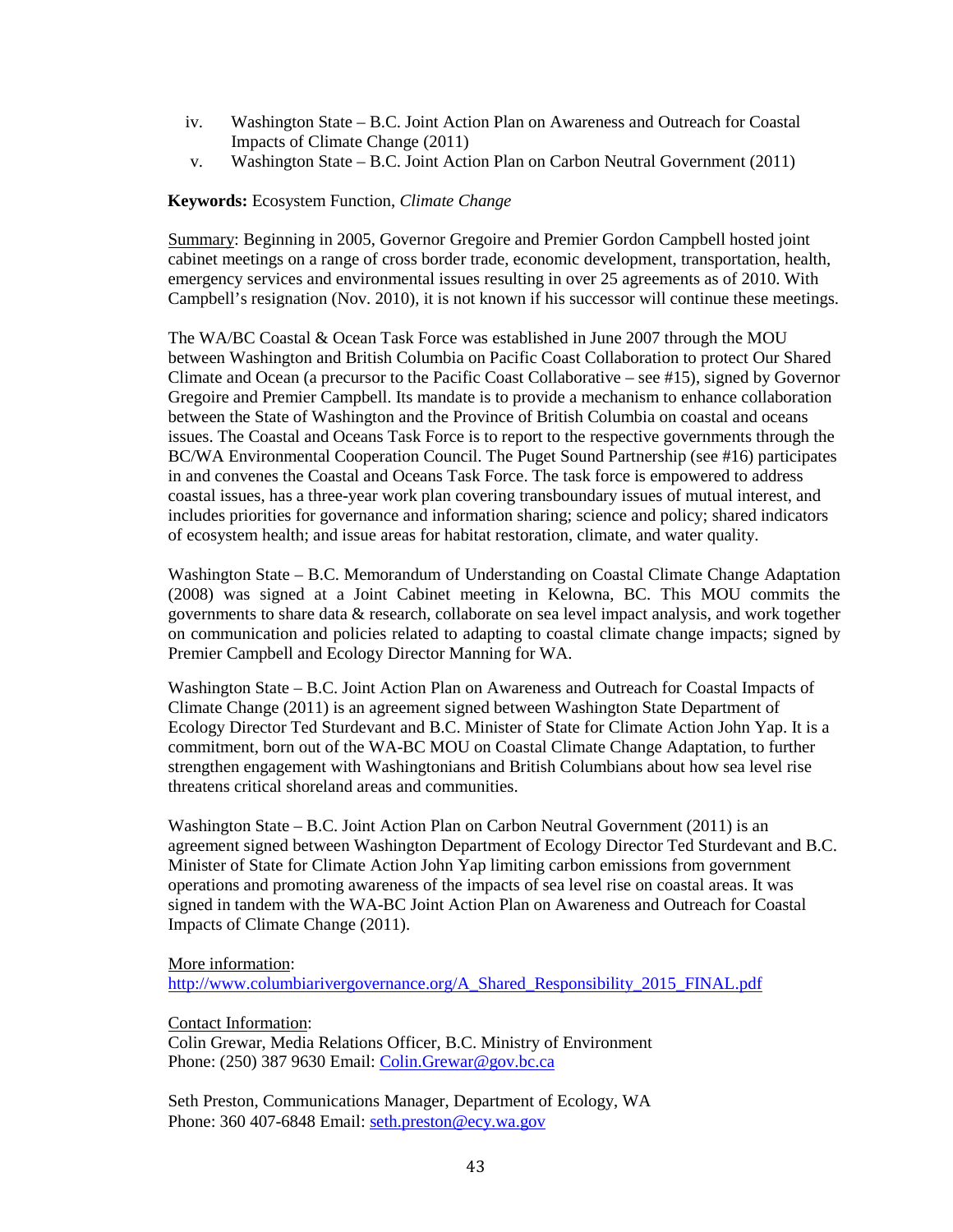#### **14. Pacific Coast Collaborative (PCC)**

i. Action Plan on Climate & Energy (2013)

#### **Keywords:** *Climate Change, Energy*

Summary: On June 30, 2008, the leaders of Alaska, British Columbia, Oregon, California, and Washington signed the Pacific Coast Collaborative Agreement that brings together the Pacific leaders in a partnership and a forum for leadership, mutual action and a common voice on issues affecting the Pacific Coast region. The agreement was signed by Gov. Chris Gregoire, Oregon Gov. Ted Kulongoski, Alaska Gov. Sarah Palin, California Gov. Arnold Schwarzenegger and B.C. Premier Gordon Campbell. The Pacific Coast Collaborative meets at least once a year, with the chair and the meeting location rotating annually through each jurisdiction. The purpose of these meetings is to create a forum for information sharing and create the opportunity for collaborative action by several or all of the members together addressing climate change, ocean health, security, or regional economic growth and stability. PCC topics include clean energy; regional transportation; innovation, research and development; a sustainable regional economy, especially with respect to environmental goods and services; emergency management. Agreements signed in 2007 to take action on climate change between British Columbia and California, Washington and Oregon laid the foundation for the PCC.

The Action Plan on Climate and Energy (2013) is an agreement between British Columbia, Oregon, California, and Washington (the PCC minus Alaska) to lead national and international policy on climate change, transition the West Coast to clean modes of transportation and reduce the large share of greenhouse gas emissions from this sector, and to invest in clean energy and climate resilient infrastructure.

More information:<http://www.pacificcoastcollaborative.org/Pages/Welcome.aspx> [http://www.pacificcoastcollaborative.org/Documents/Pacific%20Coast%20Climate%20Action%2](http://www.pacificcoastcollaborative.org/Documents/Pacific%20Coast%20Climate%20Action%20Plan.pdf) [0Plan.pdf](http://www.pacificcoastcollaborative.org/Documents/Pacific%20Coast%20Climate%20Action%20Plan.pdf)

Contact Information: British Columbia: Dave Crebo Phone: 250- 812-5747, email: [David.Crebo@gov.bc.ca](mailto:David.Crebo@gov.bc.ca)

Oregon: Tim Raphael Phone: 503-689-6117, email: Tim.raphael@state.or.us

Washington: David Postman Phone: 360- 902-4136, email: [David.Postman@gov.wa.gov](mailto:David.Postman@gov.wa.gov)

#### **15. Washington – British Columbia Chapter of the American Fisheries Society**

#### **Keywords:** *Salmon Restoration and Fish Passage*

Summary: The Washington – British Columbia Chapter of the American Fisheries Society is made up of fisheries biologist from WA and BC interested in the conservation and enhancement of fish populations and their environment, while also advocating on behalf of the educational and technical aspects of the fisheries profession. The mission of the BC-WA Chapter is to advance the conservation and intelligent management of aquatic resources within a context of sound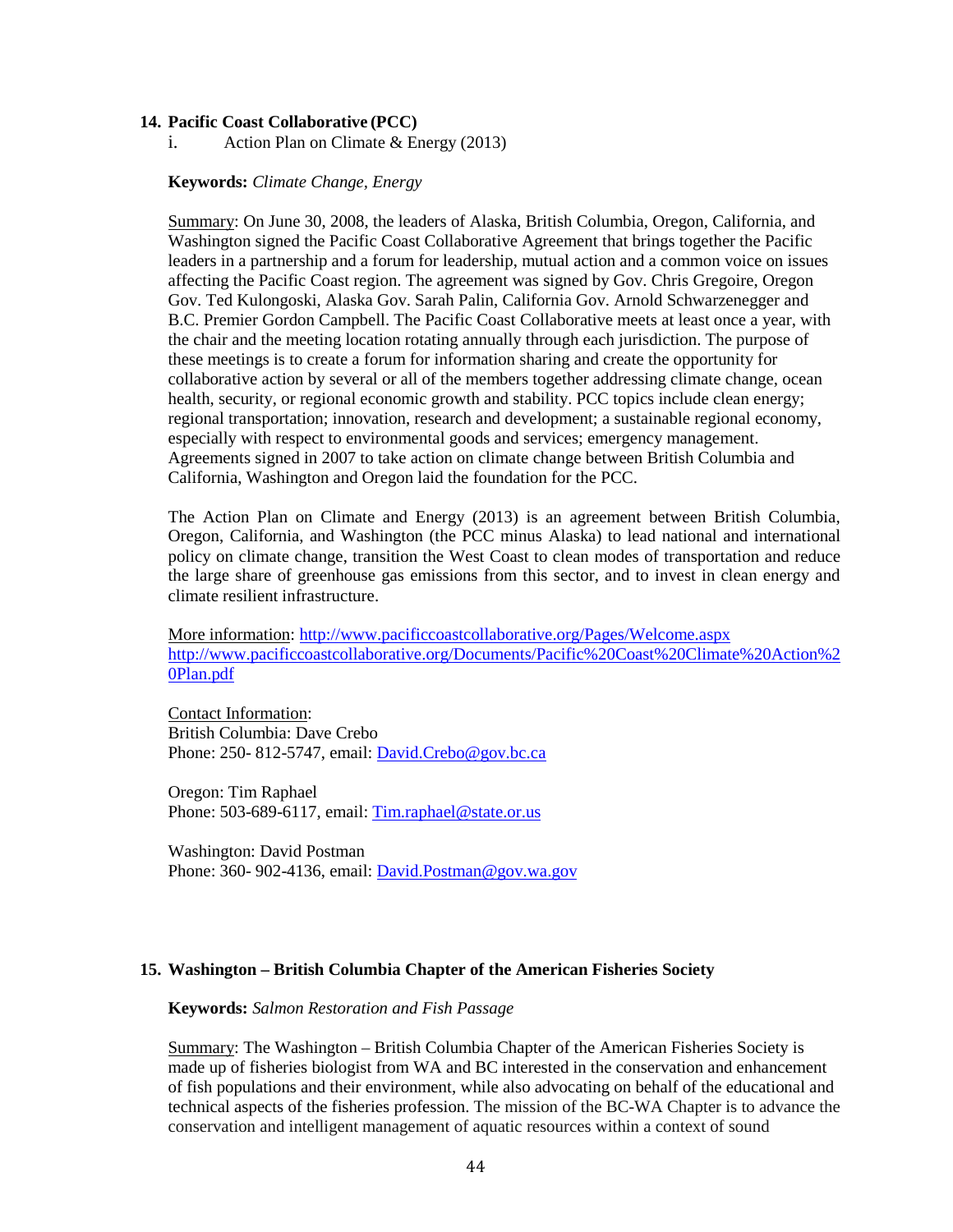ecological principles, gather and disseminate information pertaining to aquatic science and fisheries management, and to promote the educational and technical aspects of the fisheries profession.

More information:<http://wabc-afs.org/about-us/>

Contact Information: Matthew Klungle, President Email: [Matthew.Klungle@dfw.wa.gov](mailto:Matthew.Klungle@dfw.wa.gov)

Stephanie Caballero, Outreach Committee Email: [scaballero@fs.fed.us](mailto:scaballero@fs.fed.us)

Orlay Johnson, Outreach Committee Email: [orlay@comcast.net](mailto:orlay@comcast.net)

#### **16. British Columbia – Montana Environmental Cooperation Arrangement**

i. British Columbia – Montana MOU and Cooperation on Environmental Protection, Climate Action, and Energy

#### **Keywords:** *Ecosystem Function, Energy, Climate Change*

Summary: The Province of British Columbia and the State of Montana established the British Columbia/Montana Environmental Cooperation Arrangement in 2003 to identify, coordinate and promote mutual efforts to ensure the protection, conservation and enhancement of their shared environment for the benefit of current and future generations. Both governments recognize that environmental concerns and impacts respect neither geographical nor political boundaries, and that there is significant benefit in cooperation and collaboration on mutual environmental interests.

Acting on the obligation of the 2003 British Columbia - Montana Environmental Cooperation Arrangement, an MOU and Cooperation on Environmental Protection, Climate Action, and Energy was signed in 2010 by the Premier of British Columbia and the Governor of Montana. The MOU provides a framework for collaboration on environmental protection, climate action, and renewable energy. Signatories will work with US and Canada Federal, State, and Provincial governments, Ktunaxa Nation, Confederated Salish and Kootenai Tribes, as well leaders from business, environmental advocates, and scientists.

In terms of environmental protection it is a commitment to work together to remove mining, oil and gas, and coal development in the Flathead River Basin; cooperate on fish  $\&$  wildlife management; collaborate on any projects with cross-border significance that could possibly degrade land or water resources; share information proactively; and collaborate in responding to emergencies. In terms of climate action it is an agreement to facilitate adaptation to climate change, promote a wood building culture, measure progress in reducing greenhouse gas emissions, and reduce greenhouse gas emissions. In regards to renewable energy the two governments are working together to pursue cooperative clean and renewable transboundary gas policies, harmonized definitions of low impact renewable resources, support the West Renewable Energy Zones (WREZ) Project, encourage a "conversation first" utility framework, leverage energy efficiency through building codes, and enable clean transportation solutions.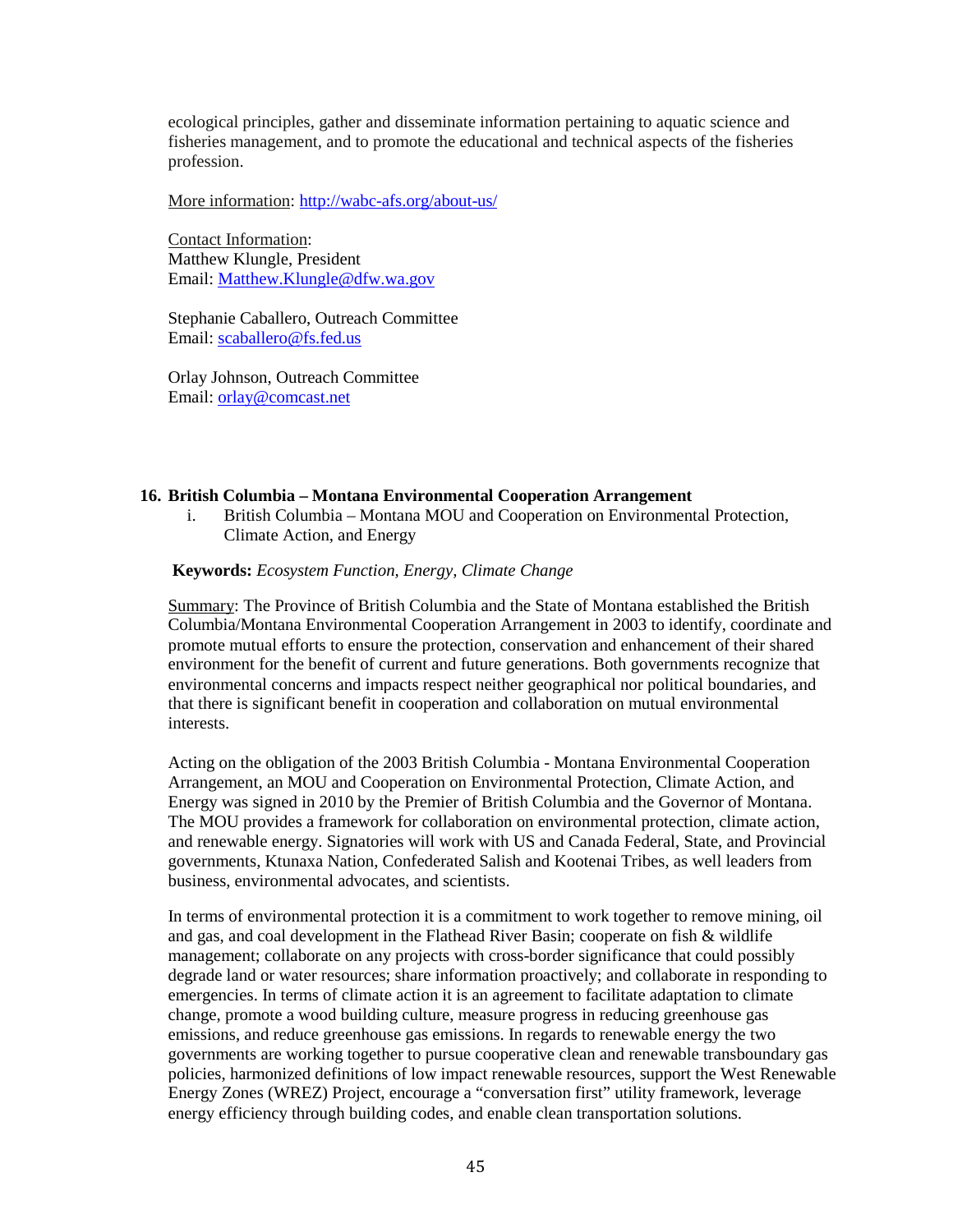More information:

[http://www.env.gov.bc.ca/spd/docs/Montana\\_ENVIRONMENTAL\\_COOP\\_ARRANGEMENT.p](http://www.env.gov.bc.ca/spd/docs/Montana_ENVIRONMENTAL_COOP_ARRANGEMENT.pdf) [df](http://www.env.gov.bc.ca/spd/docs/Montana_ENVIRONMENTAL_COOP_ARRANGEMENT.pdf)

<http://www.gov.bc.ca/igrs/attachments/en/MTEnvCoop.pdf>

Contact Information: Erin Sexton, Research Scientist and Regulatory Affairs Manager, Institute on Ecosystems, University of Montana Phone: 406-250-8518 Email: [erin.sexton@umontana.edu](mailto:erin.sexton@umontana.edu)

#### **17. Montana – Alberta St. Mary and Milk Rivers Water Management Initiative**

#### **Keywords:** *Transboundary River Management, Ecosystem Functioning*

Summary: The Boundary Waters Treaty formally governs these waters, however, in 2006 the IJC suggested that Alberta and Montana begin high-level discussions regarding the use and management of their shared waters as these rivers were heavily oversubscribed by a variety of users on both sides and suffering from inadequate infrastructure investment and rapid degradation. As a result, a joint Terms of Reference was signed in 2008 by Montana Governor Brian Schweitzer and Premier Ed Stelmach of Alberta, authorizing this transboundary water management plan. The objectives of the initiative include improved access for Alberta and Montana to the shared waters of the St. Mary and Milk Rivers; enhanced decision-making processes that link water management with the needs of water users in both jurisdictions; and reliable water supply access for Alberta irrigators and other water users within the Milk River Basin. There are a wide variety of water uses within the St. Mary and Milk River basins, however, this initiative focuses on irrigation and environmental in-stream flows. The initiative's working group consists of six members from each jurisdiction including irrigators, city council members, department of natural resources employees and tribal representatives. Additional participants include technical support staff from the IJC, U.S. Bureau of Reclamation, Canadian federal departments, and others, as well as stakeholder groups from around the basin. Their initial recommendations for future action to meet the initiative goals were delivered to the Premier and the Governor in 2010 and work continues on refining and funding these initial recommendations.

More information: [http://esrd.alberta.ca/water/programs-and-services/river-management](http://esrd.alberta.ca/water/programs-and-services/river-management-frameworks/montana-alberta-st-mary-and-milk-rivers-water-management-initiative/documents/StMaryMilkRiversInitiative-Terms-2008.pdf)[frameworks/montana-alberta-st-mary-and-milk-rivers-water-management](http://esrd.alberta.ca/water/programs-and-services/river-management-frameworks/montana-alberta-st-mary-and-milk-rivers-water-management-initiative/documents/StMaryMilkRiversInitiative-Terms-2008.pdf)[initiative/documents/StMaryMilkRiversInitiative-Terms-2008.pdf](http://esrd.alberta.ca/water/programs-and-services/river-management-frameworks/montana-alberta-st-mary-and-milk-rivers-water-management-initiative/documents/StMaryMilkRiversInitiative-Terms-2008.pdf)

Contact Information:

John Tubbs, Director, Montana Department of Natural Resources Ph.: 406.444.0505 (Exec. Assistant, Julie Hendrickson)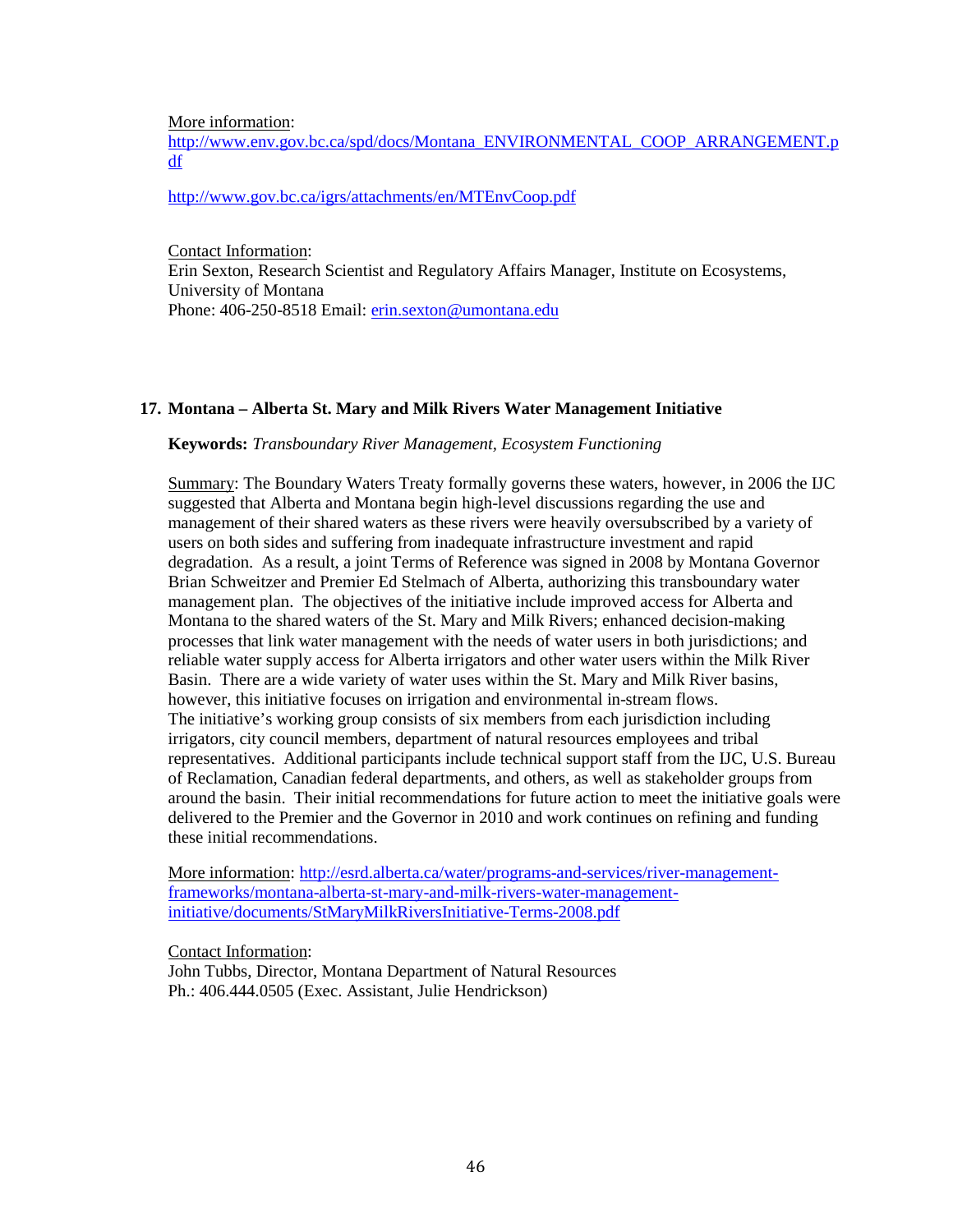#### **18. British Columbia – Idaho Environmental Cooperation Arrangement**

#### **Keywords:** *Ecosystem Function*

Summary: The Province of British Columbia and the State of Idaho established the British Columbia/Idaho Environmental Cooperation Initiative in 2003 to identify, coordinate and promote mutual efforts to ensure the protection, conservation and enhancement of our shared environment for the benefit of current and future generations. Both governments recognize that environmental concerns and impacts respect neither geographical nor political boundaries, and that there is significant benefit in cooperation and collaboration on mutual environmental interests.

More information: [http://www.env.gov.bc.ca/spd/docs/Idaho\\_ENVIRO\\_COOP\\_ARNGMNT.pdf](http://www.env.gov.bc.ca/spd/docs/Idaho_ENVIRO_COOP_ARNGMNT.pdf) [https://www.deq.idaho.gov/media/562986-all\\_bc\\_idaho\\_2004\\_285\\_286\\_287.pdf](https://www.deq.idaho.gov/media/562986-all_bc_idaho_2004_285_286_287.pdf)

Contact Information: Idaho DEQ State Office: (208) 373-0502

#### **19. Oil Spill Memorandum of Cooperation** (Pacific States and British Oil Spill Task Force – 2001)

#### **Keywords:** *Ecosystem Function, Toxics*

Summary: The Pacific States/British Columbia Oil Spill Task Force was authorized by a Memorandum of Cooperation signed in 1989 by the Governors of Alaska, Washington, Oregon, and California and the Premier of British Columbia, following two oil spill incidents: the tank barge Nestucca spilled oil on the coasts of Washington and British Columbia in 1988; and, three months later, the Exxon Valdez oil spill in Alaska. In 2001 a revised Memorandum of Cooperation was written to include the State of Hawaii and a focus on spill preparedness and prevention needs. The continuing focus of the Task Force is on fostering regulatory consistency, sharing information and resources, and coordinating development and implementation of new policies and programs to reduce the risk of marine oil spills.

The Task Force Members are senior executives from the environmental agencies with oil spill regulatory authority in the states of Alaska, Washington, Oregon, California and Hawaii and the Province of British Columbia. Oil spill program managers from each member agency comprise the Task Force's Coordinating Committee, which oversees activities and projects as authorized by the Members when they adopt a Five Year Strategic Plan and Annual Work Plans. The Coordinating Committee convenes four times a year. The Task Force Members hold their Annual Meetings each summer, rotating locations among member jurisdictions. The Task Force Executive Coordinator staffs the Task Force and provides liaison with stakeholders (industry, agencies, NGOs), arranges and facilitates meetings, develops comments and other documents, and coordinates project implementation.

More information: [http://oilspilltaskforce.org](http://oilspilltaskforce.org/)

Contact Information: Hilary Wilkinson, Executive Coordinator Support Phone: 360.319-3493, email: [Hilary@VedaEnv.com](mailto:Hilary@VedaEnv.com)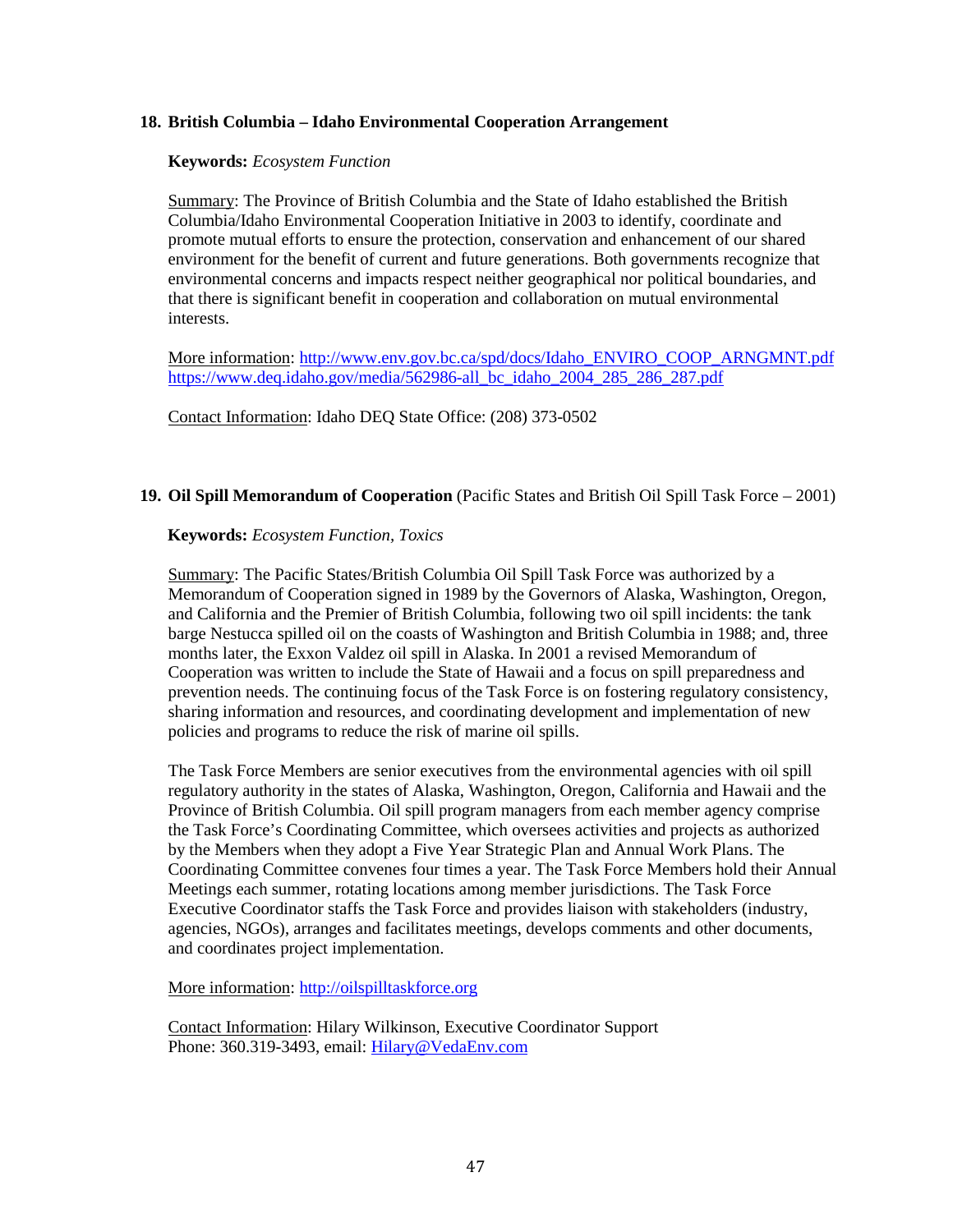#### **20. Pacific Northwest Environmental Directors**

#### **Keywords:** *Ecosystem Functions*

Summary: This group is made up of environmental directors from Washington, British Columbia, Oregon, Idaho, Alaska, Yukon and Alberta and the administrators of EPA R10, and Environment Canada Pacific & Yukon Region. It has been facilitated by Ross & Associates with two or three informal meetings a year.

More information: [http://www.columbiarivergovernance.org/A\\_Shared\\_Responsibility\\_2015\\_FINAL.pdf](http://www.columbiarivergovernance.org/A_Shared_Responsibility_2015_FINAL.pdf)

Contact Information: EPA Region 10, Seattle Office Phone: 206-553-1200 or 800-424-4372 Email: [epa-seattle@epa.gov](mailto:epa-seattle@epa.gov)

#### **21. Pacific Northwest Economic Region (PNWER)**

- i. Energy & Environment
- ii. Water Policy Working Group
- iii. Invasive Species

#### **Keywords:** *Transboundary River Governance, Energy, Invasive Species*

Summary: Based on a proposal created by the Pacific NW Legislative Leadership Forum in 1988, The Pacific Northwest Economic Region (PNWER) is a statutory public/private non-profit created in 1991 by the states of Alaska, Idaho, Oregon, Montana, Washington, and the Canadian provinces of British Columbia and Alberta. Canada´s Yukon Territory, Saskatchewan and Northwest Territories joined later. PNWER is made up of all state and provincial legislators. The governors and premiers were added to the PNWER governance structure in 1993.

Their mission is to increase the economic well-being and quality of life for all citizens of the region, while maintaining and enhancing our natural environment. PNWER facilitates working groups consisting of public and private leaders to address specific issues impacting the regional economy: Agriculture, Arctic Caucus, Cross Border Livestock Health, Border Issues, Security & Disaster Resilience, Energy I (Transmission), Energy II (Renewable Energy), Environment, Health Care Innovation ,Invasive Species, Sustainable Development, Telecom, Trade and Economic Development, Transportation, Tourism, Water Policy, and Workforce Development.

Through its Water Policy Working Group, PNWER is beginning a dialogue to address important regional water issues such as the renegotiation of the Columbia River Basin Treaty and the effects of climate change on water management. This particular working group is under the leadership of Senator Jim Honeyford of Washington State, David Hill of the Centres and Institutes and Research Advocacy (CIRA) University of Lethbridge, and Felicia Muncaster from PNWER.

More information: [http://www.columbiarivergovernance.org/A\\_Shared\\_Responsibility\\_2015\\_FINAL.pdf](http://www.columbiarivergovernance.org/A_Shared_Responsibility_2015_FINAL.pdf)

Contact Information: Matt Morrison, Chief Executive Officer Main Office Phone: (206) 443 7723 Email: [matt.morrison@pnwer.org](mailto:matt.morrison@pnwer.org)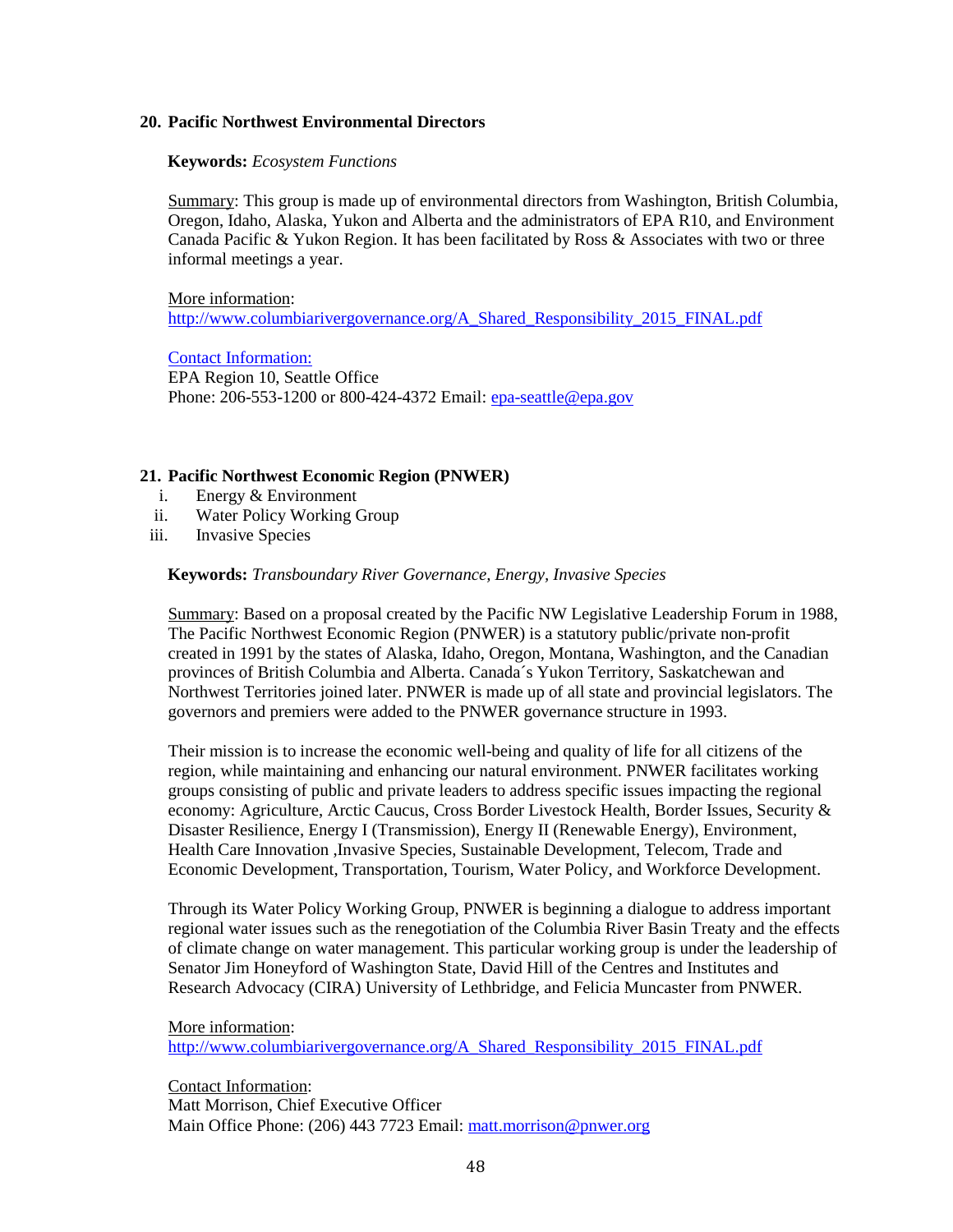Felicia Muncaster, Program Coordinator (Water Policy Working Group) Phone: (206) 443 7723 Email: [felicia.muncaster@pnwer.org](mailto:felicia.muncaster@pnwer.org)

#### **22. High Ross Treaty**

i. Skagit Environmental Endowment Commission

#### **Keywords:** *Ecosystem Function, Energy, Transboundary River Governance*

Summary: The High Ross Treaty was signed by the U.S. and Canada based on an Agreement between the City of Seattle and British Columbia, resolving their dispute over the Ross Dam. In the Treaty, Seattle agreed not to raise the height of the Ross Dam (which would flood sensitive ecological areas in BC) for 80 years in exchange for the ability to purchase power at rates equivalent to that which they would have achieved had the dam been raised as planned. As part of the Treaty, the Skagit Environmental Endowment Commission was established in order to promote recreation opportunities and preserve the fish and wildlife habitat of the Upper Skagit Watershed until the Treaty expires in 2065.

More information:<http://skagiteec.org/about/high-ross-treaty>

Contact Information: Rudy Kehler, Outreach Coordinator and Projects Phone: (604) 869 1026 Email: [rudy@skagiteec.org](mailto:rudy@skagiteec.org)

### **23. Columbia Basin Rapid Response Plan**

i. The  $100<sup>th</sup>$  Meridian Initiative

#### **Keywords:** *Invasive Species*

Summary: In 2009, British Columbia signed on as a partner in the Columbia Basin Rapid Response Plan, a 100<sup>th</sup> Meridian Initiative objective, along with Washington, Oregon, Idaho and Montana. The system provides early detection, rapid response and notification about zebra and quagga mussels.

The 100th Meridian Initiative is a cooperative effort between local, state, provincial, regional and federal agencies to prevent the westward spread of zebra/quagga mussels and other aquatic nuisance species in North America. The Columbia River Basin Team is comprised of 100th Meridian Initiative partners primarily in Washington, Oregon, Montana, Idaho, Montana, Wyoming, and British Columbia. In 2011 a response plan was signed by the U.S. Fish and Wildlife Service; Columbia River Intertribal Fish Commission; the states of Idaho, Montana, Oregon, and Washington; and the Canadian province of British Columbia.

More information: [http://100thmeridian.org/Columbia\\_RBT.asp](http://100thmeridian.org/Columbia_RBT.asp)

Contact Information: David Britton Email: [britton@uta.edu](mailto:britton@uta.edu)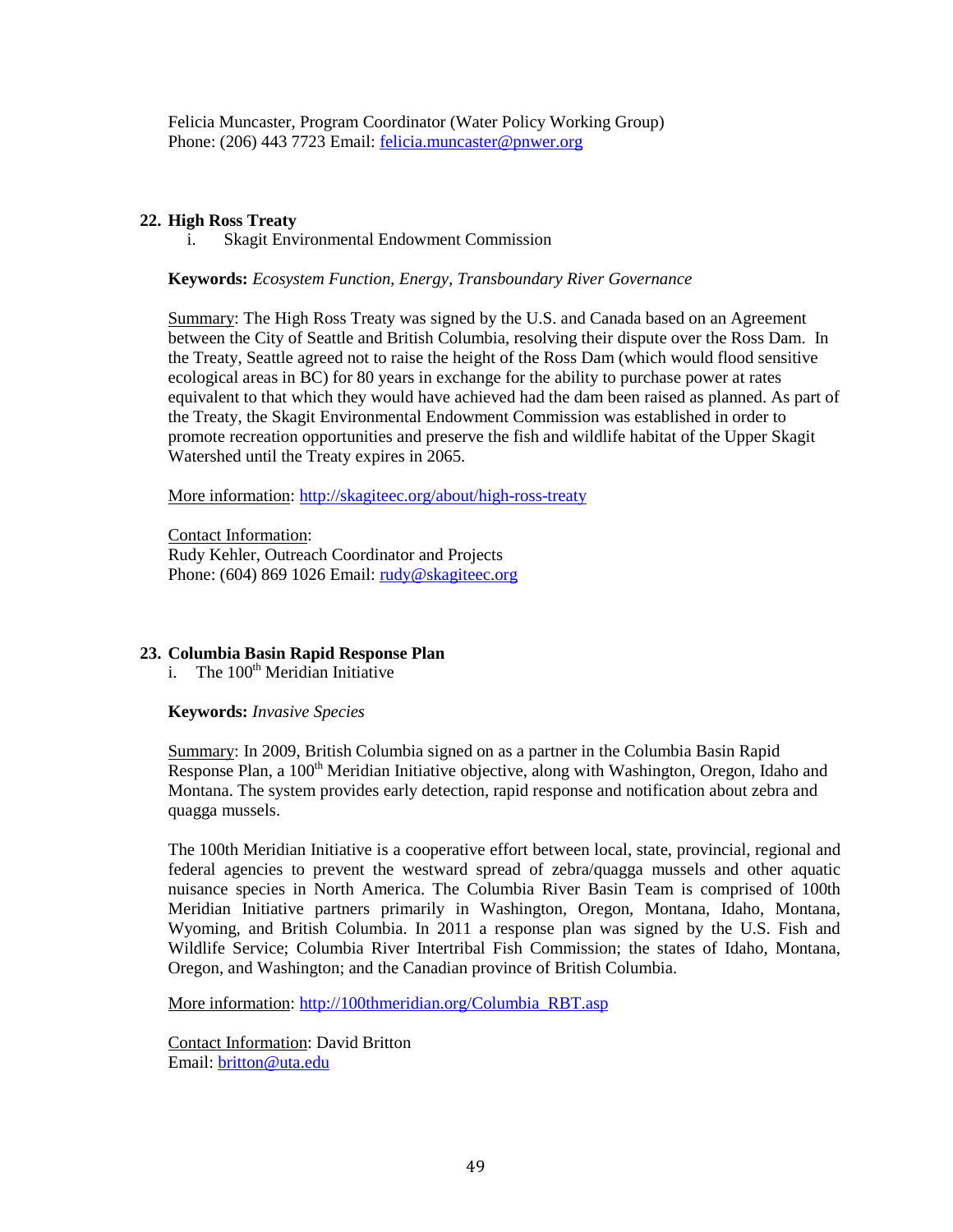### **REGIONAL**

#### **24. Great Northern Landscape Conservation Cooperative (GNLCC)**

#### **Keywords:** *Ecosystem Function*

Summary: The Great Northern Landscape Conservation Cooperative (GNLCC) partnership is network of U.S. federal, Canadian provincial and federal, Tribal Nations, state, academic, and conservation organizations working to create and move towards a collective vision for the landscape that is science-based and community oriented by funding partner projects across the region. It is one of 22 LCCs established by the U.S. Department of the Interior and it is their job is to provide the context and make the case for why landscape-level conservation and coordination is important. Everyone within the Great Northern Landscape, a binational area that covers over 300 million acres from the Yukon down to northern Wyoming, is a potential partner to the GNLCC. The GNLCC is governed by a Steering Committee, which sets the vision, goals and priorities and an Advisory Team, which works with the GNLCC Coordinators to develop foundational information and provide recommendations to the Steering Committee. The Science Community develops and provides specific science needs and four Partner Forums help set priorities for or support on-the-ground landscape conservation.

The GNLCC is a transboundary organization, but given that is a U.S. Fish and Wildlife project there is more U.S. participation historically. However, GNLCC is currently supporting the Transboundary Flathead River Basin Coordination effort which stems from the 2010 MOU signed by British Columbia and Montana (see #18). Alberta is also actively participating in many of the GNLCC initiatives.

More information:<http://greatnorthernlcc.org/>

Contact Information: Yvette Converse, Coordinator Phone: 4406-944-7486, email: [yvette\\_converse@fws.gov](mailto:yvette_converse@fws.gov)

#### **25. North Pacific Landscape Conservation Cooperative (NPLCC)**

#### **Keywords:** *Ecosystem Function*

Summary: Like the GNLCC, the Northern Pacific Landscape Conservation Cooperative (NPLCC) is a collaboration between state, provincial, federal, Tribal / First Nations, academic, and environmental representatives working to achieve a collective landscape vision for the Pacific coastal region extending from northern California up to southern Alaska. The NPLCC promotes development, coordination, and dissemination of science to inform landscape level conservation and sustainable resource management in the face of a changing climate and related environmental stressors. The NPLCC is governed by a Steering Committee (SC) with a core staff that reports to the SC and implements both the SC strategic plan and the day-to-day operations of the LCC. The SC establishes and supervises standing Subcommittees and other ad hoc groups as necessary to help execute its responsibilities.

One of their most successful initiatives at this time is their Conservation Planning Atlas which is a large landscape data set that includes data from both U.S. and Canadian scientists. In order to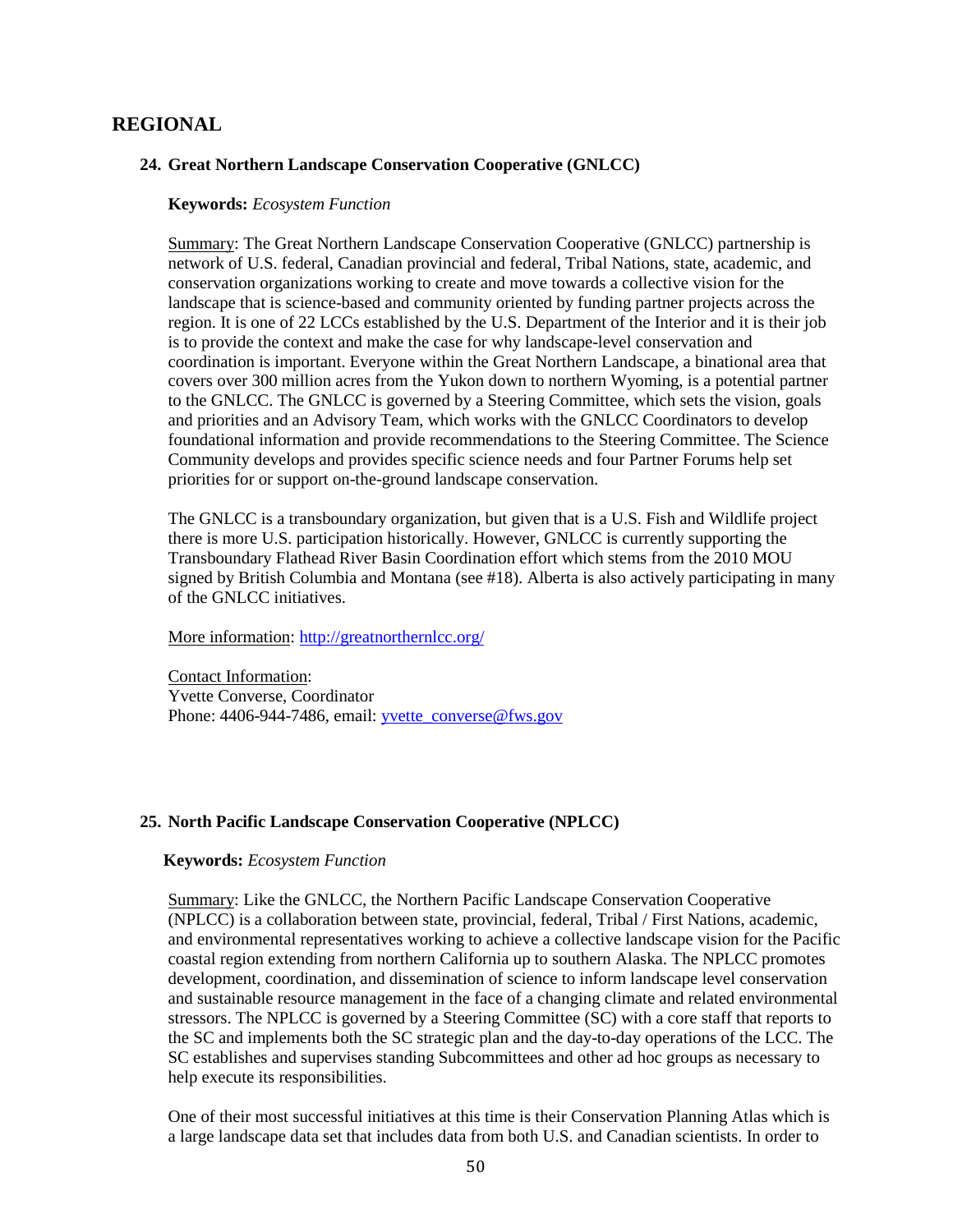create this transboundary information exchange they held a series of data translation workshops in order to convert all the data into one standardized format that could be used by scientists and policy makers on both sides of the border. The dataset is hosted on their servers and is accessible to everyone.

More information:<http://northpacificlcc.org/>

Contact Information: John Mankowski, Coordinator, NPLCC Phone: 360-534-9330

#### **26. The Crown of the Continent Conservation Initiative (CCCI)**

#### **Keywords:** *Ecosystem Function*

Summary: The 18 million acre region where Montana, British Columbia and Alberta converge is known as the Crown of the Continent Ecosystem. The Crown of the Continent Conservation Initiative (CCCI) was created to advance a long-term conservation vision for the whole of the Crown ecosystem that will sustain the Crown's rich biodiversity, interconnected wildlands, cold, clean waters, diverse and critical habitats, and landscape connectivity, while supporting sustainable and vibrant regional communities.

The CCCI is governed by a Steering Committee of conservation groups, land trusts and academic institutions. It has a Science Advisory Committee that helps focus on key priorities in the face of a changing climate. CCCI is administered by the Yellowstone to Yukon Conservation Initiative, but remains an independent collaborative. In the interest of focusing vital resources where they are needed the most – on the ground, with the grassroots organizations doing conservation work – CCCI only retains one staff person, and a few contractors to serve its partners working around the Crown.

More information:<http://www.crownconservation.net/>

Contact Information: Stephen Legault, Initiative Coordinator Phone: (403) 609 2965, email: [stephen@crownconservation.net](mailto:stephen@crownconservation.net)

#### **27. Crown Managers Partnership**

#### **Keywords:** *Ecosystem Function, Invasive Species*

Summary: The Crown Managers Partnership seeks to demonstrate leadership in addressing the environmental management challenges in the Crown of the Continent Ecosystem region by adopting transboundary collaborative approaches to environmental management. The voluntary partnership seeks to build common awareness of Crown interests and issues, shape relationships, and identify collaborative and complementary tasks that the various participating jurisdictions can pursue. The CMP is led by an Interagency Steering Committee (Steering Committee), which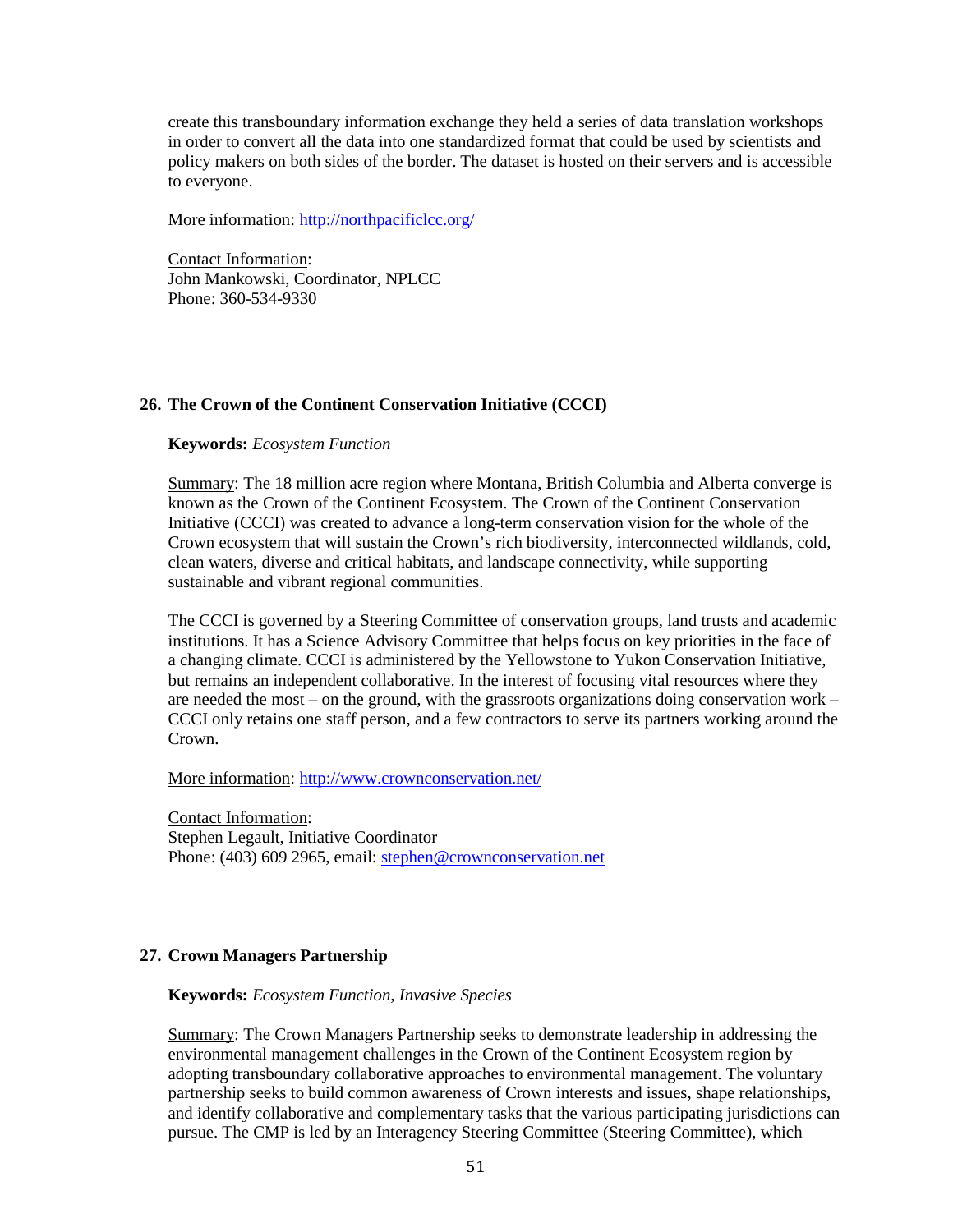includes representatives from aboriginal agencies; Federal, Provincial and State agencies; the Universities of Calgary and Montana; and the Secretariat. Their water work currently focuses on controlling aquatic invasive species, such as quagga and zebra mussels, but also includes addressing overall water quality in the Crown of the Continent region. The CMP holds an annual conference – the theme for their March, 2015 conference held in Lethbridge, Alberta was *People, Climate and Terrestrial Invasive Species: Taking Collective Action in the Crown of the Continent.*

More information:<http://crownmanagers.org/>

Contact Information:

Erin Sexton, University of Montana, Institute on Ecosystems, CMP Steering Committee Phone: 406-250-8518 Email: [erin.sexton@umontana.edu](mailto:erin.sexton@umontana.edu)

#### **28. Roundtable on the Crown of the Continent**

#### **Keywords:** *Ecosystem Function*

Summary: The Roundtable on the Crown of the Continent is a network that has been connecting people and organizations within the Crown on topics of community, culture, and conservation for seven years now. The Roundtable has observed and recognized that the future of the Crown is shaped by over 100 government agencies, non-government organizations, and place-based partnerships. The Crown's activities center around their Adaptive Management Initiative to promotes climate adaptation strategies, and the ongoing facilitation of communication and dialogue which they do so through forums, workshops, policy dialogues, newsletters and conferences that all provide an opportunity to exchange ideas, build relationships, and explore opportunities to work together.

The Roundtable is not an official commission authorized by any government agency, nor is it any single group of people; however it is currently co-convened and staffed by the Center for Natural Resources and Environmental Policy, the Lincoln Institute of Land Policy, and the Sonoran Institute with a core leadership team of members representing stakeholders from both the U.S. and Canada to provide input and advice on the activities of the Roundtable.

More information:<http://www.crownroundtable.org/index.html>

Contact Information: Mary Sexton, Coordinator, Roundtable on the Crown of the Continent Phone: 406 590 2751

#### **29. Northwest Straits Marine Conservation Commission**

#### **Keywords:** *Ecosystem Function*

Summary: The Commission does not directly involve British Columbia but it is noteworthy because of its focus on the Washington side of the Salish Sea. Some projects are coordinated with BC counterparts, such as marine debris removal. Congress authorized a study of the Northwest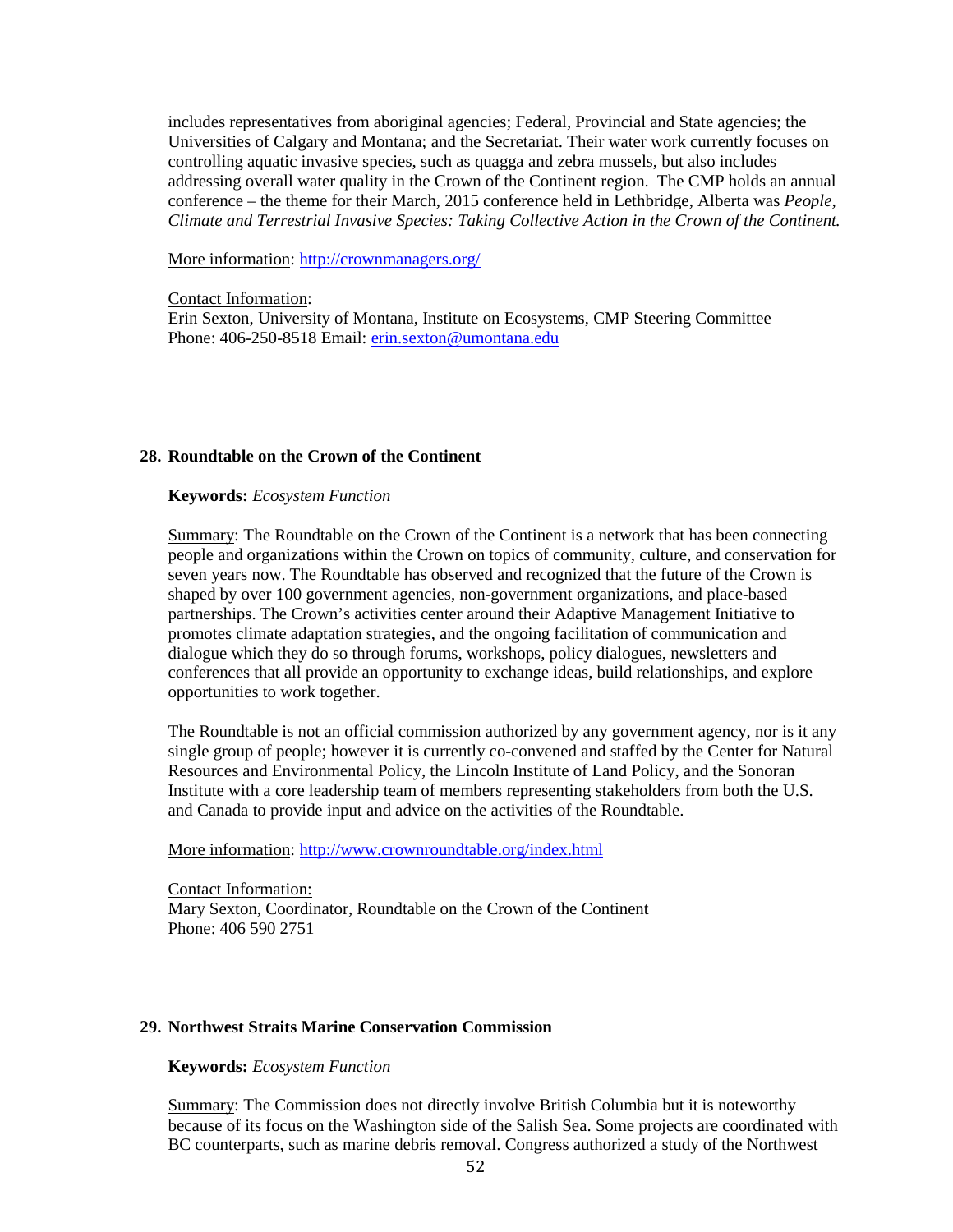Straits region in the mid-1980s for potential inclusion in the National Marine Sanctuary system. The proposal was rejected and in 1997, Senator Murray and Representative Metcalf established a commission to explore alternative models for protecting and restoring marine resources in the Northwest Straits. The Northwest Straits Marine Conservation Initiative was authorized by Congress in 1998.

Under this initiative, the Northwest Straits Commission is composed of five gubernatorial appointees, one Secretary of the Interior appointee, and a representative from each of the seven counties in the Northwest Straits region. Its members represent each of the Marine Resources Committees, tribes, the Puget Sound Partnership and additional appointments by the Governor. The Northwest Straits Commission provides guidance and resources to the marine resources committees (MRCs). MRCs in the Northwest Straits' seven counties conduct projects to restore nearshore, intertidal and estuarine habitats, improve shellfish harvest areas, support salmon and bottom fish recovery and identify and carry out protection strategies for marine species and habitats. MRCs are citizen-based, with representatives from local government, tribal government co-managers, and the scientific, economic, recreational and conservation communities. Projects carried out by MRCs include mapping eelgrass beds, outreach and education to local communities, restoring native shellfish populations, removal of toxic creosote and invasive Spartina.

More information: [http://www.nwstraits.org](http://www.nwstraits.org/)  [http://www.columbiarivergovernance.org/A\\_Shared\\_Responsibility\\_2015\\_FINAL.pdf](http://www.columbiarivergovernance.org/A_Shared_Responsibility_2015_FINAL.pdf)

Contact Information: Ginny Broadhurst, Director Phone: 360-428-1085, email: **broadhurst@nwstraits.org** 

### **30. Puget Sound Partnership**

**Keywords:** *Ecosystem Function, Salmon Restoration and Fish Passage*

Summary: The Puget Sound Partnership, created in 2007, coordinates the regional effort to cleanup Puget Sound. The Partnership is the backbone organization connecting citizens, governments, tribes, scientists and businesses together to set priorities, implement a regional recovery plan, and ensure accountability for results. The Partnership is also the Regional Recovery Organization for the Puget Sound Salmon Recovery Region as of January 2008. The Partnership was one of the original programs in Congress's 1987 National Estuary Program (NEP) which was established to protect estuaries of national significance that are threatened by degradation caused by human activity. Puget Sound was given priority status in the 1987 amendments to the Clean Water Act. As it stands the Partnership is strictly an organization that operates within the U.S.

More information:<http://www.psp.wa.gov/aboutthepartnership.php>

Contact Information: Sheida Sahandy, Executive Director, Puget Sound Partnership Phone: 360-464-1228 Email: sheida.sahandy@psp.wa.gov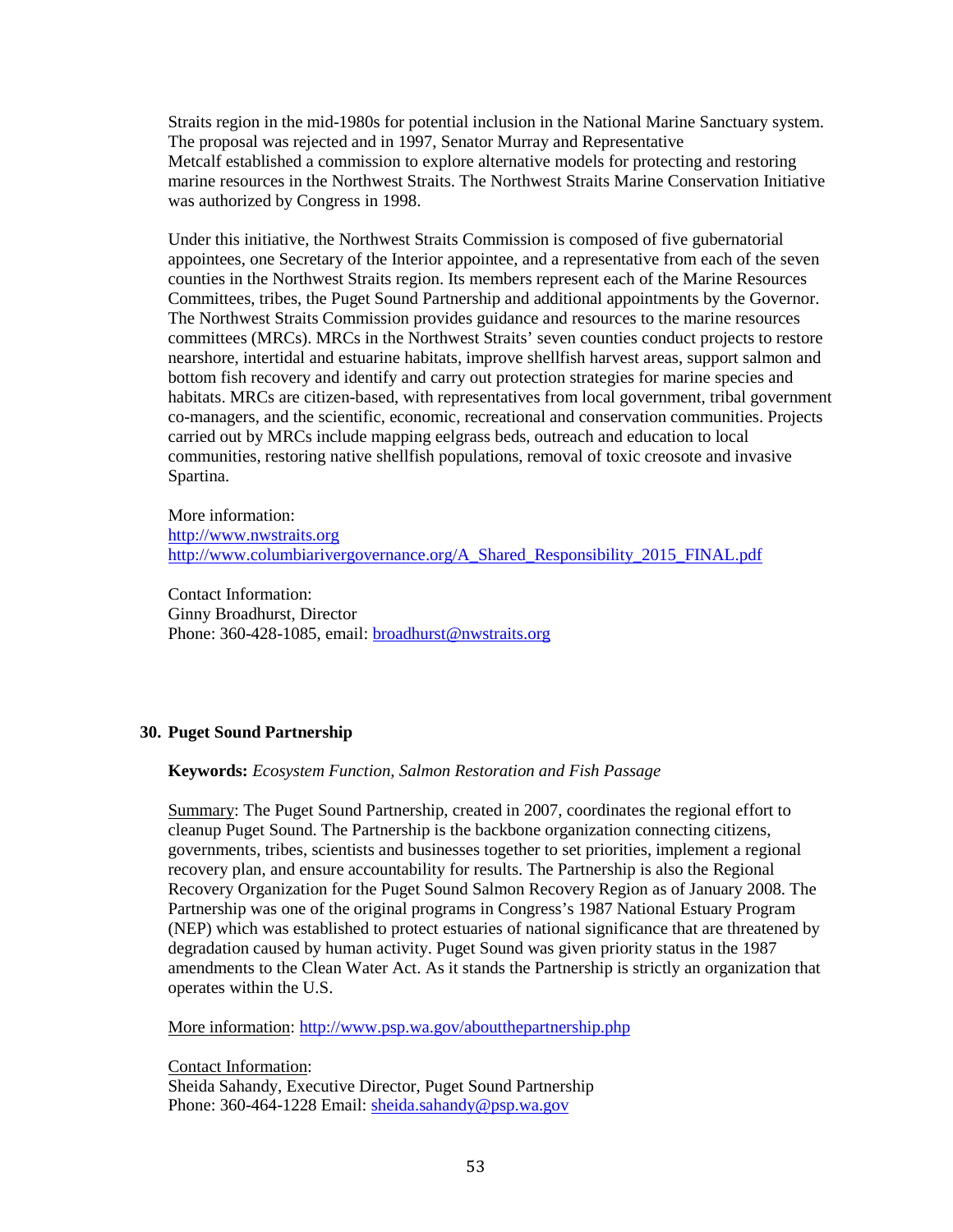#### **31. Lake Roosevelt Forum**

#### **Keyword:** *Ecosystem Function*

Summary: The Lake Roosevelt Forum is a clearinghouse for dialogue about Lake Roosevelt and the upper Columbia River. Their mission is to establish a dialogue based on trust and respect of all views that seek common ways to protect and preserve the quality of environment and enhance the quality of life as they relate to the lake and economies of the region. Since the only regulatory authority over the Columbia River belongs to federal agencies, they provide a place for the local communities, tribes, and governments to have their voice heard and contribute to the management of the reservoir and river.

Lake Roosevelt resulted from the finalizing of Grand Coulee Dam in 1942 when the waters rose more than 400 feet to support development of the Bureau of Reclamation's Columbia Basin Project. Grand Coulee Dam blocked the return of salmon from the Pacific, and the free flowing upper Columbia River became regulated. In addition, upstream mining, milling, smelting and pulp operations resulted in toxins, e.g.—lead, zinc and mercury, being embedded in Lake Roosevelt's sediment.

Two Native American tribes, federal agencies, state agencies and four counties have specific interests in the management of the lake. Individually and collectively, they seek to meet a diverse set of environmental, economic and cultural needs. However, their Lake Roosevelt Conference, which happens every 18 months, brings people together from all over the region including Canada. In addition the Forum has been coordinating with local provincial government groups in British Columbia for three to four years now and they are in the process of deciding how to move forward on cross-border activities.

#### More information:<http://www.lrf.org/>

Contact Information: Andy Dunau, Executive Director, Lake Roosevelt Forum Phone: 509-535.7084

#### **32. Upper Kootenay Ecosystem Enhancement Plan (UKEEP)**

#### **Keywords:** *Ecosystem Function*

Summary: The Upper Kootenay Ecosystem Enhancement Plan helps protect and enhance fish, wildlife and habitats in and around Koocanusa Reservoir and its tributaries in the Kootenay River system. It is operated jointly by the Columbia Basin Trust and the Fish & Wildlife Compensation Program (FWCP); the FWCP is a partnership between BC Hydro, the Province of British Columbia, Fisheries and Oceans Canada, First Nations and local communities with a mission to conserve and enhance fish and wildlife and their habitats that are affected by the creation and operation of BC Hydro generation facilities in the Coastal, Columbia, and Peace Regions of British Columbia. The UKEEP funds many large projects annually aimed at restoring lakes,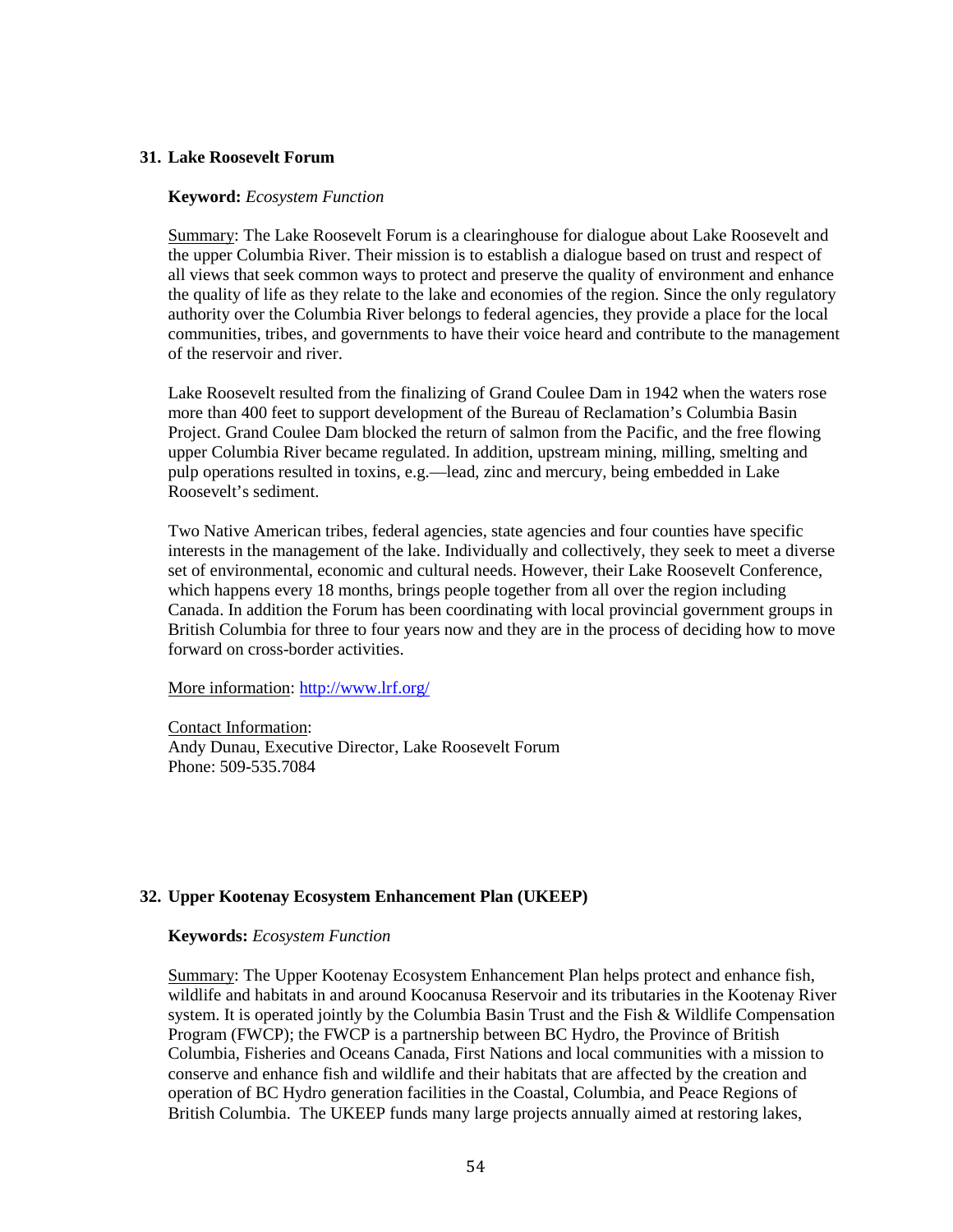streams, dry/upland areas, wetlands, and protecting endangered or threatened species within the Kootenay River system.

More information:<http://www.cbt.org/initiatives/environmental/?UKEEP>

Contact Information: Trevor Oussoren Program Manager, Fish & Wildlife Compensation Program – Columbia 250.365.4551 trevor.oussoren@bchydro.com

#### **33. Pacific Northwest Aquatic Monitoring Partnership (PNAMP)**

#### **Keywords:** *Salmon Restoration and Fish Passage*

Summary: Pacific Northwest Aquatic Monitoring Program (PNAMP) provides a forum where entities can collaborate voluntarily around aquatic monitoring topics of interest. Their main goal is to improve effectiveness, efficiency, and quality of monitoring programs in the Pacific Northwest to ultimately improve management decision making, in particular anadromous species abundance, distribution, and habitat. The partner-based steering committee endorses participant working groups and teams which in turn map out the forum's activities. The coordinating staff, employed by United States Geological Survey (USGS), serves to enhance and support PNAMP collaboration on topics of importance.

Their main concerns at the moment are trying to get agreement across jurisdictions on a short list of high level environmental indicators, coordinating monitoring efforts and a data collection, and making those monitoring results and data accessible to the public. They recently built a functional, free, online tool set for monitoring practitioners to be able to document their protocols, methods, and sites. Although their work is conceptually transboundary at the moment they have no initiatives where they are working with Canada. In the past they have had conversations with counterparts in British Columbia but nothing came of it.

More information:<http://www.pnamp.org/>

Contact Information: Jen Bayer, Coordinator, PNAMP Phone: 503-201-4179 Email: [jbayer@usgs.gov](mailto:jbayer@usgs.gov)

#### **34. The Upper Columbia White Sturgeon Recovery Initiative (UCWSRI)**

**Keywords:** *Salmon Restoration and Fish Passage*

Summary: The Upper Columbia White Sturgeon Recovery Initiative began in 2000 with an agreement signed by Fisheries and Oceans Canada, BC Environment, BC Fisheries and BC Hydro. The Initiative has a technical working group with members from federal, state and provincial government agencies from both Canada and the US, as well as Canadian First Nations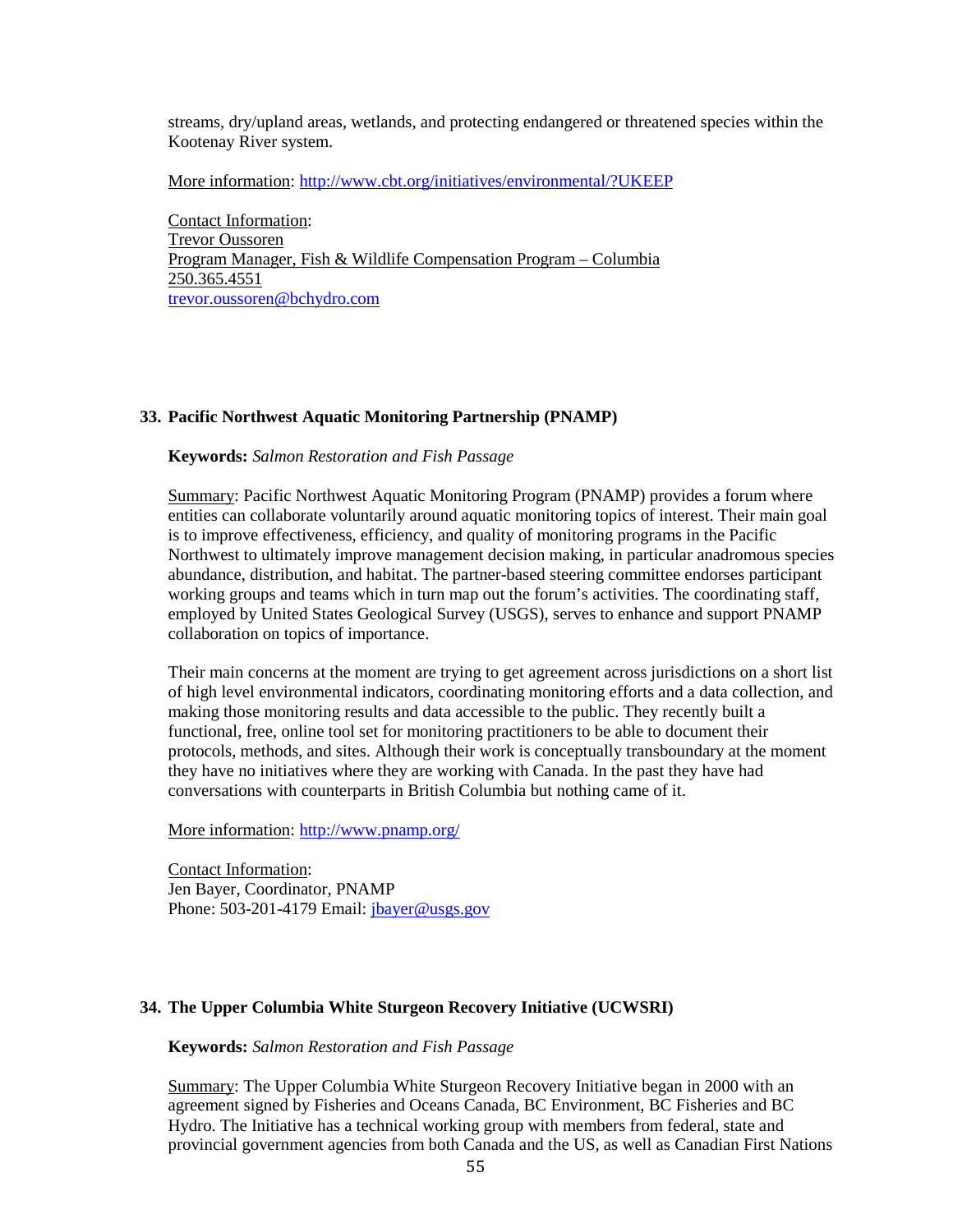and US Tribes, and industrial stakeholders and environmental groups in the Upper Columbia region. The goal of the Initiative's Recovery Plan is to restore white sturgeon natural recruitment to a level that sustains a population that can provide beneficial uses. They are doing this by diagnosing and reversing natural recruitment failure, preventing further declines in the population, and implementing conservation aquaculture to restore population demographics and preserve genetic diversity. Once abundant, the white sturgeon has suffered a serious decline in numbers, in Canada it is listed under the Species at Risk Act (SARA) but in the US it is not listed as endangered under the Endangered Species Act, in fact it has no federal designation at all.

More information:<http://uppercolumbiasturgeon.org/>

Contact Information:

Jason McLellan, Fish Biologist, Confederated Tribes of Colville Email: [Jason.McLellan@colvilletribes.com](mailto:Jason.McLellan@colvilletribes.com)

#### **35. Central Kootenay Invasive Species Society (CKISS)** (formally the Central Kootenay Invasive Plant Committee CKIPC)

**Keywords:** *Invasive Species*

Summary: The Central Kootenay Invasive Species Society (CKISS) is a non-profit society with a network of partners collaborating to control and manage invasive species in the Central Kootenay region on behalf of their stakeholders and the public. It was formed in 2005 by a group of residents and company/agency representatives in the geographic area of the Regional District of the Central Kootenay and Areas A & B of the Regional District of the Kootenay Boundary who were interested in promoting collaborative approaches to invasive species management. The Society includes representatives from non--profit societies, utility companies, government agencies, and regional companies. Although the initiative is based out of the Central Kootenay region, invasive species do not adhere to any boundaries and therefore the management of them must be transboundary. CKISS currently works with Washington Forest Service, the 100<sup>th</sup> Meridian Initiative, Idaho Fish and Game, Idaho Department of Agriculture, Government of Alberta, and all of the state counties below the Central Kootenay region.

More information:<http://ckiss.ca/>

Contact Information: Jen Vogel, Executive Director, CKISS Phone: 1-844-352-1160 Email: *jvogel@ckipc.ca* 

#### **36. North Cascades Institute Grizzly Bear Restoration Plan**

#### **Keywords:** *Ecosystem Function*

Summary: Since 1986 North Cascades Institute has inspired closer relationships with nature through direct experiences in the natural world. Their mission is to conserve and restore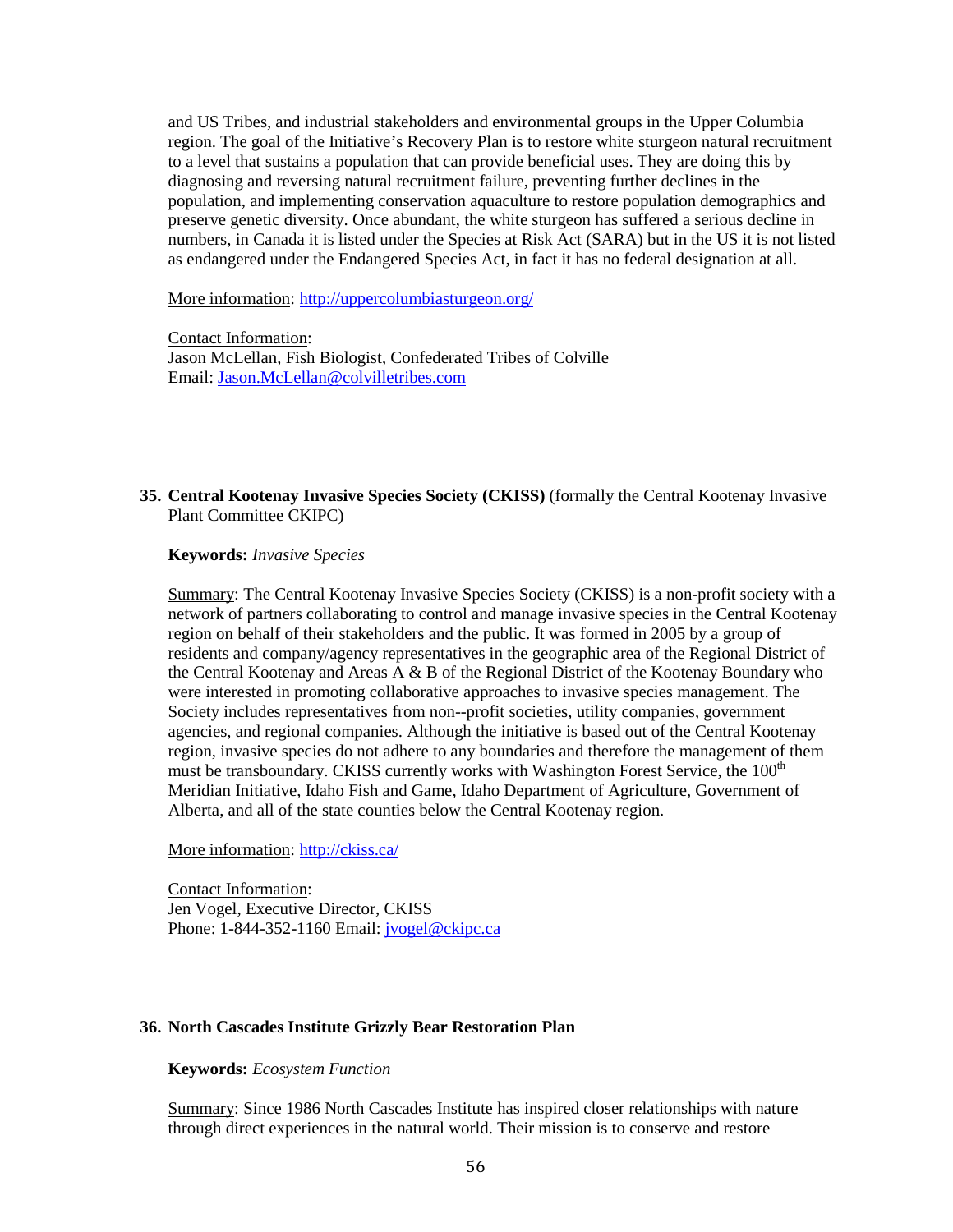Northwest environments through education. One of their initiatives is to supports active restoration of grizzly bears to the Greater North Cascades Ecosystem, a contiguous wildlands that spans across the US/Canada international border. In the US the majority of this ecosystem is under public management as the North Cascades National Park, Ross Lake and Lake Chelan National Recreation Areas, Mount Baker-Snoqualmie, Okanogan, and Wenatchee National Forests, and the Glacier Peak, Pasayten, Mount Baker, Chelan-Sawtooth, Boulder River, Noisy-Diobsud, Alpine Lakes, and Henry M. Jackson Wilderness Areas. In Canada much of this ecosystem is part of Manning and Cathedral Provincial Parks, the Skagit and Cascade Recreation Areas, and Provincial (Crown) Forests. The institute includes the National Park Service, the US Fish and Wildlife Service and various partner agencies that have come together to restore this major key stone species.

More information: [http://ncascades.org/discover/north-cascades-ecosystem/grizzly-bear](http://ncascades.org/discover/north-cascades-ecosystem/grizzly-bear-restoration-plan)[restoration-plan](http://ncascades.org/discover/north-cascades-ecosystem/grizzly-bear-restoration-plan)

Contact Information: Karen Taylor-Goodrich, Chair, North Cascades Ecosystem Subcommittee of the Interagency Grizzly Bear Committee Phone: 360.854.7205

#### **37. Salmo Watershed Streamkeepers Society (SMSS)**

#### **Keywords:** *Ecosytem Function*

Summary: The Salmo Watershed Streamkeepers Society is a charitable, non-profit organization that collaborates on transboundary water issues related to the Salmo River. SWSS promotes awareness of threatened fish and wildlife in the Salmo Watershed, produces scientific studies, monitors water resources, is involved in wetland and river habitat restoration, provides educational material to the public, and advocates for environment and natural systems conservation. The Salmo River Watershed is located in an interior-rainforest in the West Kootenay region of British Columbia, Canada. The Salmo River itself is mainly on the Canadian side but a portion of it dips into Washington; it also connects to the Columbia River Basin.

More information:<http://www.streamkeepers.bc.ca/>

Contact Information: Joe Maroney, Fisheries Director, Kalispel Tribe of Indians Phone: 509-447-7272

Gerry Nellestjin, Coordinator, SMSS

### **38. Milk River Watershed Council Canada (MRWCC) / Milk River Watershed Alliance (MRWA)**

#### **Keywords:** *Ecosystem Function*

Summary: The Milk River Watershed Council Canada (MRWCC) is an independent organization that is a broad partnership of interested and informed people living and working in the Milk River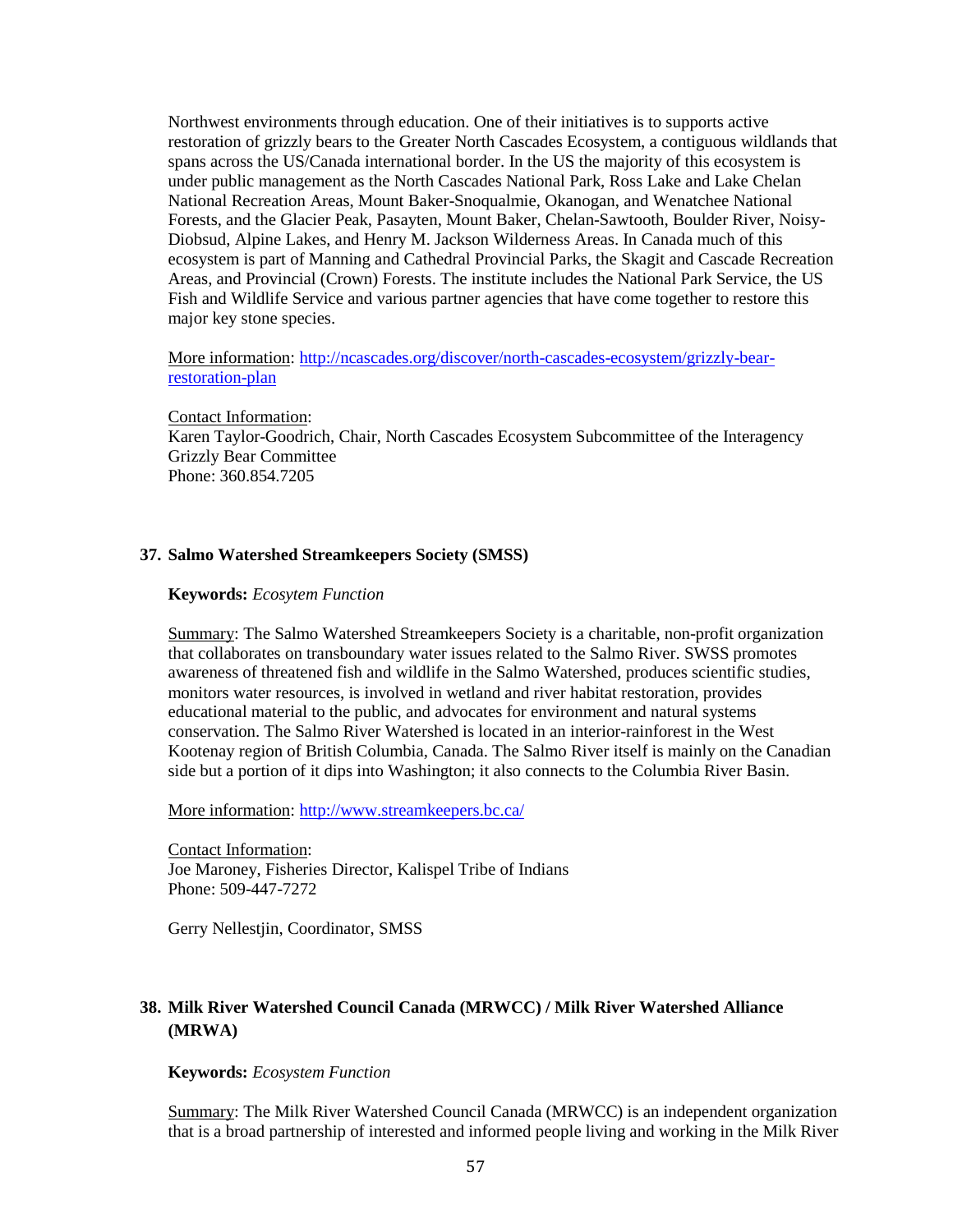Watershed who provides leadership in watershed management and planning. As a transboundary watershed in southern Alberta, they aim to foster good relationships with their neighbours in the province of Saskatchewan and the state of Montana for the continued co-management of the Milk River waters. Their mandate is to engage governments, stakeholders, other partnerships, and the public in watershed assessment and watershed management planning, considering existing land and resource management planning processes and decision-making authorities. The MRWCC supports the goals of Alberta's Water for Life Strategy in the Milk River Watershed which is: safe, secure drinking water supplies; reliable water supplies for a sustainable economy; and healthy aquatic ecosystems. The MRWCC is made up of 19 Directors. Directors are elected for a two-year term by the membership.

The Milk River Watershed Alliance (MRWA) is a grass roots organization working together to preserve, protect, and enhance natural resources within the Milk River watershed while maintaining the quality of life. The MRWA is a group of basin residents, Conservation Districts, Natural Resource Managers, Tribes, and municipalities working together and covers the four counties of Blaine, Hill. Phillips, and Valley. The MRWA meets quarterly to take care of watershed issues at a local level.

#### More Information: <http://www.mrwcc.ca/>

Contact Information: Mary Lupwayi, MRWCC Coordinator Phone: 403-647-3808 Email: [mary@mrwcc.ca](mailto:mary@mrwcc.ca)

Christine Muller, MRWA Coordinator Phone: 406-372-3131 Email: [christine.muller@mt.nacdnet.net](mailto:christine.muller@mt.nacdnet.net)

#### **39. The Universities Consortium on Columbia River Governance (UCCRG)**

#### **Keywords:** *Ecosystem Function*

Summary: In 2008, faculty from the public universities in the Columbia River Basin created the Universities Consortium on Columbia River Governance to offer a nonpartisan platform to facilitate an informed, inclusive, international dialogue among key decision-makers and other interested people and organizations. Currently it includes faculty members from the University of British Columbia, The University of Montana, The University of Idaho, Oregon State University, and Washington State University. The UCCRG acts as a tool to connect university research, with the help of students, to the needs and interests of actors within the Columbia River Basin. Specifically it provides decision-relevant information through convening an annual symposium for transboundary-centered conversations on governance of the Columbia River and it resources as well as the Columbia River Treaty. The annual symposiums facilitate an informed, inclusive, international dialogue among key decision makers and interested citizens and organization of the Columbia Basin; they are unofficial meetings separate from any formal review of the Columbia River Treaty where the atmosphere is safe and non-judgmental in order for communication to be freely exchanged and relationships built. The most recent symposium (the  $4<sup>th</sup>$ ) was in the fall of 2012 in Flathead Lake in Polson, Montana where over 150 people participated, including leaders from First Nations and tribes in the International Columbia River Basin. The focus of the symposium was to explore the interests, rights, and roles of tribes and First Nations in the Basin.

More information: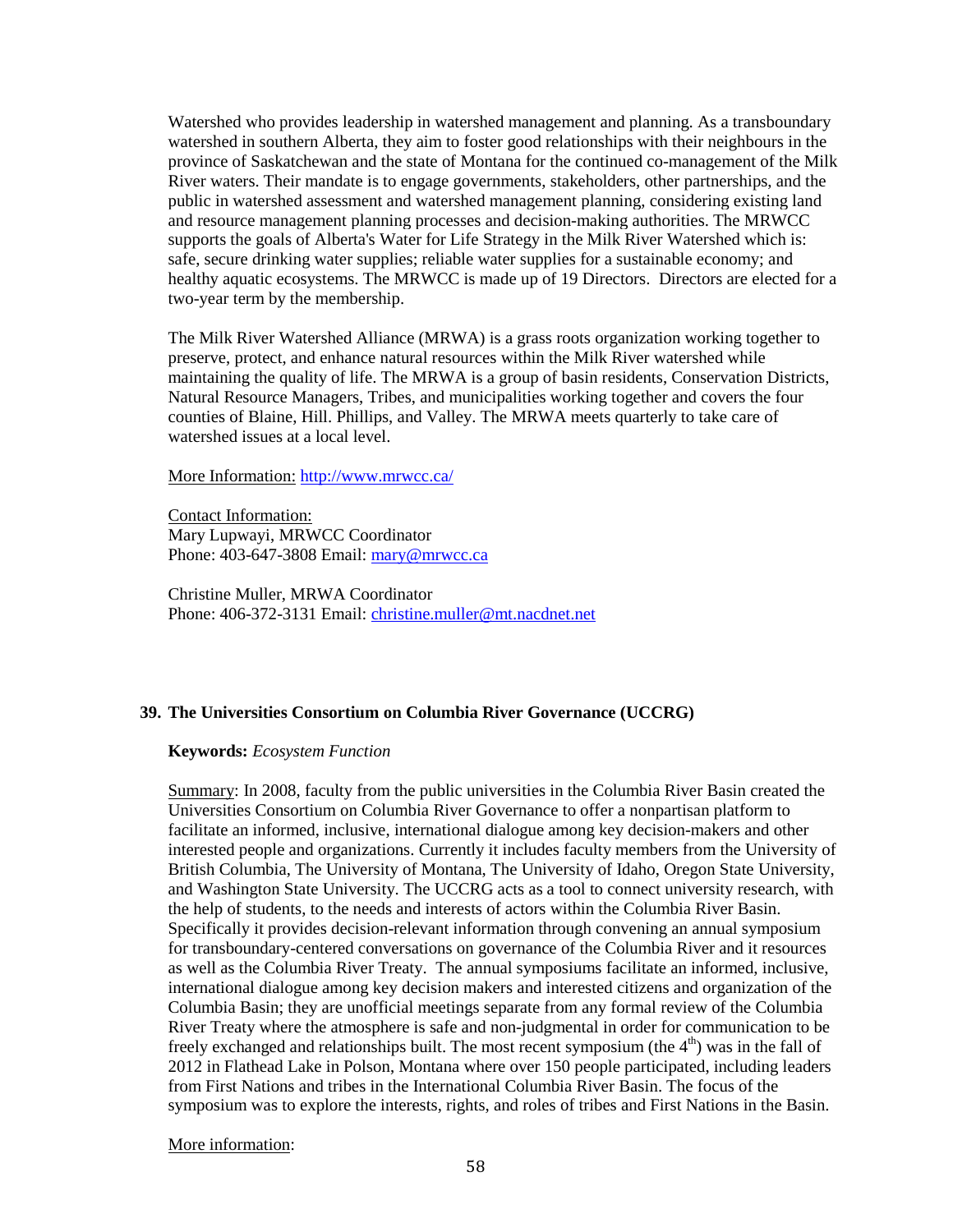<http://www.columbiarivergovernance.org/index.html> [http://www.columbiarivergovernance.org/A\\_Shared\\_Responsibility\\_2015\\_FINAL.pdf](http://www.columbiarivergovernance.org/A_Shared_Responsibility_2015_FINAL.pdf)

Contact Information Richard Paisley, University of British Columbia Email: [rpaisley@mail.ubc.ca](mailto:rpaisley@mail.ubc.ca)

Matthew McKinney, University of Montana Email: [matthew.mckinney@umontana.edu](mailto:matthew.mckinney@umontana.edu)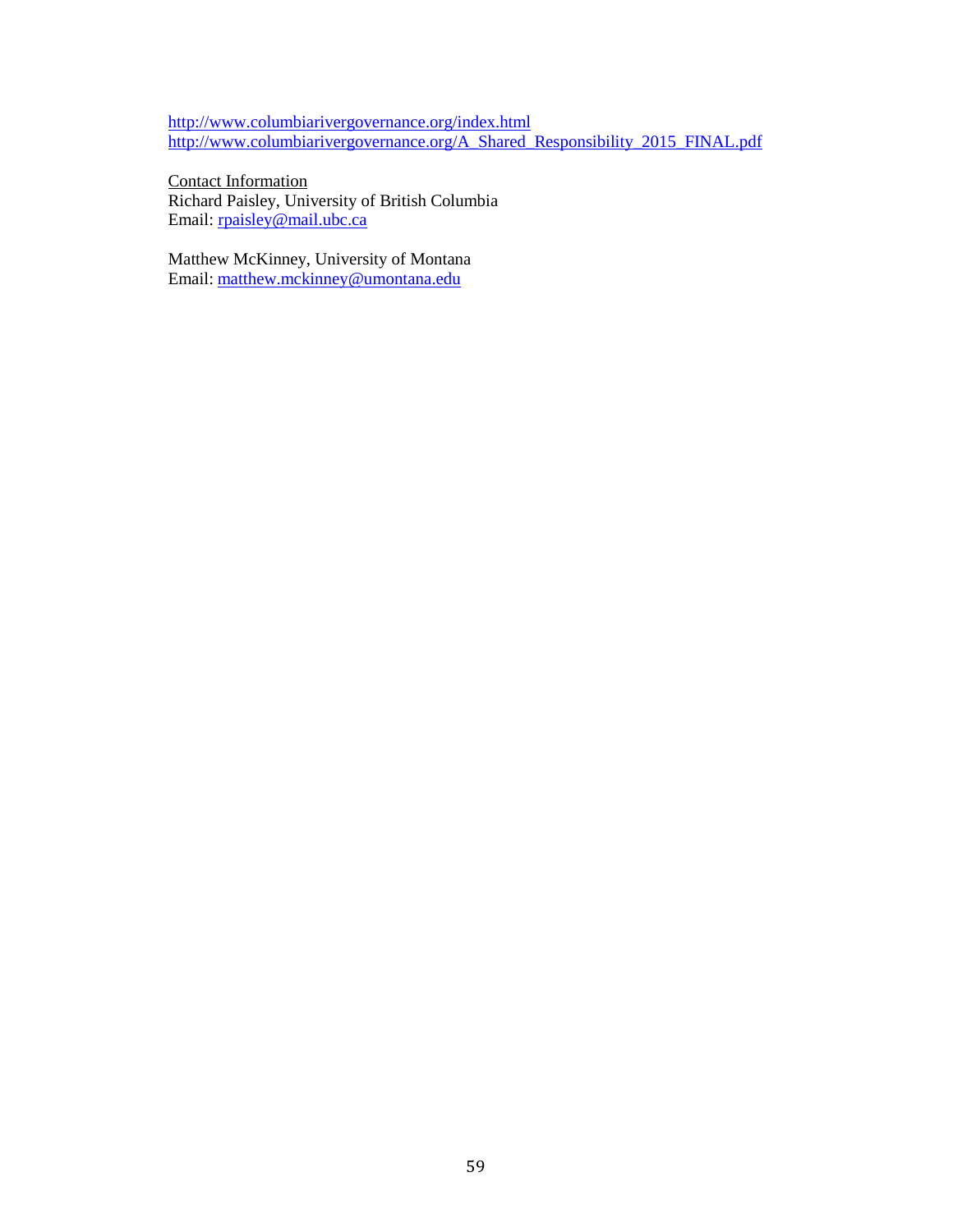### **FIRST NATIONS & TRIBES**

#### **40. Coast Salish Gatherings**

#### **Keywords:** *Ecosystem Function*

Summary: The first Coast Salish Gathering took place in 2005 in Jamestown S'Klallam, followed by annual gatherings alternating between BC and WA tribal lands. The Gathering facilitates a shared effort to identify priority environmental concerns, issues, and projects in the transboundary Coast Salish Region that is comprised of the Puget Sound in the United States, the Georgia Basin in Canada, and the Straits of Juan de Fuca shared by both countries. The Coast Salish Gatherings provide a policy dialogue for U.S. tribal leaders and First Nation Chiefs, EPA and Environment Canada to build a collaborative body for mutual understanding to solve the environmental issues and recommend policy and actions to federal and state agencies.

The Coast Salish Gatherings are guided by a Coast Salish Gathering Steering Committee with administrative support from the Swinomish Indian Tribal Community, Northwest Indian Fisheries Commission, Coast Salish Sea Initiative and Georgia Basin Action Plan Steering Committee Coast Salish Nation representatives. Key non-tribal senior officials also participate from: Environment Canada, Pacific and Yukon, EPA Region 10, BC Ministry of the Environment, Washington State Department of Ecology, and the Puget Sound Partnership.

#### More information:

[http://www.columbiarivergovernance.org/A\\_Shared\\_Responsibility\\_2015\\_FINAL.pdf](http://www.columbiarivergovernance.org/A_Shared_Responsibility_2015_FINAL.pdf) [www.coastsalish.org](http://www.coastsalish.org/)

Contact Information:

Debra Lekanof, Swinomish Indian Tribal Community, CSG Coordinator & Intergovernmental Affairs Liaison Phone: (360) 391 5296 Email: [dlekanof@swinomish.nsn.us](mailto:dlekanof@swinomish.nsn.us)

#### **41. Upper Columbia United Tribes (UCUT)**

#### **Keywords:** *Ecosystem Function, Salmon Restoration and Fish Passage*

Summary: The Upper Columbia United Tribes (UCUT) represents five major tribes in the area: the Coeur d'Alene Tribe, the Kalispel Tribe of Indians, the Kootenai Tribe of Idaho, the Spokane Tribe of Indians and the Confederated Tribes of the Colville Reservation. It was formed in 1982 to ensure a healthy future for the traditional territorial lands and to provide a common voice for the region through facilitating unified and effective communication with federal, state and local agencies as well as other tribes and entities. Some of their main concerns at the moment are fish passage and reintroduction, the Columbia River Treaty, and education and awareness within the Upper Columbia region. Currently they are only working south of the border in terms of fish passage and reintroduction, but their long term goal is to work with Canada as well on this issue. They recently completed a joint paper with Canadian First Nations of the Columbia River titled, "Fish Passage and Reintroduction into the US and Canadian Upper Columbia Basin". A document that is meant to inform both US and Canadian governments as well as other regional sovereigns and stakeholders on how anadromous salmon and resident fish can be reintroduced into the Upper Columbia Basin.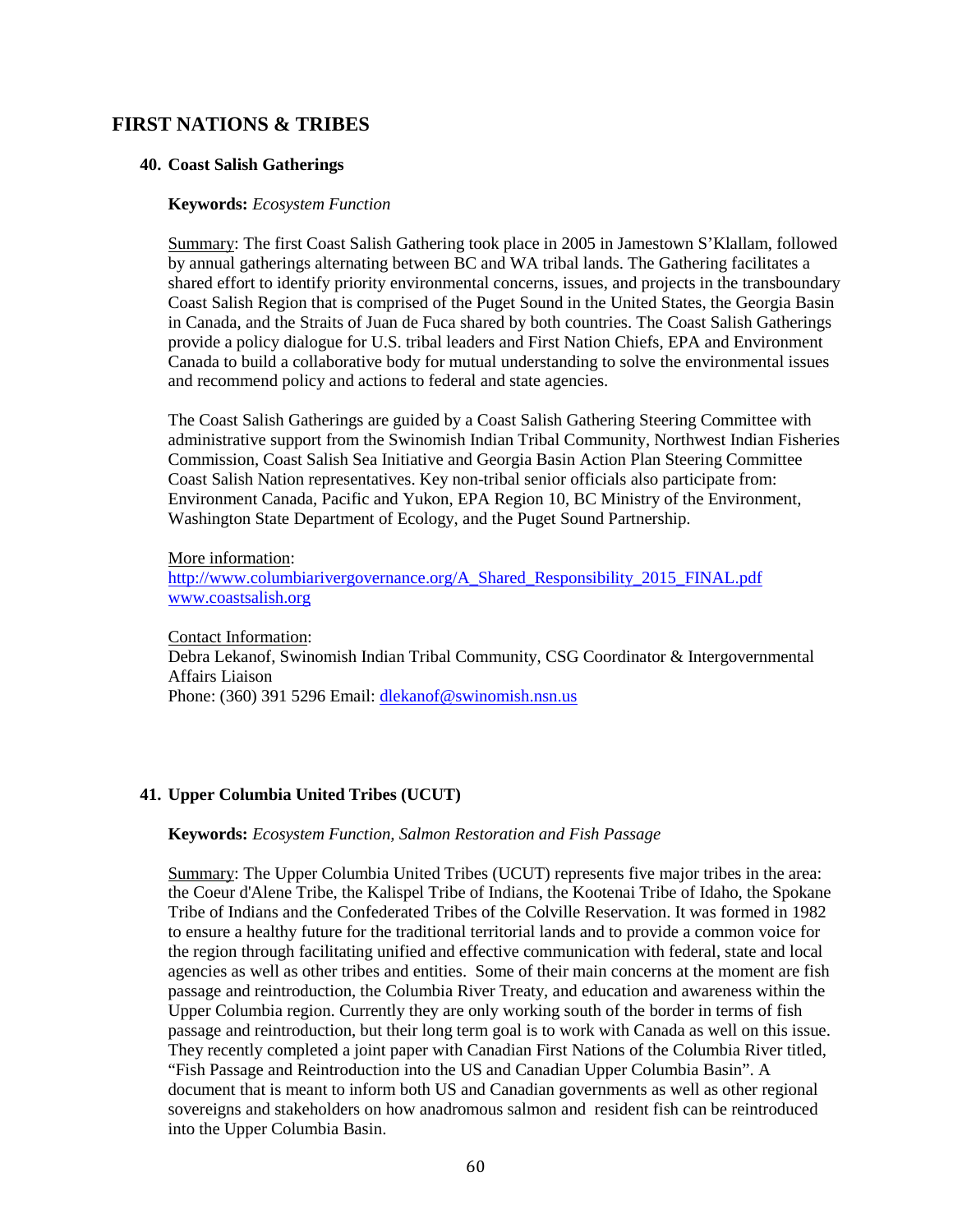More information:<http://ucut.org/>

Contact Information: D.R. Michel, Executive Director Phone: (509) 838 1057 Ext. 1112 or (509) 209 2412, email: [dr@ucut-nsn.org](mailto:dr@ucut-nsn.org)

#### **42. Columbia River Inter-Tribal Fish Commission (CRITFC)**

**Keywords:** *Salmon Restoration and Fish Passage*

Summary: The Columbia River Inter-Tribal Fish Commission (CRITFC) coordinates management policy and provides fisheries technical services for the Yakama, Warm Springs, Umatilla, and Nez Perce tribes. CRITFC's mission is to ensure a unified voice in the overall management of the fishery resources, and as managers, to protect reserved treaty rights through the exercise of the inherent sovereign powers of the tribes. This mission is accomplished with four primary goals: put fish back in the rivers and protect watersheds where fish live, protect tribal treaty fishing rights, share salmon culture, and provide fisher services.

More information:<http://www.critfc.org/>

Contact Information: Paul Lumley, Executive Director of CRITFC, Yakama Tribe Exec Asst. (503) 731 1295

#### **43. Canadian Columbia River Inter-Tribal Fisheries Commission (CCRIFC)**

**Keywords:** *Salmon Restoration and Fish Passage*

Summary: The Canadian Columbia River Inter-Tribal Fisheries Commission (CCRIFC) is a collaborative, non-profit organization of First Nation tribes in Canada committed to the restoration and conservation of fish and the aquatic ecosystems in the upper Columbia River Basin. The group was formed in 1993 by the Okanagan, Ktunaxa and Secwepemc nations. The CCRIFC's mission is to provide scientific and technical advice to its member nations, but its more recent focus has been the restoration of historic runs of the Sockeye Salmon in the Okanagan River in British Columbia, Canada.

CRITFC and CCRITFC have regular and open dialogue with one another because they see themselves as counterparts with similar mandates. At this time however, other than sharing expertise and experience, they are not collaborating on any specific initiatives.

#### Contact Information:

Bill Green, Director of CCRITFC, Ktunaxa Nation Council Phone: 250-420-2744 Email: [bill@ccrifc.org](mailto:bill@ccrifc.org)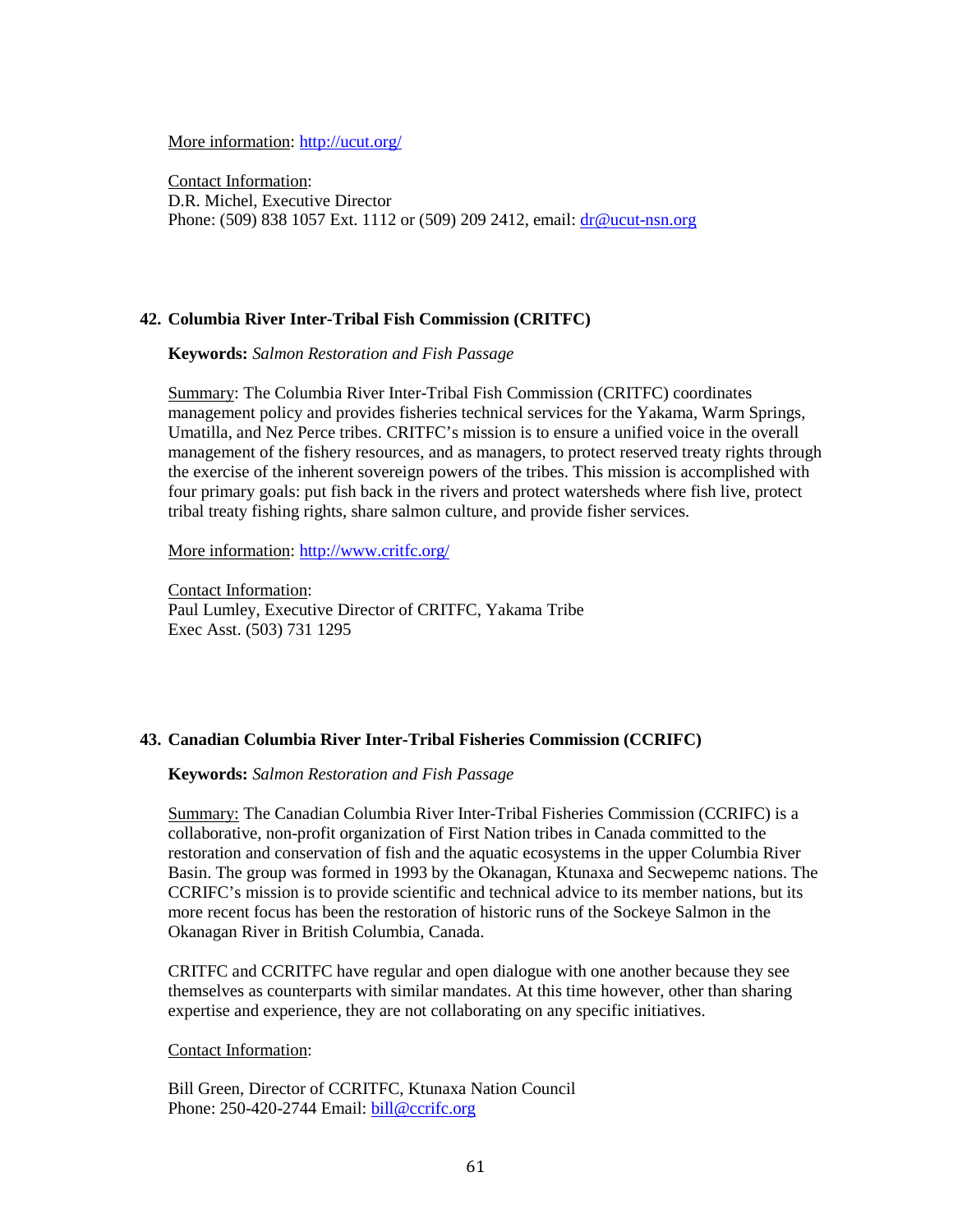Will Warnock, Aquatic Biologist, CCRITFC Phone: 250-417-3474 Email: [wwarnock@ccrifc.org](mailto:wwarnock@ccrifc.org) 

#### **44. Okanagan Nation Alliance (ONA) & Colville Confederated Tribes Partnership**

- i. The Okanogan/Okanagan Basin Monitoring and Evaluation Program (OBMEP)
- ii. Upper Columbia River Salmon Restoration
- iii. Okanagan Sockeye Reintroduction Program

#### **Keywords:** *Salmon Restoration and Fish Passage*

Summary: The Okanagan Nation Alliance (ONA) represents eight member communities, one of which is the Colville Confederated Tribes. They are by nature transboundary and therefore partners on many issues, one of the biggest being salmon restoration and fish passage.

The Okanogan/Okanagan Basin Monitoring and Evaluation Program (OBMEP) is a monitoring program that collects long-term data on summer steelhead and spring Chinook salmon in the Okanogan/Okanagan River Basin. In the United States the OBMEP was created in 2004 and is a program within the Confederated Colville Tribes' Fish and Wildlife Department that is funded primarily by the Bonneville Power Administration through the Columbia Basin Fish Accords. The Canadian OBMEP is an extension of the US OBMEP that has been ongoing since 2005 via the Okanagan Nation Alliance. The four primary goals of OBMEP are: to establish the current status of anadromous fish habitats and fish populations, to establish how the status is changing over time, to establish what effects restoration actions are having on fish populations and habitat conditions, and to establish what effects fishery management actions are having on fish populations.

The Upper Columbia River Salmon Restoration is another partnership between ONA and Colville Confederated Tribes as well as Bill Green from the CCRITFC. They are planning a Canadian Meeting for salmon leadership and salmon restoration (like the one currently in the United States between UCUT and NWPCC).

In 1997 ONA began work to bring the sockeye salmon back into the Okanagan Lake. Through their partnership with Colville Confederated Tribes, ONA was able to receive funding from Bonneville Power Administration for an Experimental Reintroduction of Sockeye Salmon in Skaha Lake from 2000-2003. The experiment results were independently reviewed and accepted on a 12-year adaptive management approach by the ONA, Fisheries and Oceans Canada, Ministry of Environment, Colville Confederated Tribes, and the Bonneville Power Administration. The Okanagan Sockeye Restoration Program is in year 6 of 12.

More information:<http://www.colvilletribes.com/index.php> <http://www.syilx.org/>

Contact Information:

Howie Wright, Fisheries Program Manager, Okanagan Nation Alliance Phone: 250-707-0095 Email: [hwright@syilx.org](mailto:hwright@syilx.org)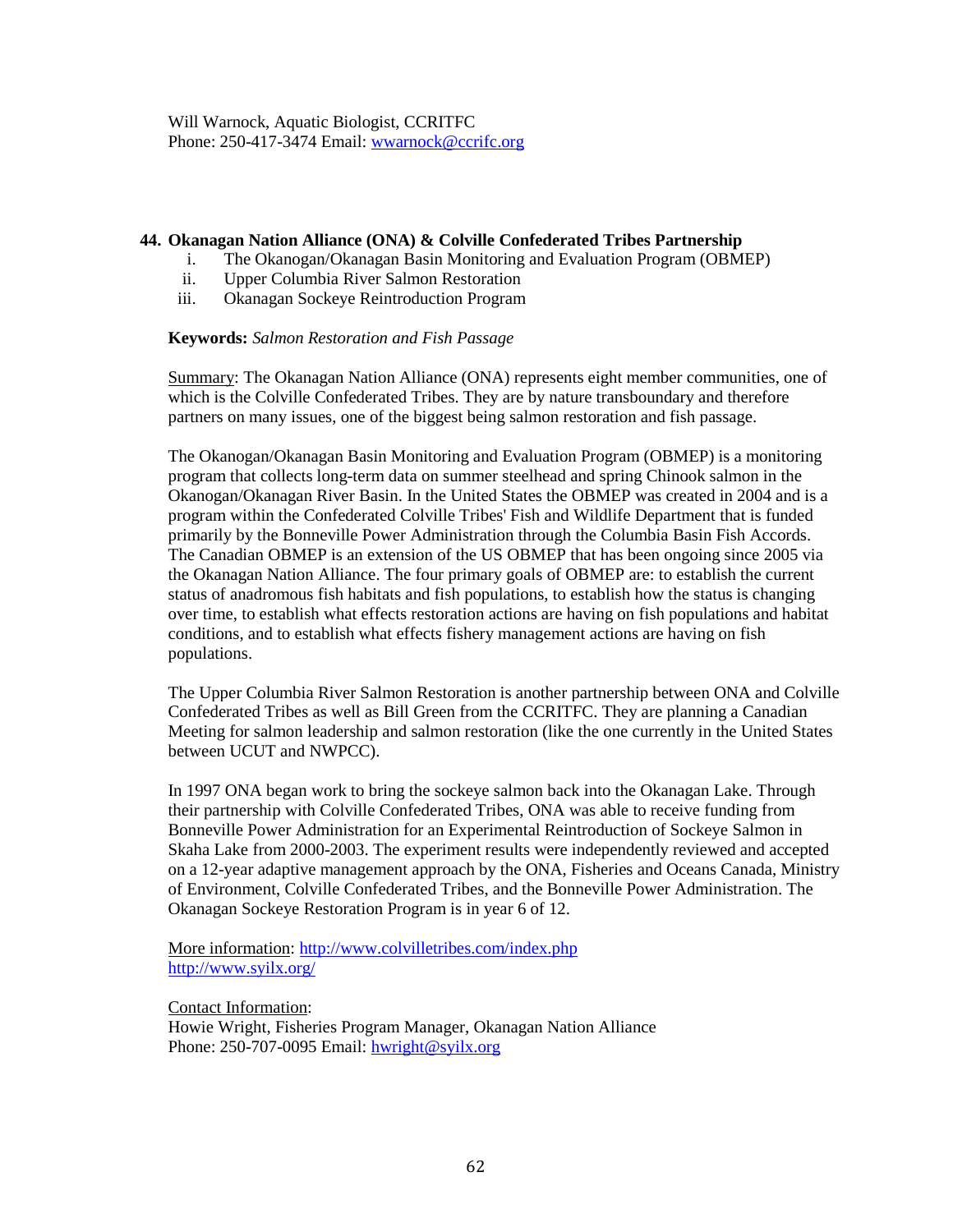#### **45. Intergovernmental Policy Council – Olympic Coast National Marine Sanctuary**

**Keywords:** *Ecosystem Function, Salmon Restoration and Fish Passage*

Summary: Olympic Coast National Marine Sanctuary was created in 1994, encompassing 3,310 square miles of Washington coastal waters from Neah Bay to the Copalis River. The sanctuary is entirely encompassed by the traditional harvest areas of the Hoh, Makah, Quileute, and Quinault tribes. In 2007 these tribes joined with the State and the National Oceanic and Atmospheric Administration National Marine Sanctuary Program to create the Intergovernmental Policy Council to inform and cooperate in the management of Olympic Coast National Marine Sanctuary. The Policy Council provides a regional forum for resource managers to exchange information, coordinate policies, and develop recommendations for resource management within the sanctuary.

More information:<http://olympiccoast.noaa.gov/management/intergovernmentalpolicy.html> [http://olympiccoast.noaa.gov/management/ipc\\_noaa\\_moa.pdf](http://olympiccoast.noaa.gov/management/ipc_noaa_moa.pdf) [http://www.columbiarivergovernance.org/A\\_Shared\\_Responsibility\\_2015\\_FINAL.pdf](http://www.columbiarivergovernance.org/A_Shared_Responsibility_2015_FINAL.pdf)

Contact Information:

Ed Johnstone, Quinault Indian Nation, IPC Chair

#### **46. International Kootenai/y Ecosystem Restoration Team (IKERT)**

#### **Keywords:** *Ecosystem Function, Salmon Restoration and Fish Passage*

Summary: The International Kootenai Ecosystem Restoration Team (IKERT) is a collaboration between the Kootenai Tribe of Idaho, Montana Department of Fish, Wildlife & Parks, Idaho Fish and Game, the B.C. Ministry of Lands - Operations, and independent consultants working to restore the Kootenai/y River, its aquatic inhabitants, and the surrounding ecosystem. The team is led by the Kootenai Tribe of Idaho.

More information:<http://www.restoringthekootenai.org/>

Contact information: William "Billy" Barquin, Kootenai Tribe of Idaho Phone: 503.719.4496, email: [wbarquin@kootenai.org](mailto:wbarquin@kootenai.org)

Sue Ireland, Fish & Wildlife Department Director, Kootenai Tribe of Idaho Phone: 208.267.3620, email: [Ireland@kootenai.org](mailto:Ireland@kootenai.org)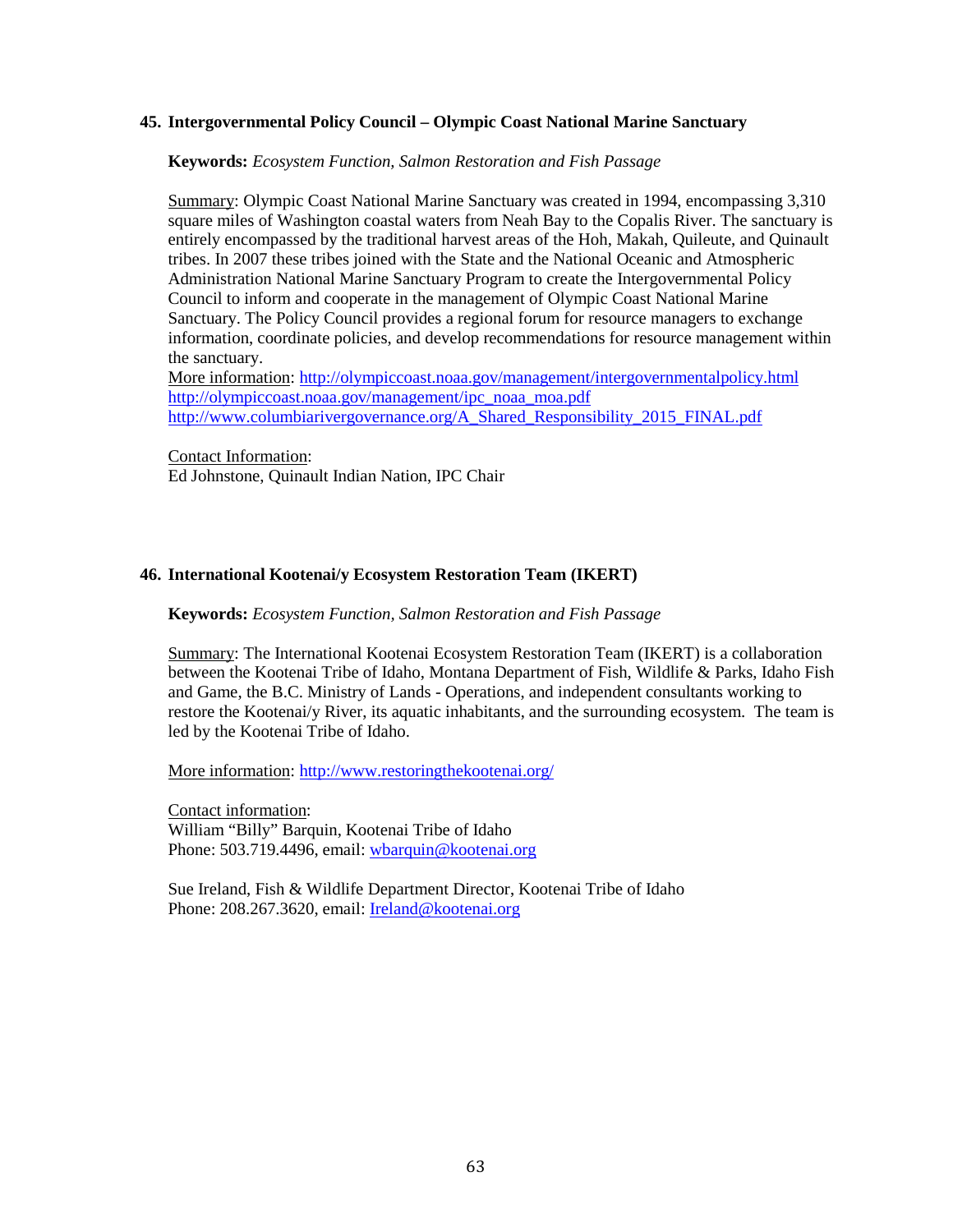# APPENDIX 4.3: INTERVIEW FORMAT

| Date:                                                                                                                                                                                                        |  |
|--------------------------------------------------------------------------------------------------------------------------------------------------------------------------------------------------------------|--|
| Name:                                                                                                                                                                                                        |  |
| Title:                                                                                                                                                                                                       |  |
| <b>Contact Information:</b>                                                                                                                                                                                  |  |
|                                                                                                                                                                                                              |  |
| 1. What is the mission or purpose of your<br>organization / department?                                                                                                                                      |  |
| 2. What are the three most important<br>issues or initiatives that you are currently<br>working on within the International<br>Columbia River Basin?                                                         |  |
| 3. Are any of these issues or initiatives<br>transboundary in nature? If yes, what other<br>individuals and organizations are you<br>working with across the border?                                         |  |
| 4. What is working well with respect to each<br>of these issues or initiatives? What are your<br>major accomplishments?                                                                                      |  |
| 5. How are your existing initiatives funded?                                                                                                                                                                 |  |
| 6. How could these initiatives be improved?<br>Do you need more time, resources/funding,<br>information, partners, etc?                                                                                      |  |
| 7. Are there any transboundary issues or<br>concerns that you are aware of that are not<br>being addressed at this time? If yes, would<br>you be interested in working with other<br>people on these issues? |  |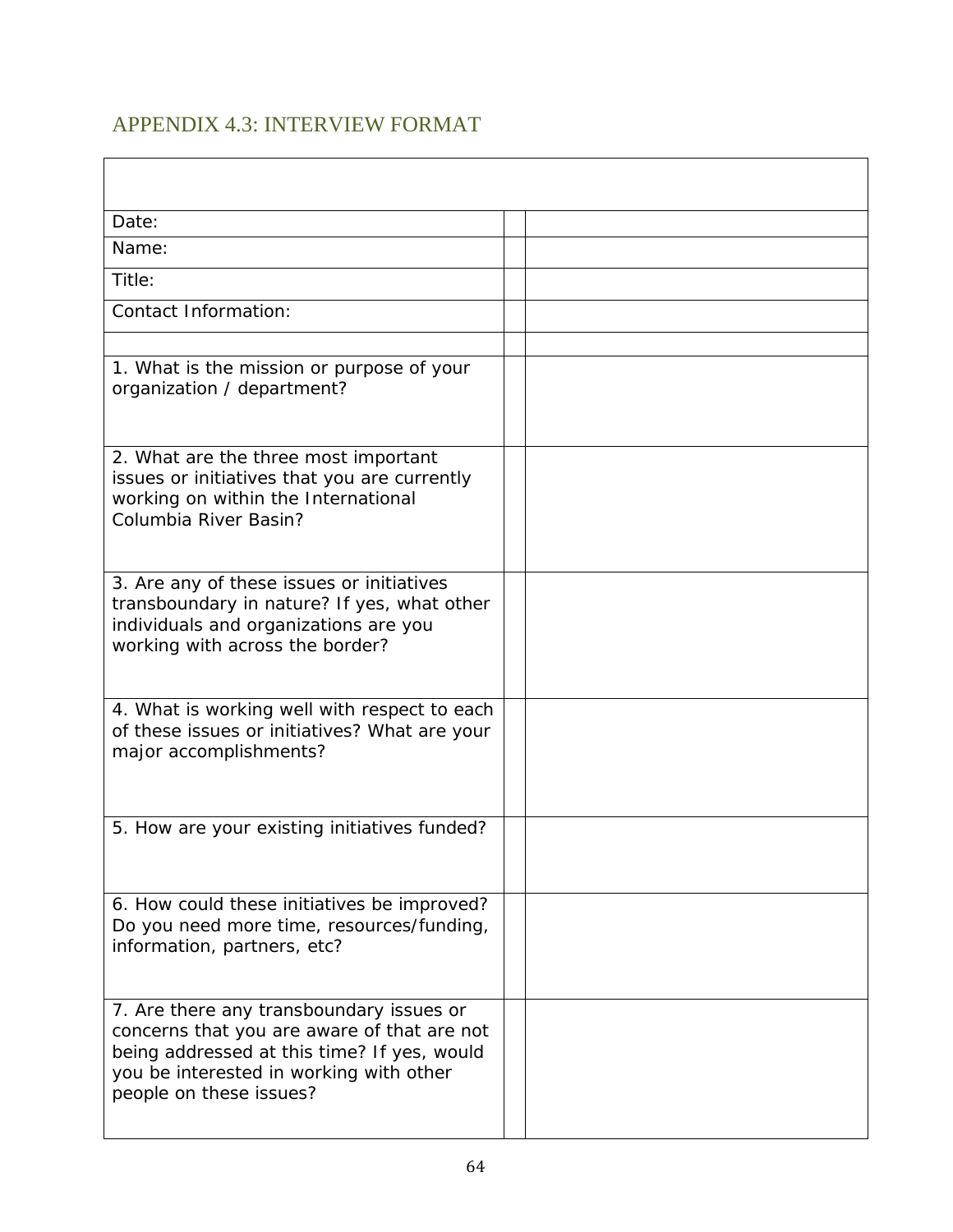# APPENDIX 4.4: INDIVIDUALS INTERVIEWED FOR THIS PROJECT

### **Ecosystem Function**

**Rick Allen**, *Program Manager, Environment, Columbia Basin Trust* **William (Billy) Barquin**, *Attorney General, Kootenai Tribe of Idaho* **Joe Caravetta**, *Inspector, Kootenay Boundary Region, Conservation Officer Service, B.C. Ministry of the Environment* **Yvette Converse**, *Coordinator, Great Northern Landscape Conservation Cooperative* **Chip Corsi**, *Regional Director, Idaho Fish & Game* **Andy Dunau**, *Director, Lake Roosevelt Forum*  **Jim Dunnigan**, *Libby Dam Hydropower Mitigation Program Coordinator, Montana Department of Fish, Wildlife & Parks and Director, Kootenai River Network* **Crystal Klym**, *Program Manager, BC Hydro Fish & Wildlife Compensation Program* **Tom Laurie**, *Senior Advisor, Tribal & Environmental Affairs, Washington Department of Ecology* **John Mankowski,** *Coordinator, Pacific Coast Landscape Conservation Cooperative*  **Brian Marotz**, *Hydropower Mitigation Program Coordinator, Montana Department of Fish, Wildlife & Parks* **Bob Naiman,** *Professor of Aquatic & Fishery Sciences, Independent Scientific Advisory Board* **Mary Sexton**, *Coordinator, Crown of the Continent Roundtable* **Tino Tafoya**, *Special Assistant, U.S. Bureau of Reclamation*

### **Salmon Restoration and Fish Passage**

**Jen Bayer**, *Coordinator, Pacific Northwest Aquatic Monitoring Program* **Paul Lumley**, *Executive Director, Columbia River Inter-Tribal Fish Commission*  **Jason McLellan**, *Resident Fisheries Biologist, Coleville Tribe* **D.R. Michele**, *Executive Director, Upper Columbia United Tribes* **Bruce Suzumoto**, *Assistant Regional Administrator – Hydropower, National Marine Fisheries Service* **William Warnock***, Aquatic Biologist, Canadian Columbia River Inter-Tribal Fish Commission* **Amy Windrope**, *Columbia Basin Policy Team Lead, Washington Department of Fish & Wildlife*

# **Climate Change**

**Jessica Pfeffer**, *Senior Policy Advisor, Intergovernmental Relations Strategic Policy Division, BC Ministry of the Environment* **Erin Sexton**, *Institute on Ecosystems, University of Montana* **Steve Waste**, *Columbia River Research Lab, United States Geological Service Western Fisheries Research Center*

**Howie Wright**, *Fisheries Program Manager, Okanagan Nation Alliance*